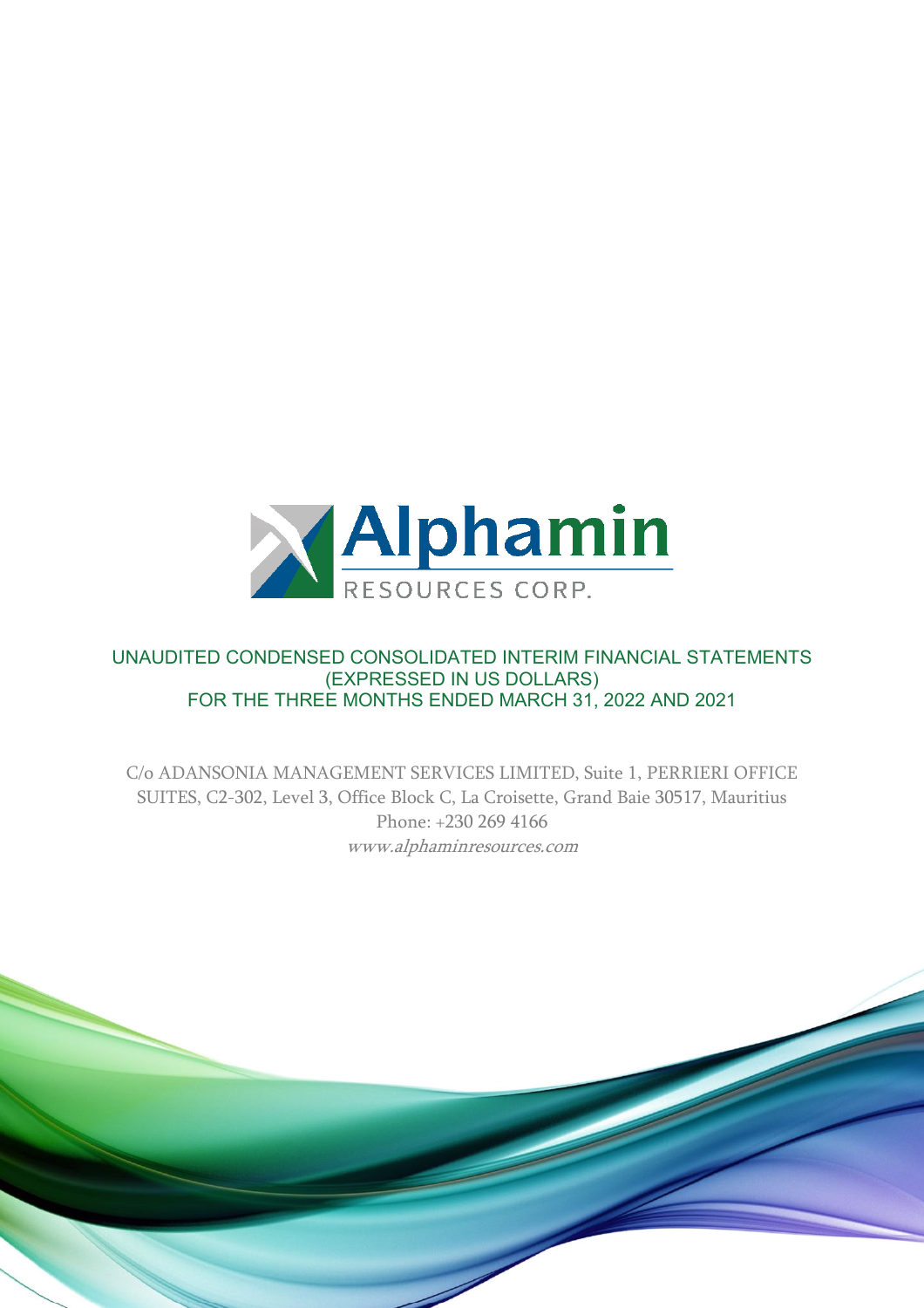

# **TABLE OF CONTENTS**

| Consolidated statements of financial position                                | -3             |
|------------------------------------------------------------------------------|----------------|
| Consolidated statements of profit / (loss) and comprehensive profit / (loss) | $\overline{4}$ |
| Consolidated statements of cash flows                                        | .5             |
| Consolidated statements of changes in stockholders' equity                   |                |
| Notes to the financial statements                                            | $\overline{7}$ |

#### **Notice to Reader**

Under National Instrument 51-102, Part 4, subsection 4.3(3)(a), if an auditor has not performed a review of the condensed interim financial statements, they must be accompanied by a notice indicating that the financial statements have not been reviewed by an auditor.

The accompanying unaudited condensed consolidated interim financial statements of the Company have been prepared by and are the responsibility of the Company's management.

The Company's independent auditor has not performed a review of these unaudited condensed consolidated interim financial statements in accordance with standards established for a review of condensed interim financial statements by an entity's auditor.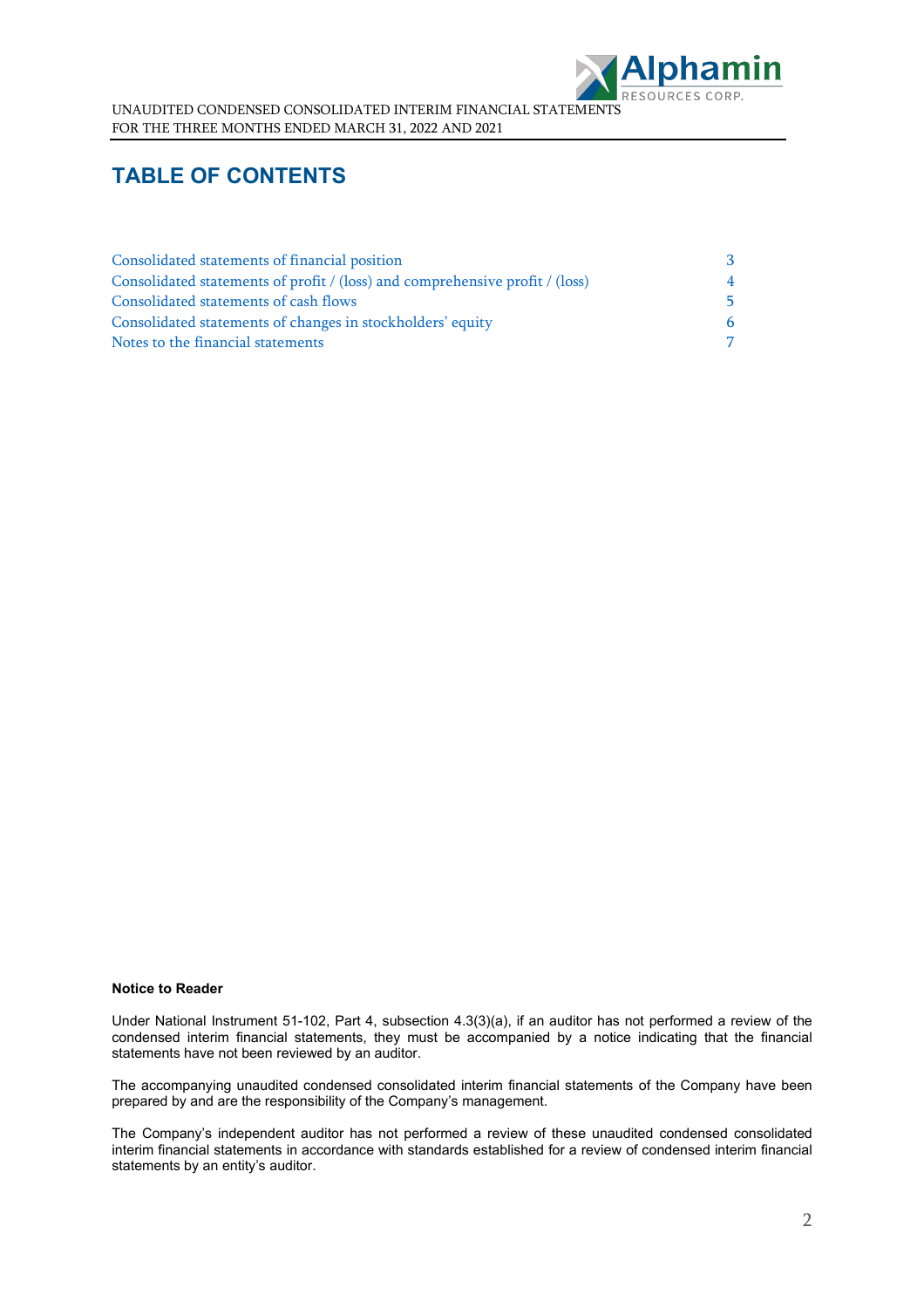

# **CONSOLIDATED STATEMENTS OF FINANCIAL POSITION**

| <b>ALPHAMIN RESOURCE CORP.</b>                             |                | March 31,   | December 31, |
|------------------------------------------------------------|----------------|-------------|--------------|
| <b>Consolidated Statements of Financial Position</b>       |                | 2022        | 2021         |
| As at                                                      |                |             |              |
| (Expressed in US dollars)                                  | <b>Notes</b>   | \$          | \$           |
| <b>ASSETS</b>                                              |                |             |              |
| Current assets                                             |                |             |              |
| Inventory                                                  | 3              | 20,254,577  | 20,673,990   |
| Accounts receivable                                        | $\overline{4}$ | 41,810,778  | 47,625,872   |
| Prepaids and other receivables                             | 5              | 9,808,718   | 7,401,802    |
| Cash and cash equivalents                                  | 6              | 140,637,885 | 90,640,001   |
| Total current assets                                       |                | 212,511,958 | 166,341,665  |
|                                                            |                |             |              |
| Non-current assets                                         |                |             |              |
| Plant and equipment                                        | 7              | 225,913,825 | 227,720,458  |
| Prepaids and other receivables                             | 5              | 14,684,441  | 13,528,568   |
| Exploration and evaluation assets                          | 10             | 17,802,766  | 13,559,217   |
| Total non-current assets                                   |                | 258,401,032 | 254,808,243  |
| Total assets                                               |                | 470,912,990 | 421,149,908  |
|                                                            |                |             |              |
| <b>LIABILITIES AND STOCKHOLDERS' EQUITY</b>                |                |             |              |
| <b>Current liabilities</b>                                 |                |             |              |
| Accounts payable and accrued liabilities                   | 11             | 93,236,004  | 55,381,332   |
| Lease agreements due within one year                       | 12             | 2,005,000   | 2,167,399    |
| Accounts payable and accrued liabilities - related parties | 13             | 2,625       |              |
| Debt due to related parties                                | 13 & 14        | 3,508,385   | 3,328,941    |
| Debt - external                                            | 14             | 2,446,901   | 13,705,801   |
| Warrants                                                   | 15             |             | 4,574,743    |
| <b>Total current liabilities</b>                           |                | 101,198,915 | 79,158,216   |
|                                                            |                |             |              |
| Non-current liabilities                                    |                |             |              |
| Provision for closure and reclamation                      | 16             | 7,667,744   | 7,610,664    |
| Lease agreements due in greater than one year              | 12             | 1,985,066   | 2,029,164    |
| Deferred tax liability                                     | 9              | 21,048,249  | 21,618,104   |
| Total non-current liabilities                              |                | 30,701,059  | 31,257,932   |
|                                                            |                |             |              |
| Stockholders' Equity                                       |                |             |              |
| Capital stock                                              | 17             | 272,862,229 | 265,635,723  |
| Reserves                                                   | 17             | 11,332,344  | 11,054,485   |
| Foreign Currency Translation Reserve                       |                | (1,501,549) | (1,529,740)  |
| Retained earnings/(Accumulated deficit)                    |                | 11,883,034  | (433, 332)   |
| Stockholders' equity                                       |                | 294,576,058 | 274,727,136  |
| Non-controlling interest                                   | 18             | 44,436,958  | 36,006,624   |
| <b>Total equity</b>                                        |                | 339,013,016 | 310,733,760  |
| Total liabilities and equity                               |                | 470,912,990 | 421,149,908  |

The accompanying notes are an integral part of these consolidated financial statements.

\_\_\_\_\_\_\_\_\_\_\_\_\_\_\_\_\_\_\_\_\_\_\_ \_\_\_\_\_\_\_\_\_\_\_\_\_\_\_\_\_\_\_\_\_\_\_

Approved and authorised by the Board of Directors on May 13, 2022.

(Signed) (Signed)

MARITZ SMITH, DIRECTOR EOIN O'DRISCOLL, DIRECTOR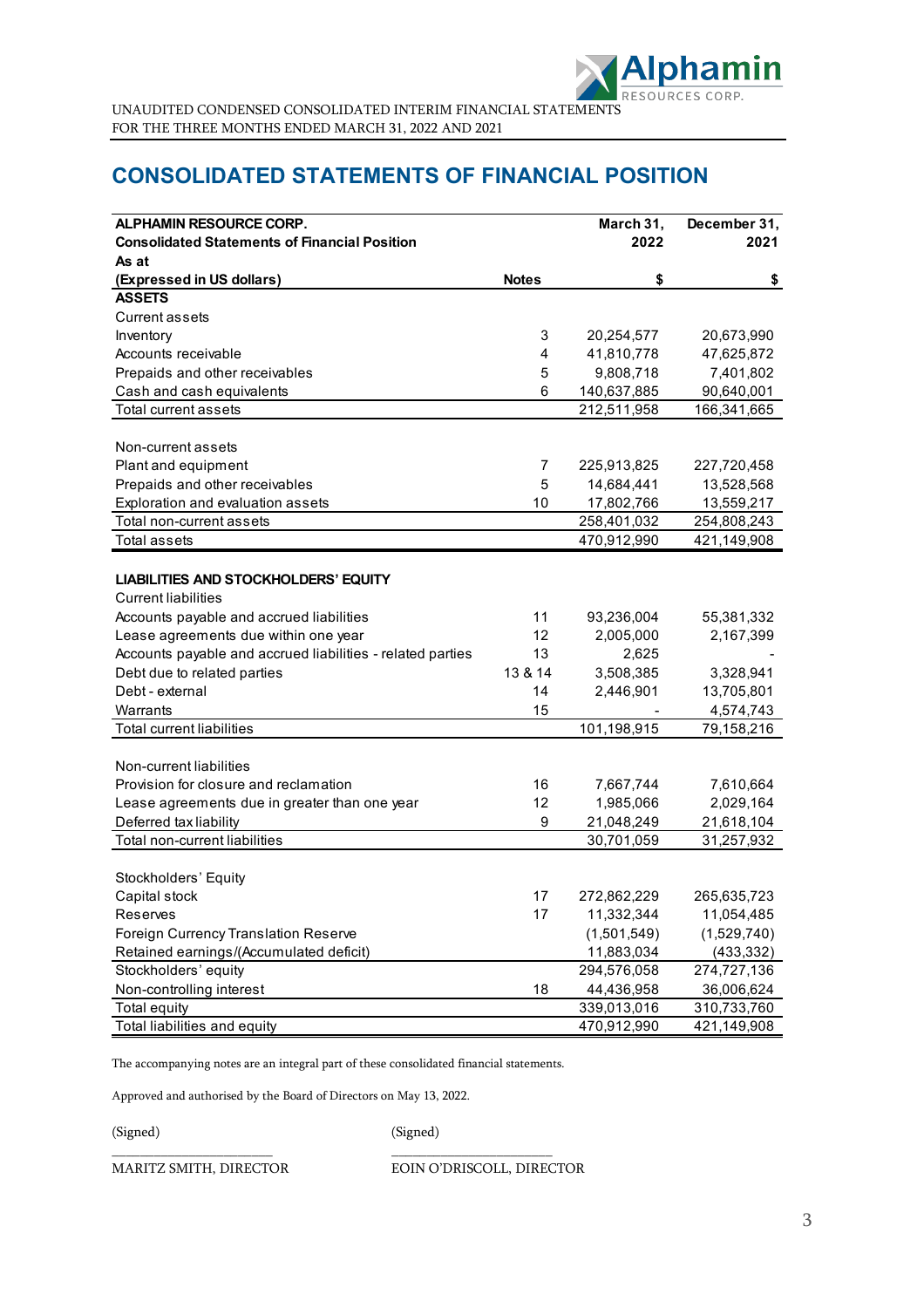

# <span id="page-3-0"></span>**CONSOLIDATED STATEMENTS OF PROFIT AND COMPREHENSIVE PROFIT**

| ALPHAMIN RESOURCES CORP.                                                                                                                        |              | For the three  | For the three |
|-------------------------------------------------------------------------------------------------------------------------------------------------|--------------|----------------|---------------|
| Consolidated Statements of Profit/(Loss)                                                                                                        |              | months ended   | months ended  |
| For the periods ended                                                                                                                           |              | March 31,      | March 31,     |
| (Expressed in US dollars)                                                                                                                       |              | 2022           | 2021          |
|                                                                                                                                                 | <b>Notes</b> | US\$           | US\$          |
|                                                                                                                                                 |              |                |               |
| <b>REVENUE</b>                                                                                                                                  | 19           | 146,230,548    | 76,032,045    |
| <b>COST OF SALES</b>                                                                                                                            | 20           | (49,608,311)   | (43,533,949)  |
| <b>GROSS PROFIT</b>                                                                                                                             |              | 96,622,237     | 32,498,096    |
| General and administrative                                                                                                                      | 21           | (6,184,169)    | (4,652,647)   |
| <b>Operating Profit</b>                                                                                                                         |              | 90,438,068     | 27,845,449    |
| <b>OTHER</b>                                                                                                                                    |              |                |               |
| Warrants                                                                                                                                        | 15           | (482, 351)     | (5,636,827)   |
| (Loss)/Profit on foreign exchange                                                                                                               | 22           | (109, 437)     | 16,595        |
| Finance cost                                                                                                                                    | 23           | (1,417,064)    | (2,648,401)   |
| Interest income                                                                                                                                 |              | 577            | 11            |
| <b>Profit before taxes</b>                                                                                                                      |              | 88,429,793     | 19,576,827    |
| Current income tax expense                                                                                                                      | 8            | (38, 262, 225) | (11, 113)     |
| Deferred tax movement                                                                                                                           | 9            | 569,854        | (8,713,199)   |
| <b>NET INCOME</b>                                                                                                                               |              | 50,737,422     | 10,852,515    |
| Other Comprehensive income (net of tax)                                                                                                         |              |                |               |
| Items that may be reclassified to profit or loss                                                                                                |              |                |               |
| Exchange differences on translation of foreign operations                                                                                       |              | 28,191         | 1,803         |
| Total comprehensive profit for the period                                                                                                       |              | 50,765,613     | 10,854,318    |
| Profit attributable to;                                                                                                                         |              |                |               |
| <b>Equity holders</b>                                                                                                                           |              | 42,307,088     | 8,002,190     |
| Non-controlling interests                                                                                                                       | 18           | 8,430,334      | 2,850,325     |
|                                                                                                                                                 |              | 50,737,422     | 10,852,515    |
| Total comprehensive profit attributable to;                                                                                                     |              |                |               |
| <b>Equity holders</b>                                                                                                                           |              | 42,335,279     | 8,002,190     |
| Non-controlling interests                                                                                                                       | 18           | 8,430,334      | 2,850,325     |
|                                                                                                                                                 |              | 50,765,613     | 10,854,318    |
| Earnings per share for profit attributable to the ordinary equity<br>holders of the company (Note 26) (expressed in US cents per share)         |              | 3.35           | 0.68          |
| Diluted Earnings per share for profit attributable to the ordinary equity<br>holders of the company (Note 26) (expressed in US cents per share) |              | 3.28           | 0.61          |

<span id="page-3-1"></span>The accompanying notes are an integral part of these consolidated financial statements.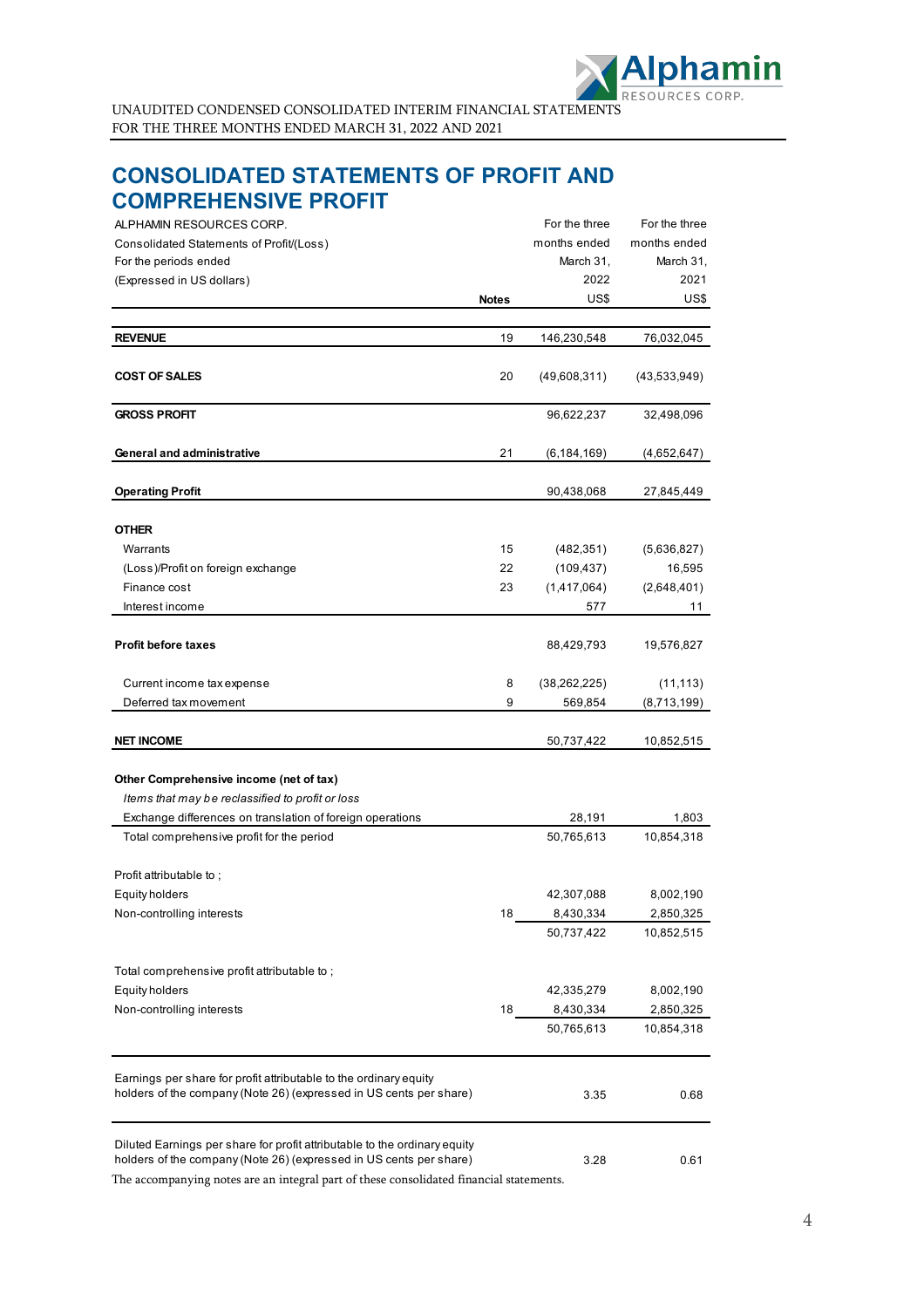

# **CONSOLIDATED STATEMENTS OF CASH FLOWS**

| ALPHAMIN RESOURCES CORP.                                  |                |                |
|-----------------------------------------------------------|----------------|----------------|
| <b>Consolidated Statements of Cash Flows</b>              | For the three  | For the three  |
| For the period ended                                      | months ended   | months ended   |
| (Expressed in US dollars)                                 | March 31,      | March 31,      |
|                                                           | 2022           | 2021           |
| <b>Cash Flows From Operating Activities</b>               |                |                |
| Net profit/(loss) for the period before tax               | 88,429,793     | 19,576,827     |
| Adjustments for items not involving cash;                 |                |                |
| Share-based payments                                      | 277,859        | 248,365        |
| Warrants                                                  | 482,351        | 5,636,827      |
| Depreciation                                              | 6,726,835      | 6,380,606      |
| Interest expense                                          | 1,417,064      | 2,631,766      |
| Unwind of environmental discount                          | 57,080         | 16,635         |
| Cash generated from operations                            | 97,390,982     | 34,491,026     |
|                                                           |                |                |
| Income tax paid                                           |                |                |
| Interest paid                                             | (656, 913)     | (2,510,786)    |
| Change in working capital items:                          |                |                |
| Accounts receivable                                       | 5,815,094      | (21, 342, 946) |
| Trader advances                                           |                |                |
| Prepaids and other receivables - current                  | (2,378,725)    | (2,946,104)    |
| Change in inventory                                       | 419,413        | 5,294,579      |
| Accounts payable and accrued liabilities                  | (407, 553)     | 1,600,189      |
| Due to related parties                                    | 2,625          | (18, 315)      |
| Net Cash generated in Operating Activities                | 100,184,923    | 14,567,643     |
|                                                           |                |                |
| <b>Cash Flows From Investing Activities</b>               |                |                |
| Purchase of equipment                                     | (4,380,452)    | (2, 124, 471)  |
| Investing in exploration and evaluation assets            | (4, 243, 549)  | (1,713,858)    |
| Prepaids and other receivables - non current              | (1,338,978)    | (705, 436)     |
| Net Cash Used in Investing Activities                     | (9,962,979)    | (4, 543, 765)  |
| <b>Cash Flows From Financing Activities</b>               |                |                |
| Exercise of stock options and warrants                    | 2,169,412      | 1,578,240      |
| Dividends                                                 | (29,990,722)   |                |
| Lease payments - capital (Note 12)                        | (746, 247)     | (358, 655)     |
| Debt repayments - capital (Note 14)                       | (11, 656, 503) | (6,452,622)    |
| Net Cash Consumed by Financing Activities                 | (40, 224, 060) | (5,233,037)    |
|                                                           |                |                |
| Increase in cash and cash equivalents                     | 49,997,884     | 4,790,841      |
| Cash and cash equivalents at beginning of the year/period | 90,640,001     | 6,558,518      |
| Cash and cash equivalents at end of the period            | 140,637,885    | 11,349,359     |

The accompanying notes are an integral part of these consolidated financial statements.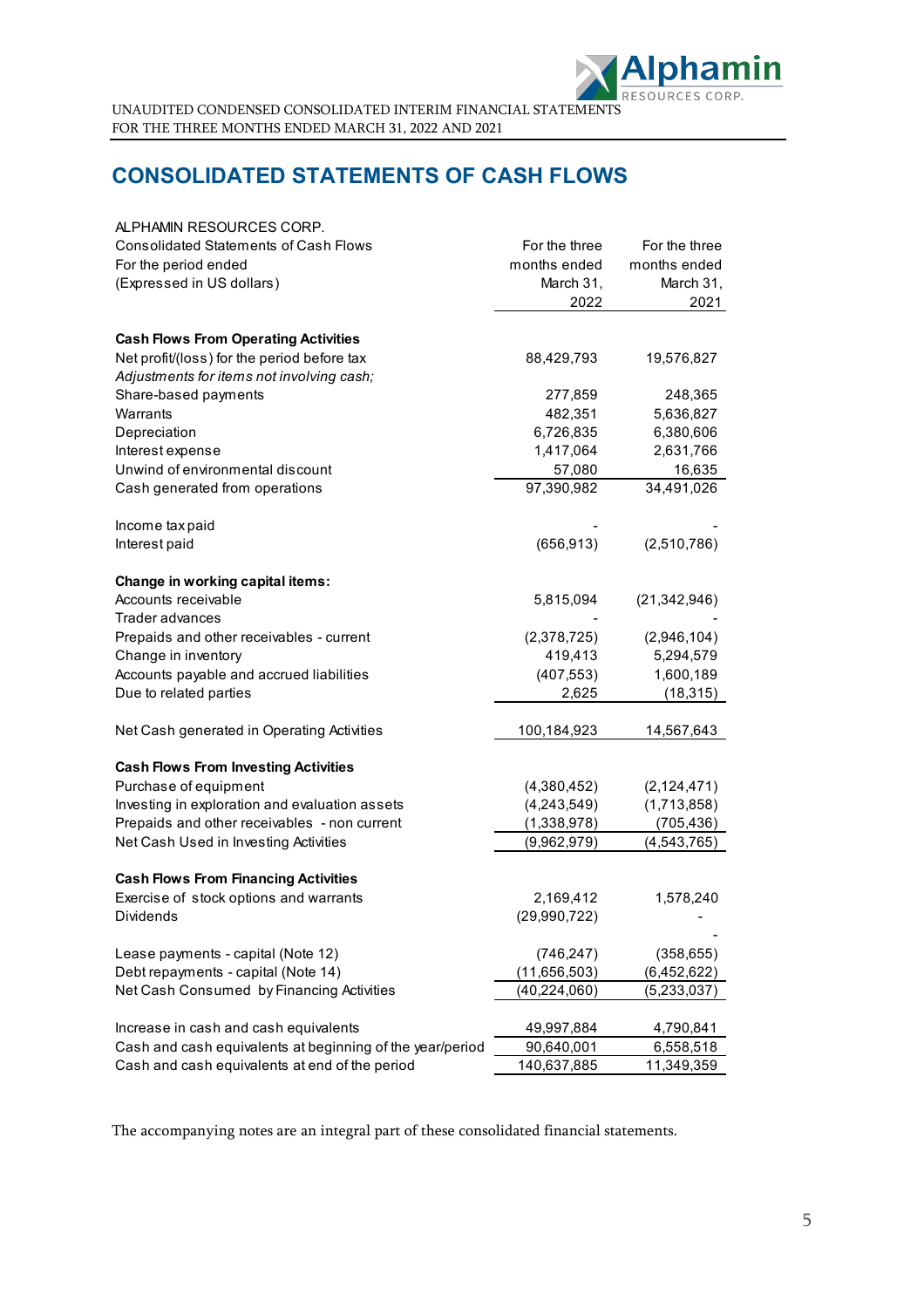

# **CONSOLIDATED STATEMENTS OF CHANGES IN STOCKHOLDERS' EQUITY**

| ALPHAMIN RESOURCES CORP.                                   | <b>Capital Stock</b>      |             | Reserves               |                            | Retained                 |                        |                 |                     |
|------------------------------------------------------------|---------------------------|-------------|------------------------|----------------------------|--------------------------|------------------------|-----------------|---------------------|
|                                                            |                           |             | Share-based<br>Payment | <b>Foreign Currency</b>    | earnings/<br>Accumulated | Total<br>Stockholders' | Non-Controlling |                     |
| Consolidated Statements of Changes in Stockholders' Equity | Shares                    | Amount      | Reserve                | <b>Translation Reserve</b> | deficit                  | Equity (Deficit)       | Interests       | <b>Total Equity</b> |
| (Expressed in US dollars)                                  | #                         | \$          | \$                     | \$                         | \$                       | \$                     | \$              | \$                  |
|                                                            |                           |             |                        |                            |                          |                        |                 |                     |
| Balance, December 31, 2020                                 | 1,180,367,816 211,505,428 |             | 10,373,522             | (1,505,906)                | (48, 638, 422)           | 171,734,622            | 26,195,648      | 197,930,270         |
| Profit for the period                                      |                           |             |                        | (1,803)                    | 8,002,190                | 8,000,387              | 2,850,325       | 10,850,712          |
| Exercise of warrants on January 22, 2021                   | 4,966,444                 | 1,943,673   |                        |                            |                          | 1,943,673              |                 | 1,943,673           |
| Exercise of warrants on March 17, 2021                     | 97,090                    | 49,710      |                        |                            |                          | 49,710                 |                 | 49,710              |
| Share based payment                                        |                           |             | 248,365                |                            |                          | 248,365                |                 | 248,365             |
| Balance, March 31, 2021                                    | 1,185,431,350             | 213,498,811 | 10,621,887             | (1,507,709)                | (40.636.232)             | 181,976,757            | 29,045,973      | 211,022,730         |
| Profit for the period                                      |                           |             |                        | 7,237                      | 2,269,455                | 2,276,692              | 2,631,189       | 4,907,881           |
| Exercise of warrants during the period                     | 3,172,050                 | 1,893,763   |                        |                            |                          | 1,893,763              |                 | 1,893,763           |
| Exercise of options during the period                      | 3,663,657                 | 934,224     |                        |                            |                          | 934,224                |                 | 934,224             |
| Share based payment                                        |                           |             | 84,557                 |                            |                          | 84,557                 |                 | 84,557              |
| Balance, June 30, 2021                                     | 1,192,267,057             | 216,326,798 | 10,706,444             | (1,500,472)                | (38, 366, 777)           | 187, 165, 993          | 31,677,162      | 218,843,155         |
| Profit for the period                                      |                           |             |                        | (14, 035)                  | 20,911,936               | 20,897,901             | 4,998,000       | 25,895,901          |
| Exercise of options during the period                      | 1,678,367                 | 357,421     |                        |                            |                          | 357,421                |                 | 357,421             |
| Share based payment                                        |                           |             | 130,963                |                            |                          | 130,963                |                 | 130,963             |
| Balance, September 30, 2021                                | 1,193,945,424             | 216,684,219 | 10,837,407             | (1,514,507)                | (17, 454, 841)           | 208,552,278            | 36,675,162      | 245,227,440         |
| Profit for the period                                      |                           |             |                        | (15, 233)                  | 17,021,509               | 17,006,276             | 4,882,977       | 21,889,253          |
| Capital reduction                                          |                           |             |                        |                            |                          |                        | (5,551,515)     | (5,551,515)         |
| Exercise of options during the period                      | 1,383,286                 | 281,006     |                        |                            |                          | 281,006                |                 | 281,006             |
| Exercise of warrants during the period                     | 67,327,260                | 48,670,498  |                        |                            |                          | 48,670,498             |                 | 48,670,498          |
| Share based payment                                        |                           |             | 217,078                |                            |                          | 217,078                |                 | 217,078             |
| Balance, December 31, 2021                                 | 1,262,655,970             | 265.635.723 | 11,054,485             | (1,529,740)                | (433, 332)               | 274,727,136            | 36,006,624      | 310,733,760         |
|                                                            |                           |             |                        |                            |                          |                        |                 |                     |
| Balance, December 31, 2021                                 | 1,262,655,970             | 265,635,723 | 11,054,485             | (1,529,740)                | (433, 332)               | 274,727,136            | 36,006,624      | 310,733,760         |
| Profit for the period                                      |                           |             |                        | 28,191                     | 42,307,088               | 42,335,279             | 8,430,334       | 50,765,613          |
| Dividends declared                                         |                           |             |                        |                            | (29,990,722)             | (29,990,722)           |                 | (29,990,722)        |
| Exercise of warrants during the period                     | 9,203,600                 | 7,226,506   |                        |                            |                          | 7,226,506              |                 | 7,226,506           |
| Share based payment                                        |                           |             | 277,859                |                            |                          | 277,859                |                 | 277,859             |
| Balance, March 31, 2022                                    | 1.271.859.570             | 272.862.229 | 11,332,344             | (1,501,549)                | 11.883.034               | 294,576,058            | 44.436.958      | 339,013,016         |

<span id="page-5-0"></span>The accompanying notes are an integral part of these consolidated financial statements.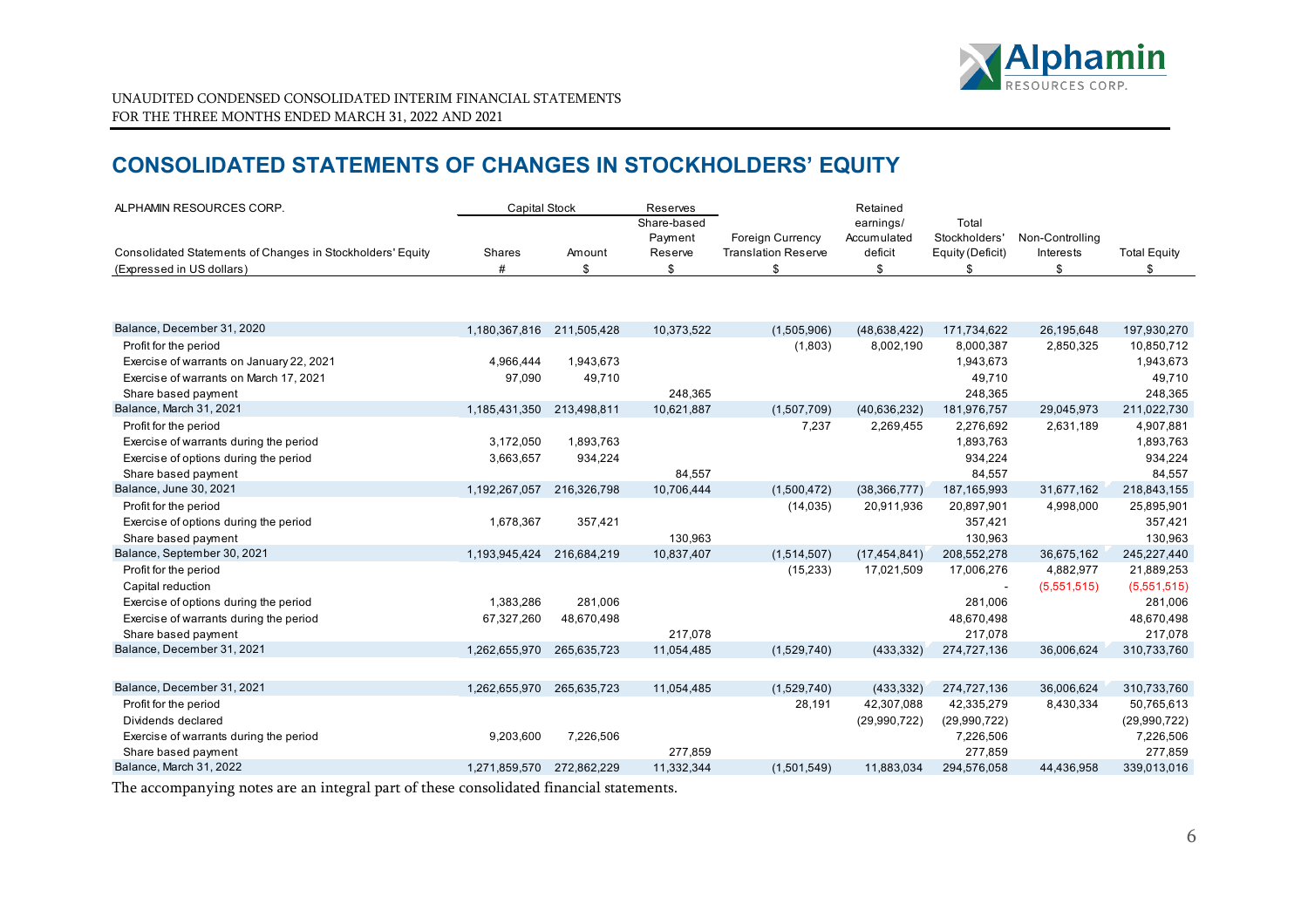

# <span id="page-6-0"></span>**NOTES TO THE FINANCIAL STATEMENTS**

## **1. NATURE AND CONTINUANCE OF OPERATIONS**

Alphamin Resources Corp. (the "Company") is governed by the laws of Mauritius. The Company's primary business is the production and sale of tin concentrate from the Bisie Tin mine in the Democratic Republic of the Congo ("DRC"). The registered office is located at C/o ADANSONIA MANAGEMENT SERVICES LIMITED, Suite 1, PERRIERI OFFICE SUITES, C2-302, Level 3, Office Block C, La Croisette, Grand Baie 30517, Mauritius. The Company was previously incorporated under the laws of British Colombia, Canada, however it was continued in Mauritius effective on September 30, 2014. The Company's shares are listed on the Toronto Stock Exchange's TSX Venture Exchange (primary listing) and the Johannesburg Stock Exchange's Alternative Exchange (Alt.X) (secondary listing). In these consolidated financial statements, unless the context otherwise dictates, a reference to the Company refers to Alphamin Resources Corp. and its subsidiaries. These consolidated financial statements have been prepared on the basis of accounting principles applicable to a going concern, which assumes the realisation of assets and satisfaction of liabilities in the normal course of business.

## A. DEVELOPMENTS IN THE CURRENT PERIOD

## COVID-19 update

The Company continued uninterrupted throughout the Covid-19 pandemic. Management considers it possible but unlikely that Covid-19 will cause significant interruption to the business going forward.

Exploration efforts have yielded strong results with a maiden resource being announced at Mpama South on March 7, 2022. This was subsequently updated and a decision to commence with the development of the Mpama South project was announced on March 29, 2022

During Q1, 2022 the Company announced and paid a maiden dividend of CAD 03 cents per share.

## **2. SUMMARY OF SIGNIFICANT ACCOUNTING POLICIES**

## A. BASIS OF PREPARATION

These unaudited condensed consolidated interim financial statements, including comparatives, have been prepared using accounting policies consistent with *International Financial Reporting Standards (IFRS)* as issued by the *International Accounting Standards Board (IASB)* and Interpretations issued by the International Financial Reporting Interpretations Committee (IFRIC). These unaudited condensed consolidated interim financial statements have been prepared on a historical cost basis except for sharebased payments and certain financial assets, which have been measured at fair value. In addition, the unaudited condensed consolidated interim financial statements have been prepared using the accrual basis of accounting, except for cash flow information.

### Application of new and revised standards

The following standards became effective for annual periods beginning on or after January 1, 2022. The Company adopted these standards in the current period and they did not have a material impact on its unaudited condensed consolidated interim financial statements unless specifically mentioned below.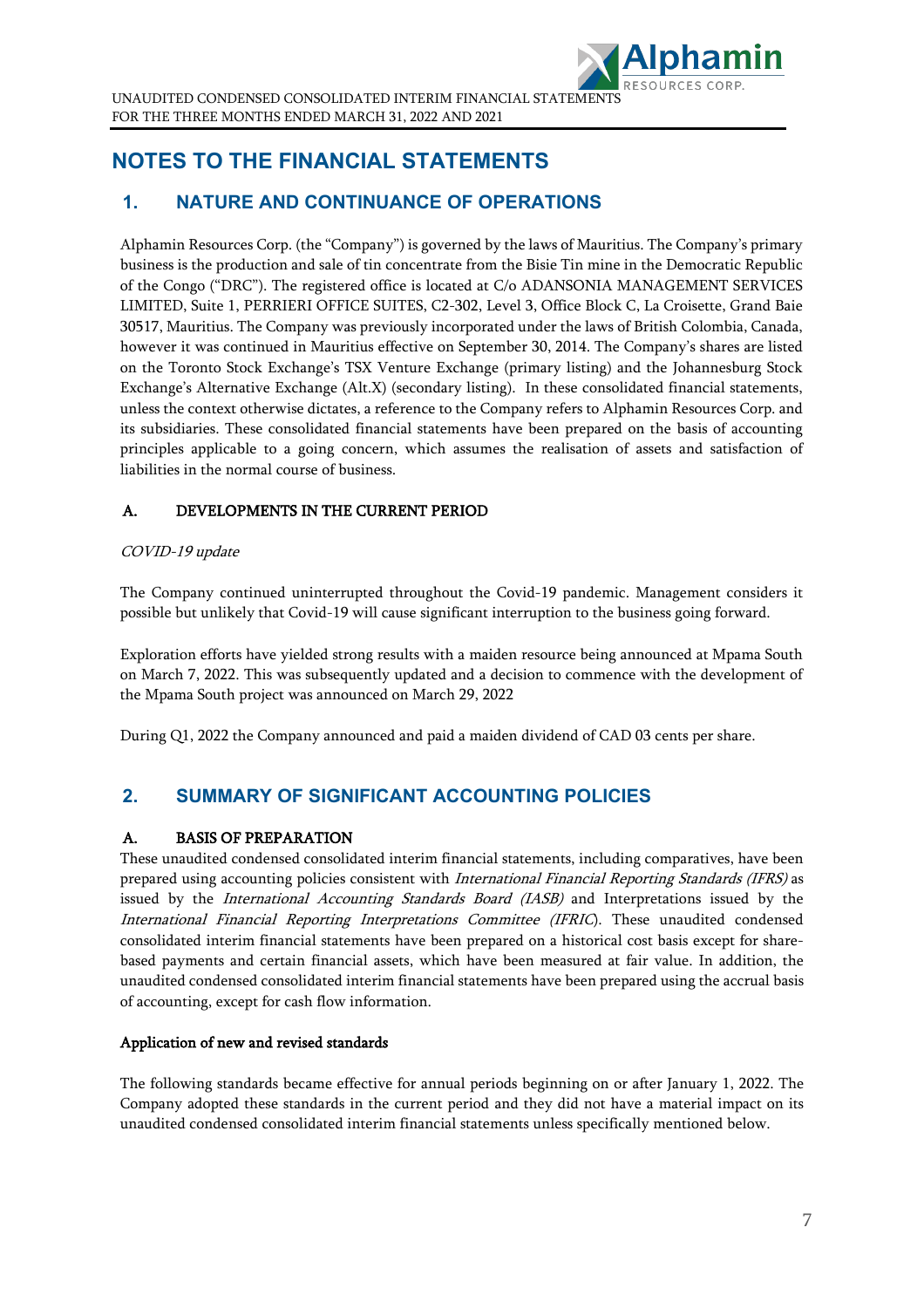

FOR THE THREE MONTHS ENDED MARCH 31, 2022 AND 2021

|                                                                                                                                                   | International Financial Reporting Standards and amendments effective for the first time for <i>December</i><br>2022 year-end            |                                                                                                                                                                                                                                                                                                                                                                                                                                                                                                                                                                                                                                                                                                                                                                                                                                                                                                                                                                                                                                   |  |  |
|---------------------------------------------------------------------------------------------------------------------------------------------------|-----------------------------------------------------------------------------------------------------------------------------------------|-----------------------------------------------------------------------------------------------------------------------------------------------------------------------------------------------------------------------------------------------------------------------------------------------------------------------------------------------------------------------------------------------------------------------------------------------------------------------------------------------------------------------------------------------------------------------------------------------------------------------------------------------------------------------------------------------------------------------------------------------------------------------------------------------------------------------------------------------------------------------------------------------------------------------------------------------------------------------------------------------------------------------------------|--|--|
| Number                                                                                                                                            | <b>Effective</b> date                                                                                                                   | <b>Executive summary</b>                                                                                                                                                                                                                                                                                                                                                                                                                                                                                                                                                                                                                                                                                                                                                                                                                                                                                                                                                                                                          |  |  |
| IFRS 16, 'Leases' COVID-<br>19-Related Rent<br><b>Concessions Amendment</b><br>(Covid-19 related rent<br>concessions extended to 30<br>June 2022) | Annual<br>periods<br>beginning on<br>or after 1<br><b>June 2020</b><br>(early<br>adoption is<br>permitted)<br>(Published<br>March 2021) | The IASB has provided lessees (but not lessors) with<br>relief in the form of an optional exemption from<br>assessing whether a rent concession related to COVID-<br>19 is a lease modification, provided that the concession<br>meets certain conditions. On 31 March 2021, the IASB<br>published an additional amendment to extend the date<br>of the practical expedient from 30 June 2021 to 30 June<br>2022. Lessees can elect to account for such rent<br>concessions in the same way as they would if they were<br>not lease modifications. In many cases, this will result<br>in accounting for the concession as variable lease<br>payments in the period(s) in which the event or<br>condition that triggers the reduced payment occurs.<br>The March 2021 amendment will only be available if<br>an entity chose to apply the May 2020 optional<br>practical expedient.                                                                                                                                                |  |  |
|                                                                                                                                                   |                                                                                                                                         | Further detailed information is available at the<br>following link: In depth INT2020-05                                                                                                                                                                                                                                                                                                                                                                                                                                                                                                                                                                                                                                                                                                                                                                                                                                                                                                                                           |  |  |
| Annual improvements<br>cycle 2018 -2020                                                                                                           | Annual<br>periods<br>beginning on<br>or after 1<br>January 2022<br>(Published<br>May 2020)                                              | These amendments include minor changes to:<br>IFRS 1, 'First time adoption of IFRS' has been<br>$\bullet$<br>amended for a subsidiary that becomes a first-<br>time adopter after its parent. The subsidiary may<br>measure cumulative<br>elect<br>to<br>translation<br>differences for foreign operations using the<br>amounts reported by the parent at the date of the<br>parent's transition to IFRS.<br>9, 'Financial Instruments' has been<br>IFRS<br>amended to include only those costs or fees paid<br>between the borrower and the lender in the<br>calculation of "the 10% test" for derecognition of<br>a financial liability. Fees paid to third parties are<br>excluded from this calculation.<br>IFRS 16, 'Leases', amendment to the Illustrative<br>Example 13 that accompanies IFRS 16 to remove<br>the illustration of payments from the lessor<br>relating to leasehold improvements.<br>The<br>amendment intends to remove any potential<br>confusion<br>about the<br>treatment<br>of<br>lease<br>incentives. |  |  |
|                                                                                                                                                   |                                                                                                                                         | IAS 41, 'Agriculture' has been amended to align<br>the requirements for measuring fair value with                                                                                                                                                                                                                                                                                                                                                                                                                                                                                                                                                                                                                                                                                                                                                                                                                                                                                                                                 |  |  |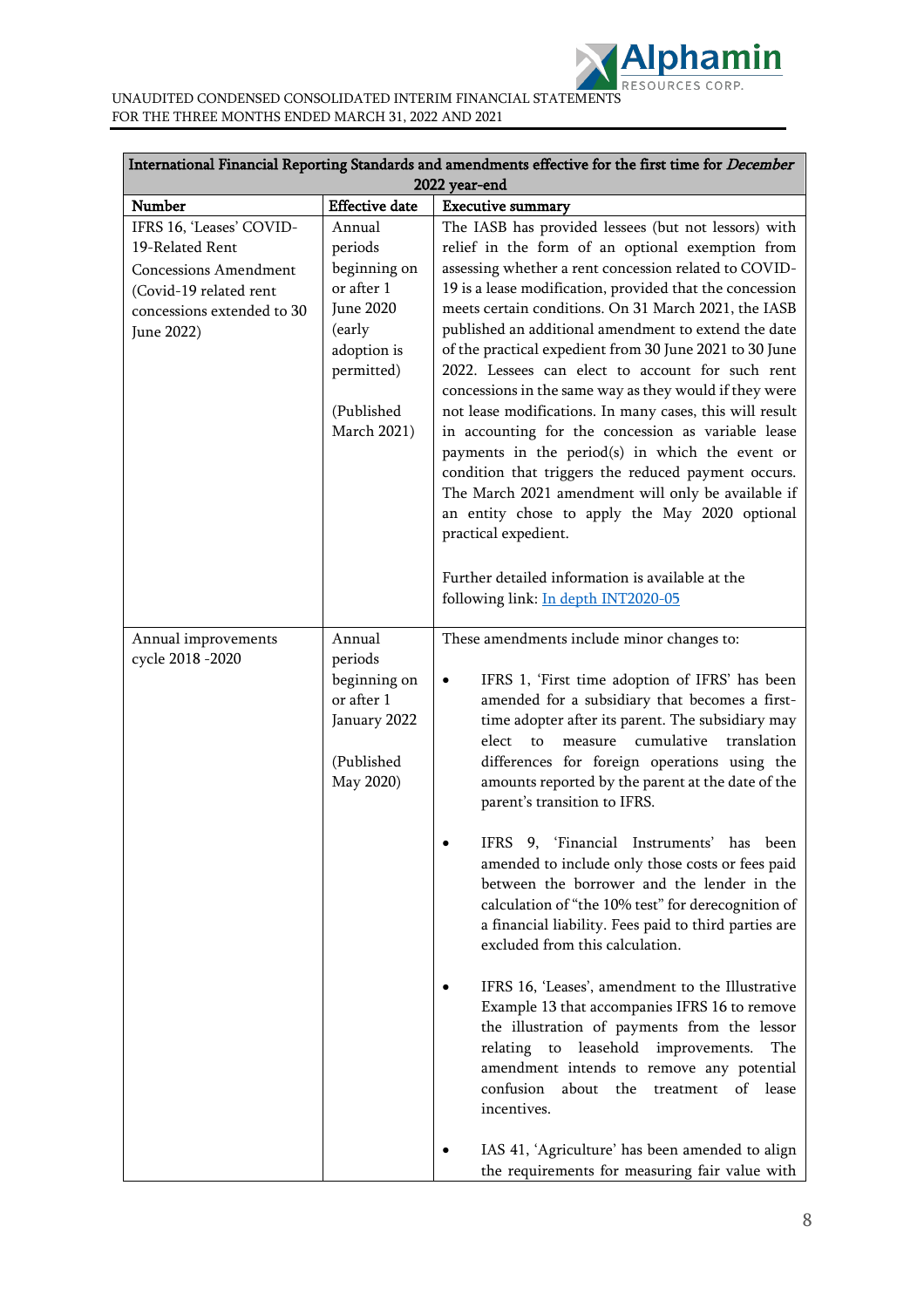

|                                                                                                    |                                                                                            | those of IFRS 13. The amendment removes the<br>requirement for entities to exclude cash flows for<br>taxation when measuring fair value.                                                                                                                                                                                                                                                                                                                                                                                             |
|----------------------------------------------------------------------------------------------------|--------------------------------------------------------------------------------------------|--------------------------------------------------------------------------------------------------------------------------------------------------------------------------------------------------------------------------------------------------------------------------------------------------------------------------------------------------------------------------------------------------------------------------------------------------------------------------------------------------------------------------------------|
| Amendments to IAS 37<br>Onerous Contracts-Cost<br>of Fulfilling a Contract                         | Annual<br>periods<br>beginning on<br>or after 1<br>January 2022<br>(Published<br>May 2020) | The amendment clarifies which costs an entity<br>includes in assessing whether a contract will be loss-<br>making. This assessment is made by considering<br>unavoidable costs, which are the lower of the net cost<br>of exiting the contract and the costs to fulfil the<br>contract. The amendment clarifies the meaning of<br>costs to fulfil a contract'. Under the amendment, costs<br>to fulfil a contract include incremental costs and the<br>allocation of other costs that relate directly to fulfilling<br>the contract. |
| Amendments to IAS 16<br>Property, Plant and<br>Equipment: Proceeds<br>before Intended Use          | Annual<br>periods<br>beginning on<br>or after 1<br>January 2022<br>(Published<br>May 2020) | The amendment to IAS 16 prohibits an entity from<br>deducting from the cost of an item of PPE any proceeds<br>received from selling items produced while the entity<br>is preparing the asset for its intended use (for example,<br>the proceeds from selling samples produced when<br>testing a machine to see if it is functioning properly).<br>The proceeds from selling such items, together with the<br>costs of producing them, are recognised in profit or loss.                                                             |
| Amendment to IFRS 3,<br>'Business combinations'<br>Asset or liability in a<br>business combination | Annual<br>periods<br>beginning on<br>or after 1<br>January 2022                            | The Board has updated IFRS 3, 'Business combinations',<br>to refer to the 2018 Conceptual Framework for<br>Financial Reporting, in order to determine what<br>constitutes an asset or a liability in a business<br>combination.                                                                                                                                                                                                                                                                                                      |
| clarity                                                                                            | (Published<br>May 2020)                                                                    | In addition, the Board added a new exception in IFRS<br>3 for liabilities and contingent liabilities. The exception<br>specifies that, for some types of liabilities and<br>contingent liabilities, an entity applying IFRS 3 should<br>instead refer to IAS 37, 'Provisions, Contingent<br>Liabilities and Contingent Assets', or IFRIC 21, 'Levies',<br>rather than the 2018 Conceptual Framework.                                                                                                                                 |
|                                                                                                    |                                                                                            | The Board has also clarified that the acquirer should<br>not recognise contingent assets, as defined in IAS 37, at<br>the acquisition date.                                                                                                                                                                                                                                                                                                                                                                                          |

### Future accounting changes

The following new standards, amendments to standards and interpretations have been issued but are not effective during the year ended December 31, 2022. The Company has not yet adopted these new and amended standards. The Company has considered the amendments and assessed that they will have no material impact on adoption.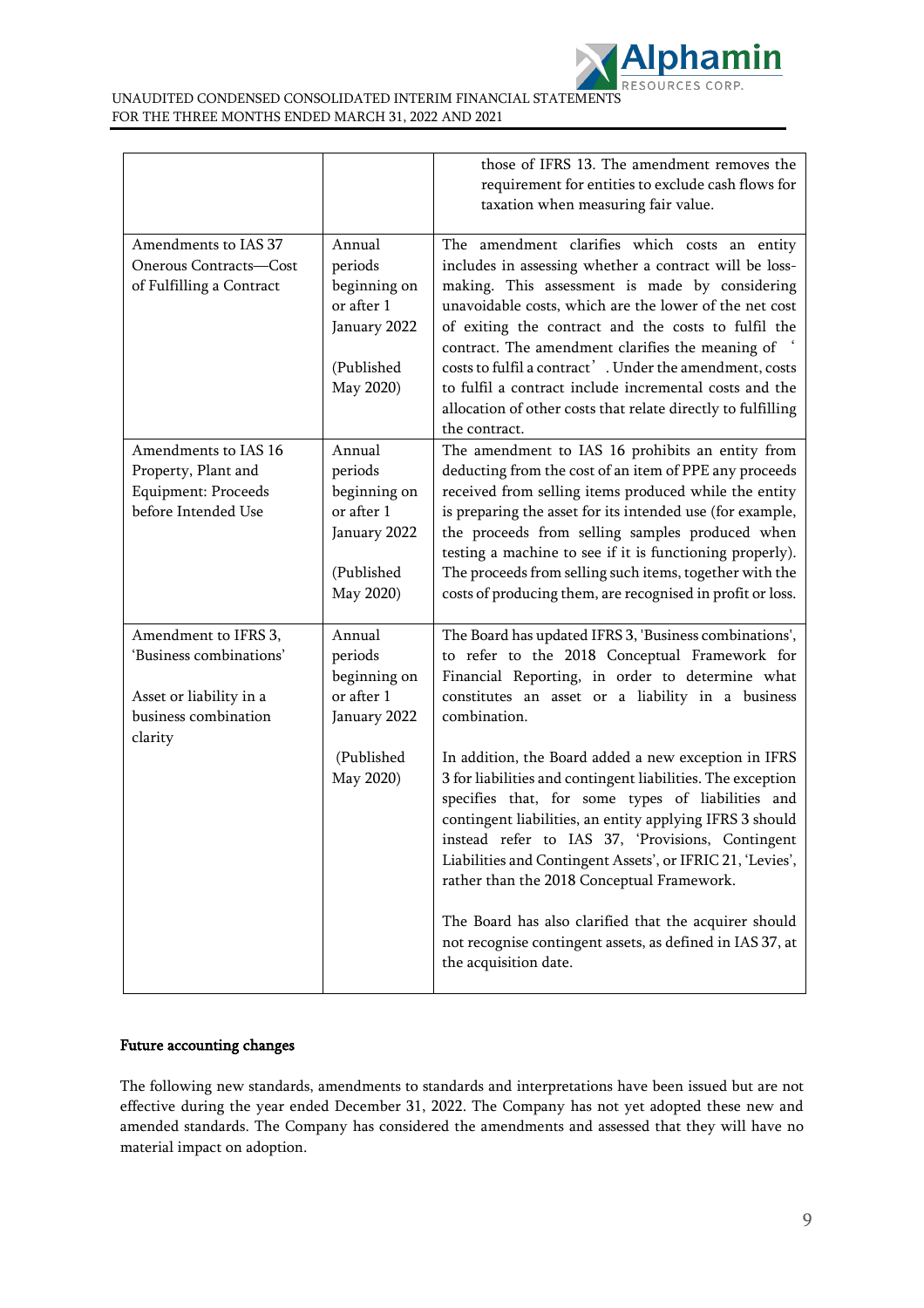| Number                                     | <b>Effective</b> date                                                                                                                                                                                                                                                                                                                          | International Financial Reporting Standards, interpretations and amendments issued but not effective<br><b>Executive summary</b>                                                                                                                                                                                                                                                                                                                                                                                                                                                                                                                                                                                                                                                                                                                                                                                                                                                                                                                                                                                                                                                                        |
|--------------------------------------------|------------------------------------------------------------------------------------------------------------------------------------------------------------------------------------------------------------------------------------------------------------------------------------------------------------------------------------------------|---------------------------------------------------------------------------------------------------------------------------------------------------------------------------------------------------------------------------------------------------------------------------------------------------------------------------------------------------------------------------------------------------------------------------------------------------------------------------------------------------------------------------------------------------------------------------------------------------------------------------------------------------------------------------------------------------------------------------------------------------------------------------------------------------------------------------------------------------------------------------------------------------------------------------------------------------------------------------------------------------------------------------------------------------------------------------------------------------------------------------------------------------------------------------------------------------------|
|                                            |                                                                                                                                                                                                                                                                                                                                                |                                                                                                                                                                                                                                                                                                                                                                                                                                                                                                                                                                                                                                                                                                                                                                                                                                                                                                                                                                                                                                                                                                                                                                                                         |
| IFRS 17, 'Insurance<br>contracts'          | Annual<br>periods<br>beginning on<br>or after 1<br>January 2023<br>Early<br>application is<br>permitted for<br>entities that<br>apply IFRS 9,<br>'Financial<br>Instruments',<br>and IFRS 15,<br>'Revenue<br>from<br>Contracts<br>with<br>Customers', at<br>or before the<br>date of initial<br>application of<br><b>IFRS 17.</b><br>(Published | The IASB issued IFRS 17, 'Insurance contracts', and<br>thereby started a new epoch of accounting for<br>insurers. Whereas the current standard, IFRS 4, allows<br>insurers to use their local GAAP, IFRS 17 defines clear<br>and consistent rules that will significantly increase the<br>comparability of financial statements. For insurers,<br>the transition to IFRS 17 will have an impact on<br>financial statements and on key performance<br>indicators.<br>Under IFRS 17, the general model requires entities to<br>measure an insurance contract at initial recognition at<br>the total of the fulfilment cash flows (comprising the<br>estimated future cash flows, an adjustment to reflect<br>the time value of money and an explicit risk<br>adjustment for non-financial risk) and the contractual<br>service margin. The fulfilment cash flows are<br>remeasured on a current basis each reporting period.<br>The unearned profit (contractual service margin) is<br>recognised over the coverage period.<br>Aside from this general model, the standard provides,<br>as a simplification, the premium allocation approach.<br>This simplified approach is applicable for certain types |
| IFRS 17, Insurance<br>contracts Amendments | May 2017)<br>Annual<br>periods<br>beginning on<br>or after 1<br>January 2023<br>(Published<br>June 2020)                                                                                                                                                                                                                                       | of contract, including those with a coverage period of<br>one year or less.<br>For insurance contracts with direct participation<br>features, the variable fee approach applies. The<br>variable fee approach is a variation on the general<br>model. When applying the variable fee approach, the<br>entity's share of the fair value changes of the<br>underlying items is included in the contractual service<br>margin. As a consequence, the fair value changes are<br>not recognised in profit or loss in the period in which<br>they occur but over the remaining life of the contract.<br>In response to some of the concerns and challenges<br>raised, the Board developed targeted amendments and<br>a number of proposed clarifications intended to ease<br>implementation<br>of<br><b>IFRS</b><br>17,<br>simplify<br>some<br>requirements of the standard and ease transition. The<br>amendments relate to eight areas of IFRS 17, and they<br>are not intended to change the fundamental principles<br>of the standard or unduly disrupt implementation<br>already underway.                                                                                                               |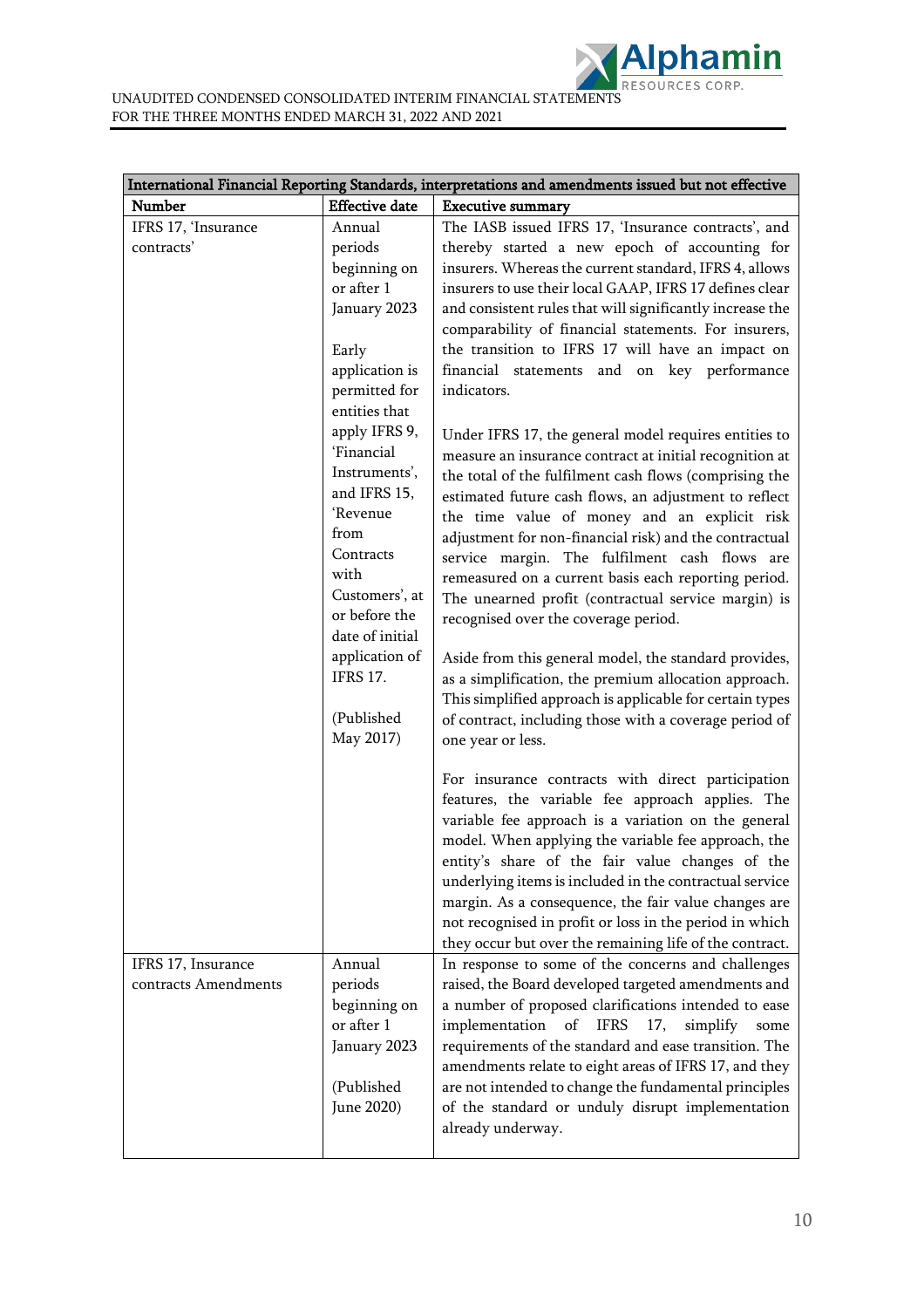

|                                                                                                                                                                                             |                                                                                                                                                | Further detailed information is available at the<br>following link: In Brief June 2020.                                                                                                                                                                          |
|---------------------------------------------------------------------------------------------------------------------------------------------------------------------------------------------|------------------------------------------------------------------------------------------------------------------------------------------------|------------------------------------------------------------------------------------------------------------------------------------------------------------------------------------------------------------------------------------------------------------------|
| Amendment to IAS 1,<br>'Presentation of Financial<br>Statements' on<br>Classification of Liabilities<br>as Current or Non-current                                                           | Annual<br>periods<br>beginning on<br>or after 1<br>January 2023                                                                                | The amendment clarifies that liabilities are classified<br>as either current or non-current, depending on the<br>rights that exist at the end of the reporting period. A<br>number of requirements are required to be met in<br>conjunction with this amendment. |
|                                                                                                                                                                                             | (Published<br>Jan 2020)                                                                                                                        | Further detailed information is available at the<br>following link: In Brief 2020-3                                                                                                                                                                              |
| Amendments to IAS 12,<br>Income Taxes: Deferred<br>Tax related to Assets and<br>Liabilities arising from a<br><b>Single Transaction</b>                                                     | Annual<br>periods<br>beginning on<br>or after 1<br>January 2023.<br>Earlier<br>application is<br>permitted.<br>(Published<br>May 2021)         | The amendments require companies to recognise<br>deferred<br>that,<br>transactions<br>initial<br>tax on<br>on<br>recognition give rise to equal amounts of taxable and<br>deductible temporary differences.                                                      |
| Narrow scope amendments<br>to IAS 1 'Presentation of<br>Financial Statements',<br>Practice statement 2 and<br>IAS 8 'Accounting Policies,<br>Changes in Accounting<br>Estimates and Errors' | Annual<br>periods<br>beginning on<br>or after 1<br>January 2023.<br>Earlier<br>application is<br>permitted.<br>(Published<br>February<br>2021) | The amendments aim to improve accounting<br>policy disclosures and to help users of the<br>financial statements to distinguish changes in<br>accounting<br>policies<br>from<br>changes<br>in<br>accounting estimates.                                            |

## B. BASIS OF CONSOLIDATION

These unaudited condensed consolidated interim financial statements incorporate the financial statements of the Company and its controlled subsidiaries. Control exists when an investor (the Company) has power over an investee (the Subsidiaries) that give it the current ability to direct the relevant activities.

These unaudited condensed consolidated interim financial statements include the accounts of the Company and its controlled subsidiaries, as follows: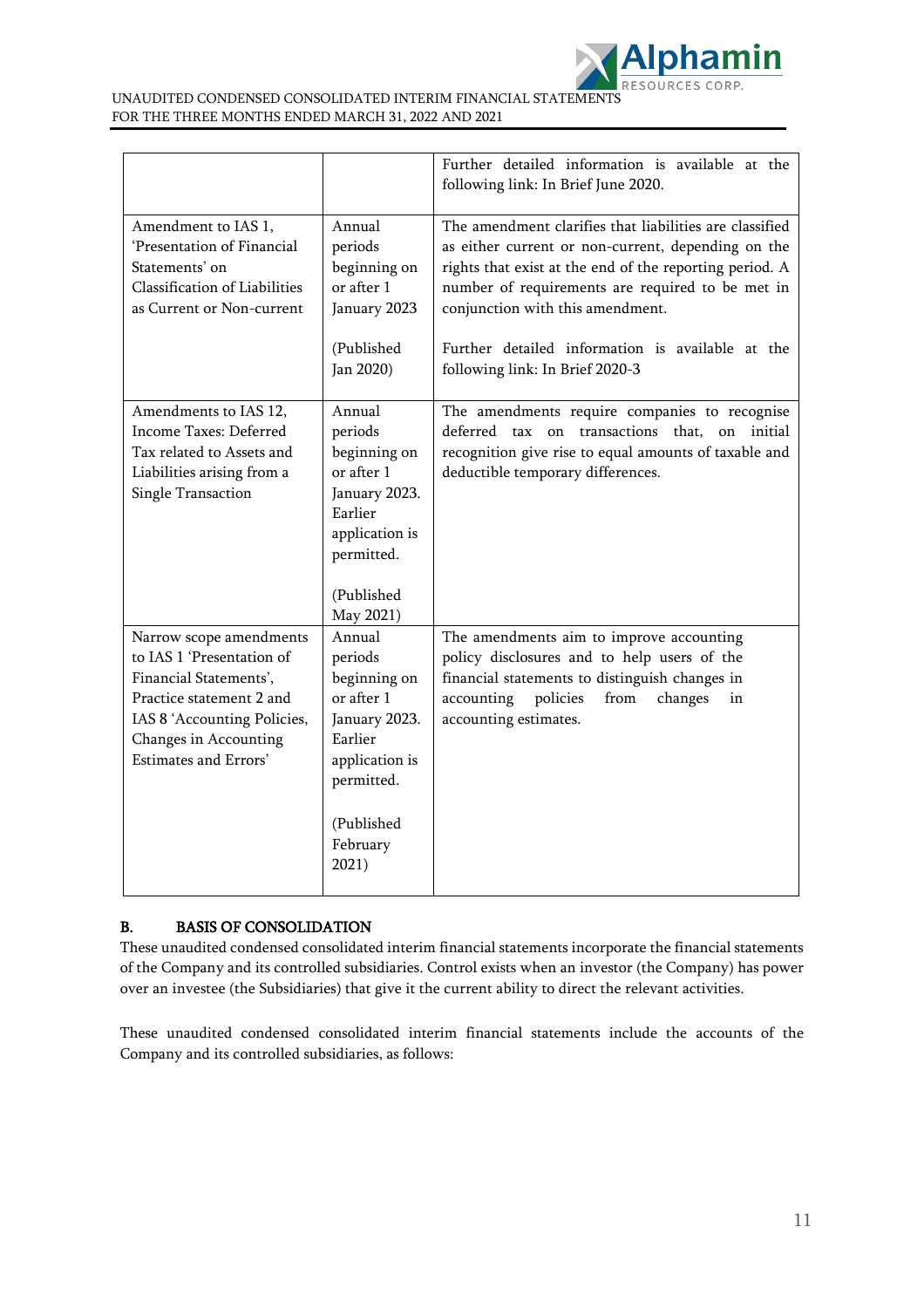

| <b>NAME OF SUBSIDIARY</b>                                                           | COUNTRY OF INCORPORATION         | PRINCIPAL ACTIVITY                                                       |
|-------------------------------------------------------------------------------------|----------------------------------|--------------------------------------------------------------------------|
| Alphamin Bisie Mining SA<br>(formerly called Mining and<br>Processing, Congo, SARL) | Democratic Republic of the Congo | Mining $(84.14\%$ owned by<br>Alphamin Resources (BVI) Ltd)              |
| Alphamin South Africa (Pty)<br>Limited                                              | South Africa                     | Holding Company (100%<br>wholly owned by Parent)                         |
| Alphamin Holdings (BVI) Ltd                                                         | British Virgin Islands           | Holding Company (100%<br>wholly owned by Parent)                         |
| Alphamin Resources (BVI) Ltd                                                        | British Virgin Islands           | Holding Company (100%<br>wholly owned by Alphamin<br>Holdings (BVI) Ltd) |

All intercompany transactions and balances have been eliminated.

Following the receipt of mining license number PE13155 and in line with Article 71 of the Mining Code 2002, 5% of the shares of Alphamin Bisie Mining SA (ABM), were issued to the Government of the Democratic Republic of the Congo. The Industrial Development Corporation of South Africa Limited (IDC) has direct ownership of 10.86% of ABM. The Government of the Democratic Republic of the Congo owns a non-diluting 5% resulting in a Company ownership of ABM of 84.14%.

### C. MEASUREMENT UNCERTAINTY AND CRITICAL JUDGEMENTS

The preparation of financial statements in accordance with IFRS as issued by the International Accounting Standards Board (IASB) and interpretations of the International Financial Reporting Interpretations Committee (IFRS IC) requires management to make estimates and assumptions that affect the reported amounts of assets and liabilities, and disclosure of contingent assets and liabilities at the date of the financial statements and the reported amounts of revenues and expenses during the reporting period. Such estimates and assumptions, which by their nature are uncertain, affect the carrying value of assets. Other significant estimates made by the Company include factors affecting valuations of share-based compensation and income tax accounts. The Company regularly reviews its estimates and assumptions, however actual results could differ from these estimates and these differences could be material and would not be considered an error. Significant assumptions about the future and other sources of estimation uncertainty that management has made at the end of the reporting period, that could result in a material adjustment to the carrying amounts of assets and liabilities in the event that actual results differ from assumptions made, relate to, but are not limited to, the following:

### Provision for closure and reclamation

The Company's operations are subject to environmental regulations in the Democratic Republic of Congo. Upon establishment of commercial viability of the Bisie Tin Mine and subsequent commencement of development activity, the Company estimated the cost to restore the site following the completion of commercial activities and depletion of reserves.

These future obligations are estimated by taking into consideration closure plans, known environmental impacts, and internal and external studies, which estimate the activities and costs that will be carried out to meet the decommissioning and environmental rehabilitation obligations. The Company records a liability and a corresponding asset for the present value of the estimated costs of legal and constructive obligations for mine rehabilitation, based on environmental disturbances incurred up to the end of each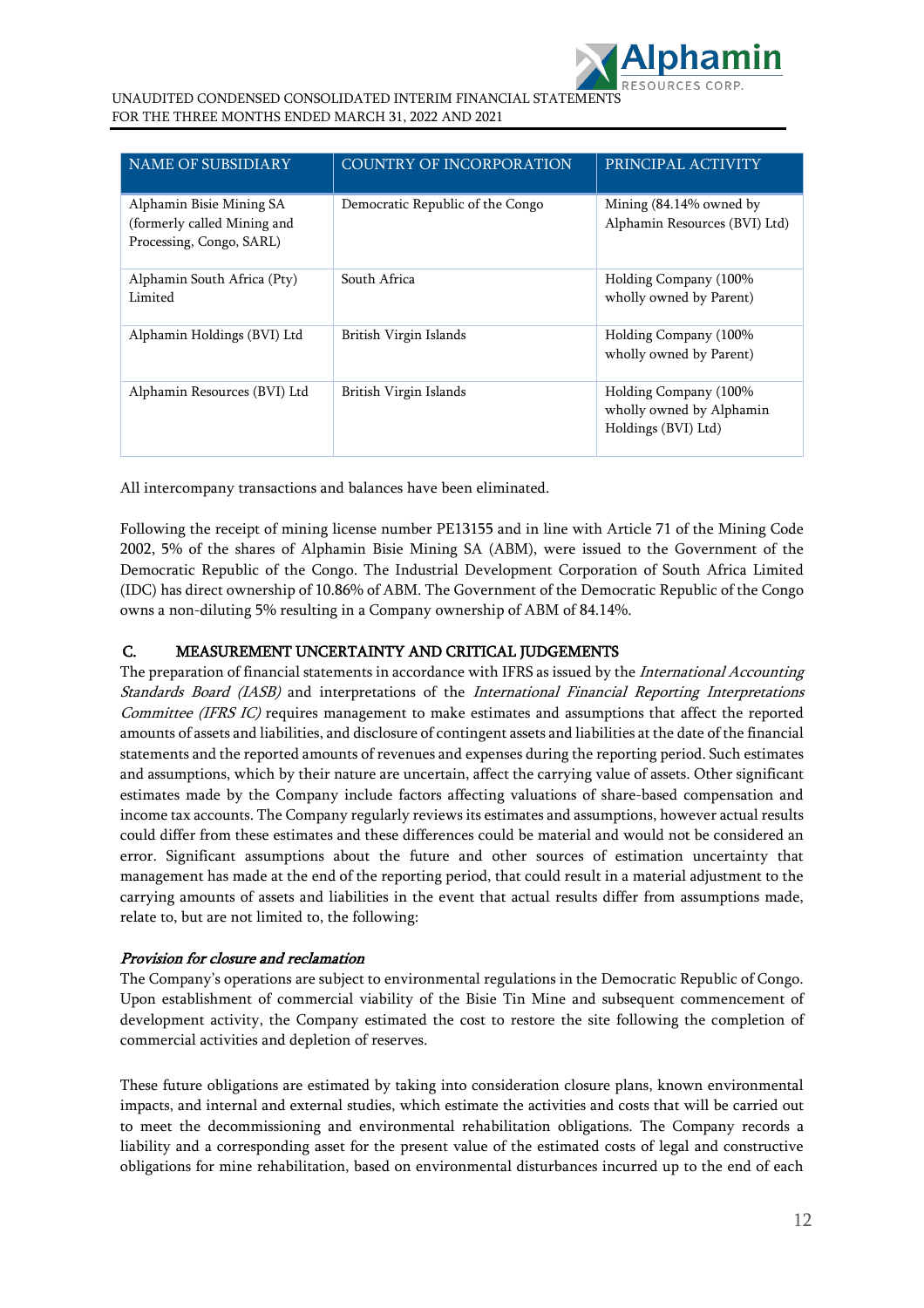

reporting period. During the mine rehabilitation process, there will be a probable outflow of resources required to settle the obligation and a reliable estimate can be made of those obligations. The present value is determined based on current market assessments using the risk-free rate of borrowing which is approximated by the yield of government bonds with a maturity similar to that of the mine life. The discounted liability is adjusted at the end of each reporting period with the passage of time and for the estimated rehabilitation cost related to any new environmental disturbances incurred during that period. The provision represents management's best estimate of the present value of the future mine rehabilitation costs, which may not be incurred for several years or decades, and, as such, actual expenditures may vary from the amount currently estimated. The decommissioning and environmental rehabilitation cost estimates could change due to amendments in laws and regulations in the Democratic Republic of Congo. Additionally, actual estimated costs may differ from those projected as a result of a change over time of actual remediation costs, a change in the timing for utilisation of reserves and the potential for increasingly stringent environmental regulatory requirements.

#### Exploration and Evaluation Assets and Mine under construction

During December 2017, the Company assessed the technical feasibility and commercial viability of its Bisie Tin Mine Project, together with the availability of project funding and formally approved the commencement of full-scale development activities, resulting in the reclassification of the Exploration and Evaluation Asset to Mine under construction. New exploration following commercial production at Bisie is recorded as a new Exploration and Evaluation asset at cost and refers to the search for other mineral orebodies within the mining and exploration licenses that the Company owns the mineral rights for. Such exploration cost is carried at cost until such time as management determine that the area is economically viable, in which case it will be transferred into mine under construction or written off if not pursued further.

Assumptions are used in estimating the Company's reserves and resources that might be extracted from the Company's properties. Judgement is applied in determining when an Exploration and Evaluation Asset demonstrates technical feasibility and commercial viability and transitions to the development stage, requiring reclassification to mine under construction within non-current assets.

### Share-based payments

The share-based payments expense is estimated using the Black-Scholes options-pricing model as measured on the grant date to estimate the fair value of stock options, which requires inputs in calculating the fair value for share-based payments expense, included in profit or loss. This model involves the input of highly subjective assumptions, including the expected price volatility of the Company's common shares and the expected life of the options. The value of the share-based payment expense for the period along with the assumptions and model used for estimating fair value for share-based compensation are disclosed in Note 17.

#### Impairment

Non-financial assets

An impairment review of property, plant and equipment is carried out by comparing the carrying amount thereof to its recoverable amount when there is an indication that these assets may be impaired. The recoverable amount of property, plant and equipment is determined as the higher of the fair value less cost to sell and its value in use. For mining assets this is determined based on the fair value which is the present value of the estimated future cash flows arising from the use of the asset. Where the recoverable amount is less than the carrying amount, the impairment charge will reduce the carrying amount of property, plant and equipment to its recoverable amount. The adjusted carrying amount is depreciated over the remaining useful life of property, plant and equipment. When an impairment loss subsequently reverses, the carrying amount of the asset is increased to the revised estimate of its recoverable amount, but so that the increased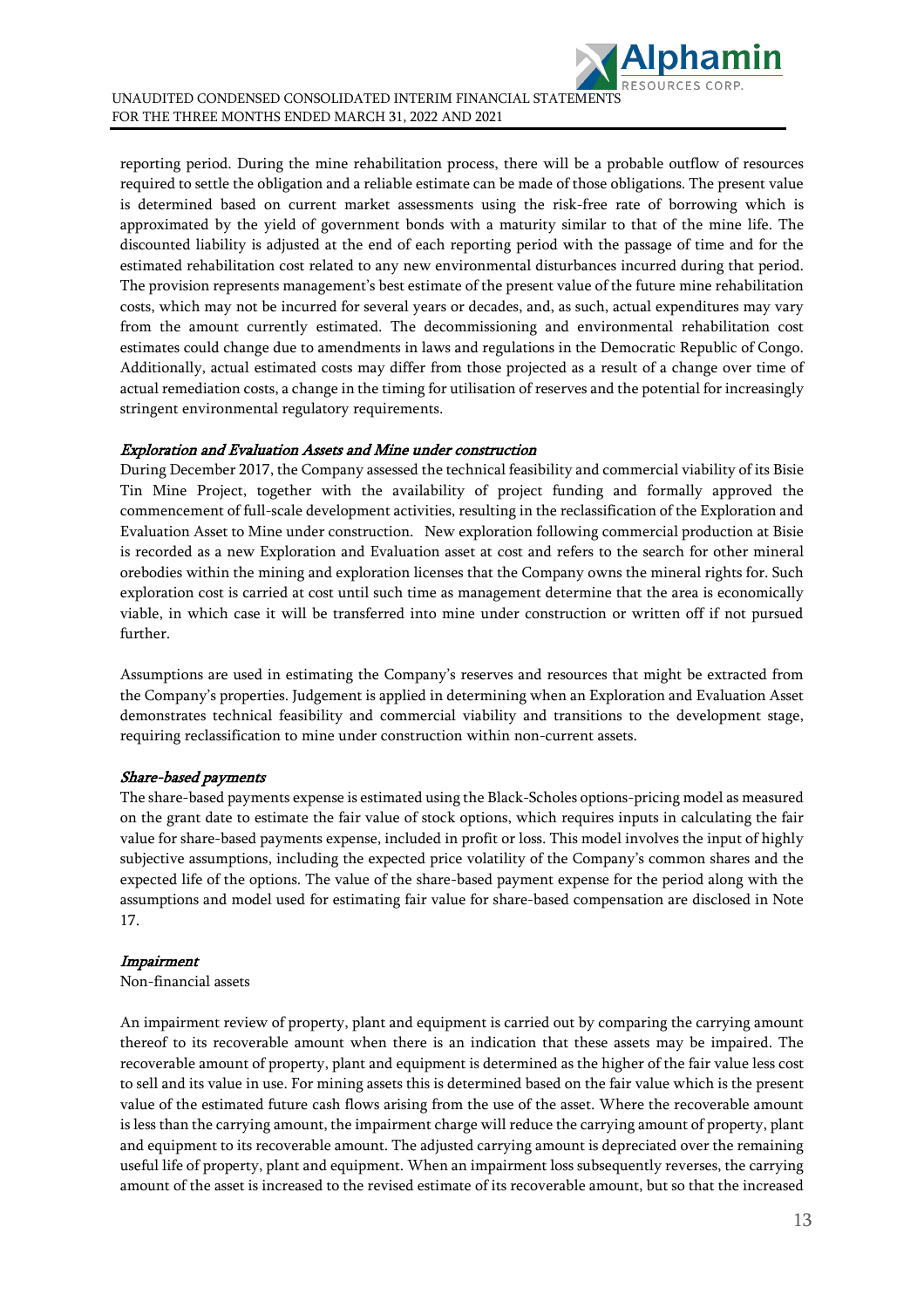carrying amount does not exceed the carrying amount that would have been determined had no impairment loss been recognised for the asset in prior years. A reversal of an impairment loss is recognised directly in profit or loss.

Estimates are made in determining the recoverable amount of assets which includes the estimation of cash flows and discount rates used. In estimating the cash flows, management bases cash flow projections on reasonable and supportable assumptions that represent management's best estimate of the range of economic conditions that will exist over the remaining useful life of the assets. The discount rates used reflect the current market assessment of the time value of money and the risks specific to the assets for which the future cash flow estimates have not been adjusted. Changes in such estimates could impact the recoverable amount of these assets.

Estimates are reviewed regularly by management.

### Useful lives of mineral properties, plant and equipment

The depreciable amounts of assets are allocated on a systematic basis over their useful lives. In determining the depreciable amount, management makes assumptions in respect to the residual value of assets based on the expected estimated amount that the entity would currently obtain from disposal of the asset, after deducting the estimated costs of disposal. If an asset is expected to be abandoned the residual value is estimated at zero. Due to the remote location of the mine as well as the specialised nature of the property, plant and equipment, management has estimated the residual value of property, plant and equipment to be zero.

In determining the useful life of assets, management considers the expected usage of assets, expected physical wear and tear, legal or similar limits of assets such as mineral rights as well as obsolescence.

Estimated mineral resources are used in determining the depreciation of certain assets. This results in a depreciation expense proportional to the depletion of the anticipated remaining life-of-mine production. The estimate of the remaining life of the Company's mineral producing properties is based on a combination of quantitative and qualitative factors including historical production and financial results, mineral resources reported under National Instrument 43-101 reports, and management's intent to operate the property. The estimated remaining life of mineral producing properties are used to calculate amortisation and depletion expenses, assess impairment charges and the carrying value of assets, and for forecasting the timing of the payments of reclamation and remediation costs.

### D. CASH AND CASH EQUIVALENTS

Cash consists of cash on hand and of deposits in banks.

### E. REVENUE

The Company sells its product on Free-On-Truck (FOT) Incoterms. This means that the Company is not responsible for freight or insurance once control of the goods has passed. The FOT Incoterm consists of one performance obligation, being for the provision of tin concentrate at contractually agreed specifications. The table below illustrates at what point control passes for this performance obligation.

| Revenue type           | Tin Concentrate                                                                        |
|------------------------|----------------------------------------------------------------------------------------|
| Inco terms             | <b>FOT</b>                                                                             |
| Performance obligation | Supply of tin concentrate at contractually agreed specifications at<br>delivery point. |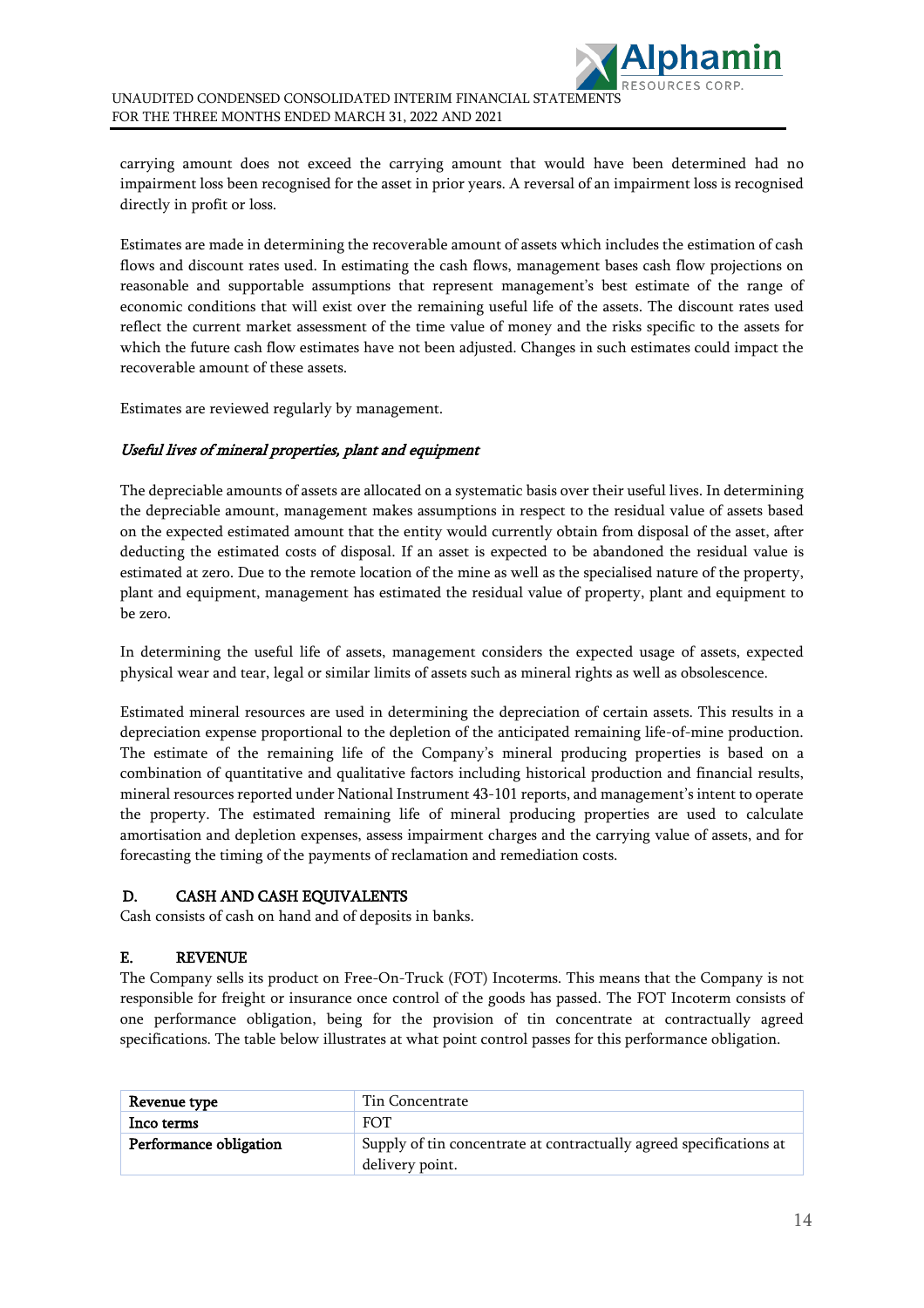| Timing of when performance<br>obligation is satisfied | On delivery of the tin concentrate to the customer.                                                                                                                                                                                                                                                                                                                                                                                                                                                                                                                                                                                                                                                                                                                                                                                                                                                                                                      |
|-------------------------------------------------------|----------------------------------------------------------------------------------------------------------------------------------------------------------------------------------------------------------------------------------------------------------------------------------------------------------------------------------------------------------------------------------------------------------------------------------------------------------------------------------------------------------------------------------------------------------------------------------------------------------------------------------------------------------------------------------------------------------------------------------------------------------------------------------------------------------------------------------------------------------------------------------------------------------------------------------------------------------|
| Payment terms                                         | The payment terms are different depending on the delivery point<br>chosen as below;<br>Delivery point Logu: Until February 2021, payment was 80%<br>on delivery, 15% on crossing the DRC border and 5%<br>following receipt of final smelter assays 90-150 days following<br>delivery. Post February 2021 95% payment is made within<br>three days of receipt of a holding certificate confirming the<br>arrival of the goods at Kampala, Uganda and 5% following<br>receipt of final smelter assays 90-150 days following delivery.<br>Delivery point Kampala: 95% within three days of a holding<br>٠<br>certificate confirming the arrival of the goods at Kampala,<br>Uganda and 5% following receipt of final smelter assays 60-<br>120 days following delivery.<br>Delivery point Goma: 95% within three business days of the<br>goods crossing the DRC border and 5% following receipt of<br>final smelter assays 90-150 days following delivery. |

Control passes to the customer when product is delivered FOT. Delivery can take place at any of three agreed delivery points, being (1) Logu (mine site), (2) Goma, North Kivu, DRC or (3) Kampala, Uganda. The delivery point is agreed between the customer and the Company from time to time. In the case of the Logu and Goma delivery points title passes upon the lot leaving the DRC and entering into Uganda. For the Kampala delivery point title passes when the lot is delivered at the Kampala delivery point.

From May 2020 until May 2021, where the delivery point was Logu, the price of tin concentrate was fixed just prior to delivery based on the 4-month tin price. The date of invoice is the date when control passes to the customer. Since June 2021, for the Logu delivery point, pricing can be either the four-month price as agreed prior to departure from Logu, or the three-month price just prior to crossing the DRC border, at the election of the Company. Due to high spreads between the three and four month price, the Company is currently electing to price on the three month basis on just prior to departure from DRC. A first provisional invoice is raised when the goods leave Logu. A second provisional invoice is raised on arrival at Kampala when the final price is known.

Until June 2021, revenue was recorded based on the four-month London Metal Exchange (LME) spot price on the day prior to invoice date and provisional mine assays. Since June 2021, the final price was based on the three-month LME price on or just before exiting the DRC, with final invoices being raised upon receipt of final assays at the point of smelting. Commodity price adjustments during this period are separately disclosed in the revenue note as other revenue (note 19). Invoices are raised on FOT delivery date.

Final assay adjustments are recorded against revenue.

### F. INVENTORIES

Inventory consists of tin concentrate which has been produced to contracted specifications. Concentrate inventories are carried at the lower of cost (determined on the weighted average basis) or net realisable value. The Company does not currently value run of mine ore produced from underground due to the low levels and values of such stockpiles.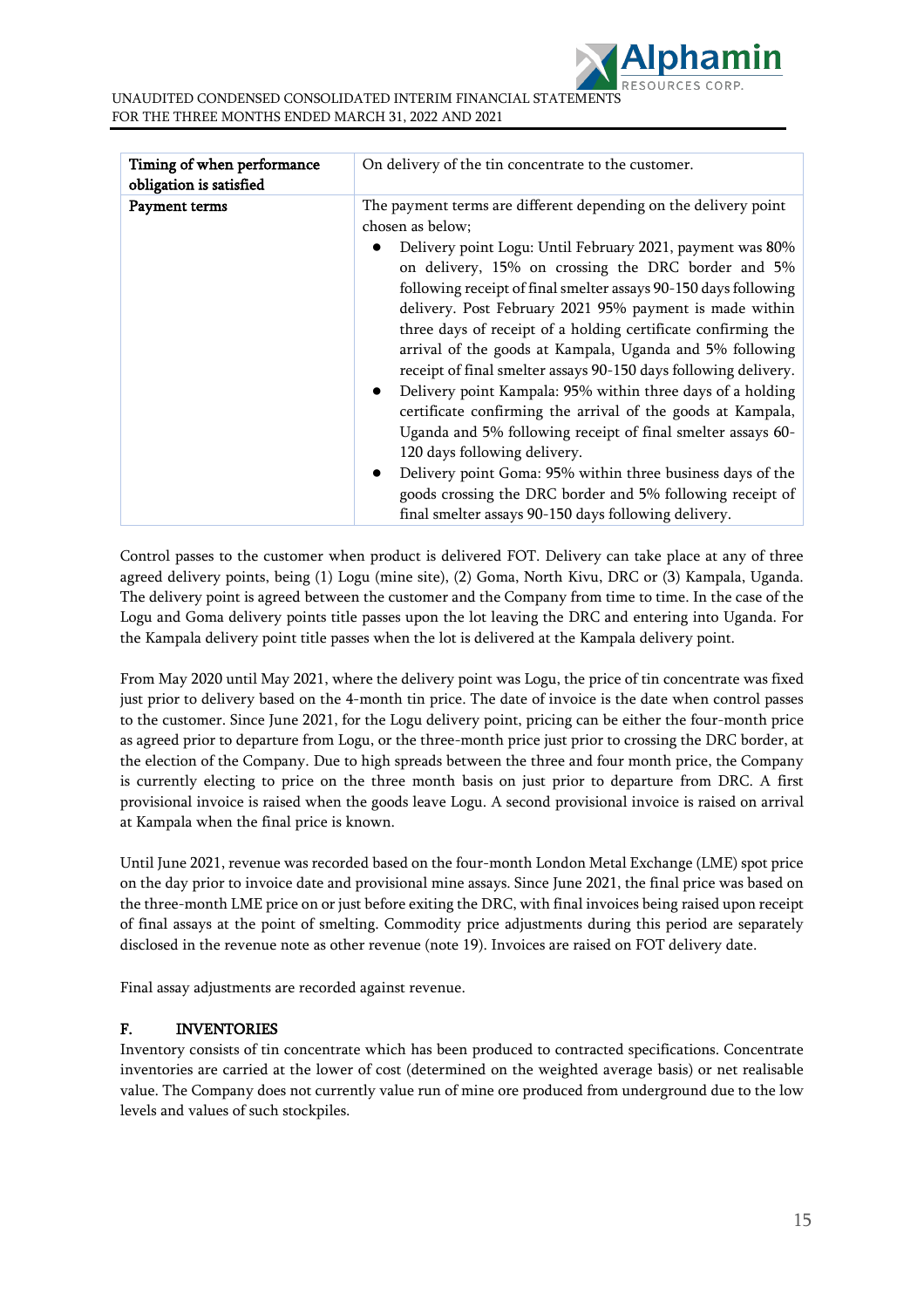

Net realisable value is the estimated selling price net of any estimated selling costs in the ordinary course of business. Write-downs of mineralized concentrate, resulting from net realizable value impairments, are reported as an expense within cost of sales in the period of write down.

Consumables stores are valued at the lower of cost (determined on the weighted average basis) and net realizable value. Replacement cost is used as the best available measure of net realizable value.

### G. FOREIGN CURRENCY TRANSLATION AND TRANSACTIONS

The functional currency of an entity is the currency of the primary economic environment in which the entity operates. Following the change in functional currency of the Company from the Canadian dollar to United States dollar on January 1, 2015, the functional currency of the Company is the United States dollar. The change in functional currency resulted in a permanent foreign currency translation reserve amount of \$1,511,737.

Transactions and balances in currencies other than the United States dollar are recorded at exchange rates prevailing on the dates of the transactions. At the end of each reporting period, monetary assets and liabilities denominated in foreign currencies are translated at the period-end exchange rate, while nonmonetary assets and liabilities are translated at historical rates. Revenues and expenses are translated at the exchange rates approximating those in effect on the date of the transactions. Exchange gains and losses arising on translation are included in the statement of profit/(loss) and comprehensive profit/(loss).

The financial results and position of foreign operations, whose functional currency is different from the reporting currency are translated as follows:

- I. assets and liabilities are translated at period-end exchange rates prevailing at that reporting date;
- II. income and expenses are translated at average exchange rates for the period; and
- III. equity items are translated at historical rates.

Exchange gains and losses are included as part of the foreign currency translation reserve on the statement of financial position.

## H. LEASES LIABILITIES AND RIGHT-OF USE ASSETS

The Group leases various mining machines and a fuel farm at its operation in DRC. Rental contracts are typically made for fixed periods of 3 to 5 years. The Company's lease Contracts may contain both lease and non-lease components. The Group allocates the consideration in the contract to the lease and non-lease components based on their relative stand-alone prices. Lease terms are negotiated on an individual basis and contain a range of different terms and conditions. The lease agreements do not impose any covenants other than the security interests in the leased assets that are held by the lessor.

Leased assets may not be used as security for borrowing purposes. Leases are recognised as a right-of-use asset and a corresponding liability at the date at which the leased asset is available for use by the Group. Assets and liabilities arising from a lease are initially measured on a present value basis, using the incremental borrowing rate as the discount rate.

Right-of-use assets are measured at cost comprising the following:

- the amount of the initial measurement of lease liability;
- any lease payments made at or before the commencement date less any lease incentives received;
- any initial direct costs; and
- restoration costs.

Right-of-use assets are generally depreciated over the shorter of the asset's useful life and the lease term on a straight-line basis. If the Group is reasonably certain to exercise a purchase option, the right-of-use asset is depreciated over the underlying asset's useful life.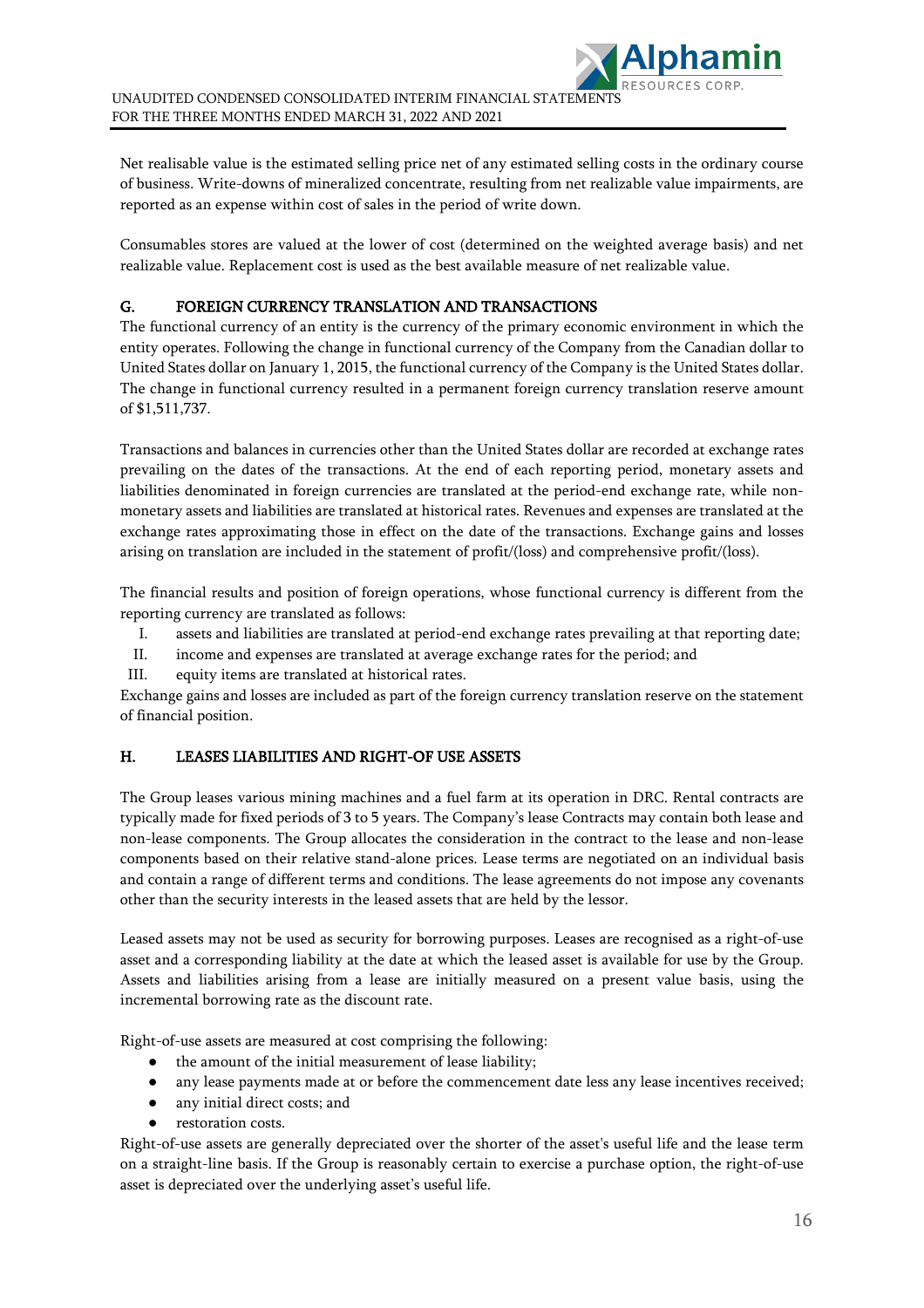Lease liabilities are initially measured at the present value of the lease payments payable over the term of the lease and are discounted at the incremental borrowing rate. Lease payments are determined in accordance with contracts.

## I. EXPLORATION AND EVALUATION ASSETS

#### Recognition and measurement

Exploration and Evaluation Costs are those costs required to find a mineral property and determine technical feasibility and commercial viability. Exploration and Evaluation costs include costs to establish an initial mineral resource and determine whether inferred mineral resources can be upgraded to measured and indicated mineral resources and whether measured and indicated mineral resources are commercially viable. Costs incurred before the Company has obtained the legal right to explore an area are recognised in the consolidated statement of profit/(loss) and comprehensive profit/(loss).

Exploration and Evaluation Costs relating to the acquisition of, exploration for and development of mineral properties are capitalised and include, but are not restricted to: drilling, trenching, sampling, surveying and gathering exploration data; tunnelling and development, calculation and definition of mineral resource; test work on geology, metallurgy, mining, geotechnical and geophysical; and conducting geological, geophysical, engineering, environmental, marketing and financial studies.

Administration costs that do not relate directly to specific exploration and evaluation activity for capitalised projects are expensed as incurred.

#### Impairment

All capitalised Exploration and Evaluation Expenditures are monitored for indications of impairment. Indicators of impairment include, but are not limited to:

- I. the period for which the right to explore is less than one year;
- II. further exploration expenditures are not anticipated;
- III. a decision to discontinue activities in a specific area; and
- IV. the existence of enough data indicating that the carrying amount of an Exploration and Evaluation Asset is unlikely to be recovered from the development or sale of the asset.

Where a potential impairment is indicated, assessments are performed for each area of interest. To the extent that Exploration and Evaluation Assets are not expected to be recovered, they are charged to the consolidated statement of profit/(loss) and comprehensive profit/(loss).

### J. PLANT AND EQUIPMENT

Plant and equipment is stated at historical cost less depreciation. Historical cost includes expenditure that is directly attributable to the acquisition of the items.

Land and assets under construction are stated at cost and are not depreciated. Buildings, including certain non-mining residential buildings, and all other items of property, plant and equipment are reflected at cost less accumulated depreciation and accumulated impairment losses.

Capitalised mine development and infrastructure costs (shown as mining property) are depreciated on a unit-of-production basis. Depreciation is charged on mining assets from the date on which the assets are available for use as intended by management.

Subsequent costs are included in the asset's carrying amount or recognised as a separate asset, as appropriate, only when it is probable that future economic benefits associated with the item will flow to the Group and the cost of the item can be measured reliably. The carrying amount of any component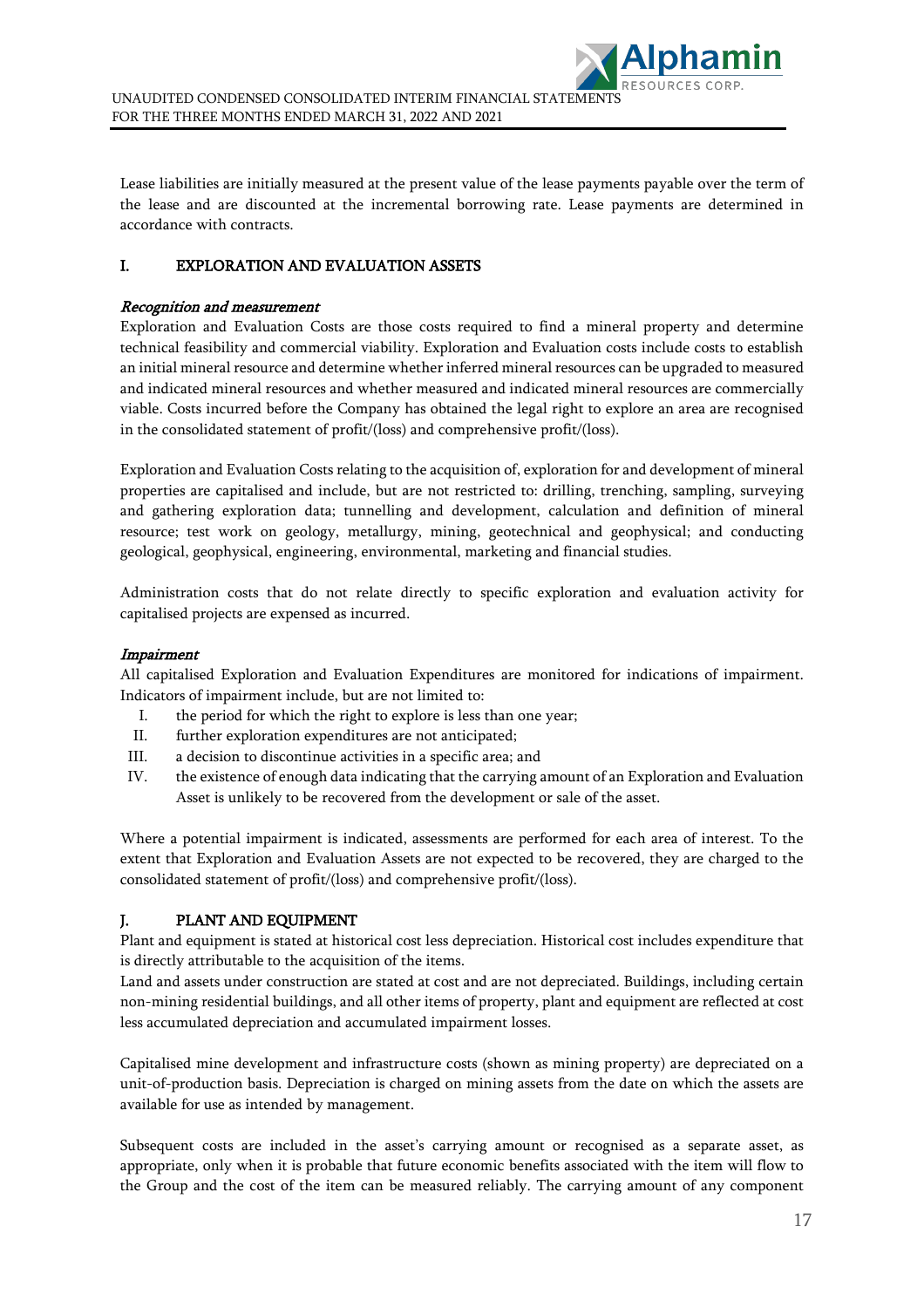

accounted for as a separate asset is derecognised when replaced. All other repairs and maintenance are charged to profit or loss during the reporting period in which they are incurred.

Depreciation is charged on a systematic basis over the estimated useful lives of the assets after taking into account the estimated residual values of the assets. Useful life is either the period of time over which the asset is expected to be used or the number of production or similar units expected to be obtained from the use of the asset.

The estimated useful lives of items of property, plant and equipment are:

| Mining property     | Units of production |
|---------------------|---------------------|
| Plant and equipment | $2 - 12.5$ years    |
| Land                | Not depreciated     |
| <b>Buildings</b>    | 12.5 years          |

The assets' residual values and useful lives are reviewed, and adjusted if appropriate, at the end of each reporting period. An asset's carrying amount is written down immediately to its recoverable amount if the asset's carrying amount is greater than its estimated recoverable amount.

Gains and losses on disposals are determined by comparing proceeds with carrying amount. These are included in profit or loss.

#### K. SHARE-BASED PAYMENTS

The stock option plan allows Company employees and consultants to acquire shares of the Company. The fair value of options granted is recognised as a share-based payment expense with a corresponding increase in equity. An individual is classified as an employee when the individual is an employee for legal or tax purposes (direct employee) or provides services similar to those performed by a direct employee. Consideration paid on the exercise of stock options is credited to capital stock.

The fair value is measured at grant date and each tranche is recognised over the period during which the options vest. The fair value of the options granted is measured using the Black-Scholes option pricing model, taking into account the terms and conditions upon which the options were granted.

At each financial position reporting date, the amount recognised as an expense is adjusted to reflect the number of stock options that are expected to vest. Where equity instruments are granted to employees, they are recorded at the fair value of the equity instrument granted at the grant date. The grant date fair value is recognised in the statement of profit/(loss) over the vesting period, described as the period during which all the vesting conditions are to be satisfied. Where equity instruments are granted to nonemployees, they are recorded at the fair value of the goods or services received in the statement of profit/(loss). Amounts related to the issuance of shares are recorded as a reduction of capital stock. When the value of goods or services received in exchange for the share-based payment cannot be reliably estimated, the fair value of the shares or equity instruments issued is used.

#### L. INCOME TAXES

#### Current tax

Tax is recognised in the Statement of Comprehensive Income, except to the extent that it relates to items recognised in other comprehensive income or directly in equity. In this case, the tax is also recognised in other comprehensive income or directly in equity, respectively.

The current income tax charge is calculated on the basis of the tax laws enacted or substantively enacted at the Statement of Financial Position date in the countries where the Group and its subsidiaries operate and generate taxable income. Management periodically evaluates positions taken in tax returns with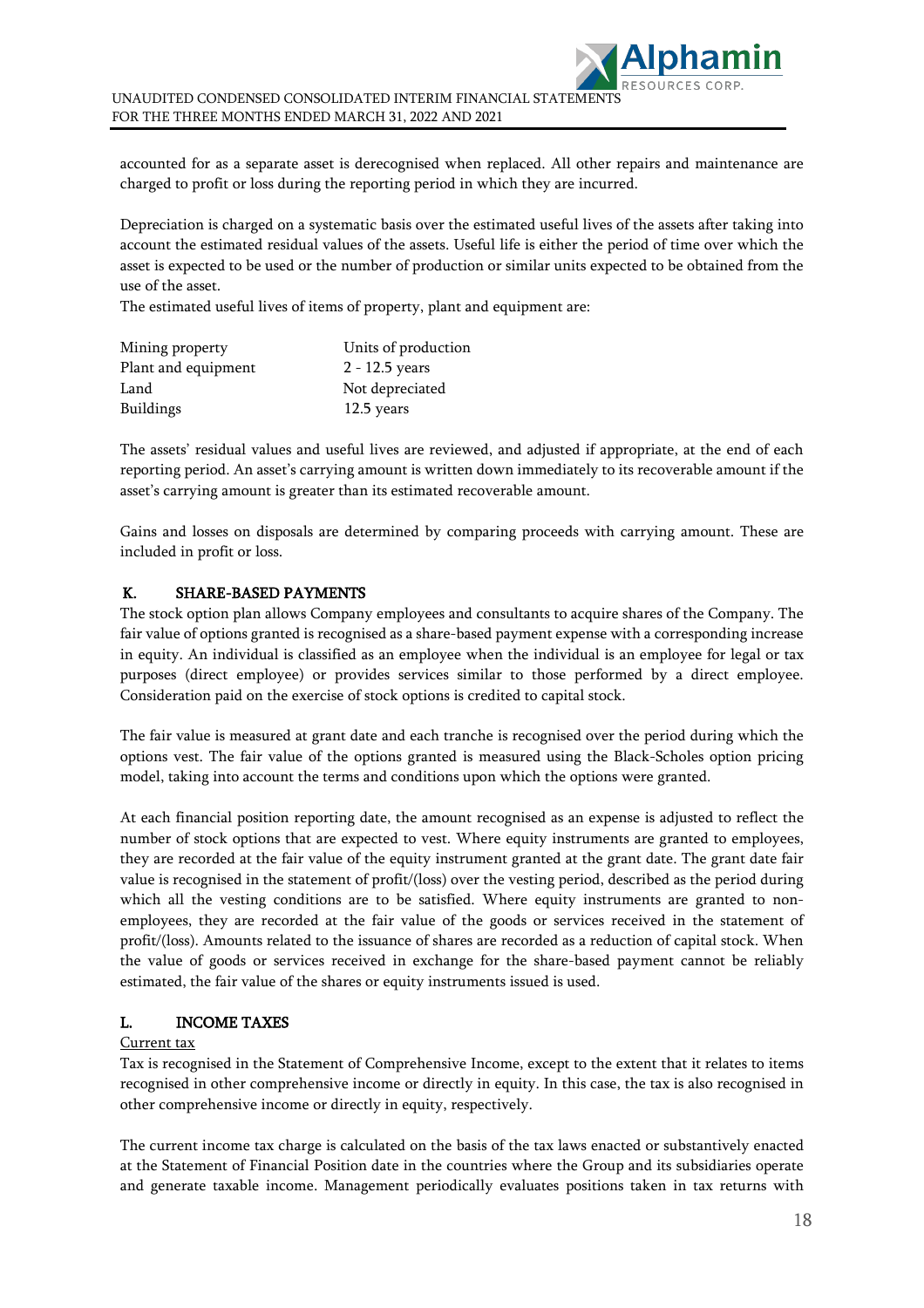respect to situations in which applicable tax regulation is subject to interpretation. It establishes provisions where appropriate on the basis of amounts expected to be paid to the tax authorities.

The Company reconciles the tax charge for the year to the parent Company's tax rate, which in Mauritius is an effective rate of 3%. The Companies earnings are derived from the DRC where the corporate tax rate under the mining code is 30%. An additional "superprofit tax" could raise the effective tax rate depending on a number of factors including the average tin price achieved during any given year.

#### Deferred tax

The estimation of income taxes, includes evaluating the recognition of deferred tax assets based on an assessment of the Company's ability to utilise the underlying future tax deductions against future taxable income, prior to expiry of those deductions. Management assesses whether it is probable that some, or all of the recognised or unrecognised deferred income tax assets will not be realised. The ultimate realisation of deferred tax assets is dependent upon the generation of future taxable income, which in turn is dependent upon the successful discovery, extraction, development and commercialisation of mineral reserves. To the extent that management's assessment of the Company's ability to utilise future tax deductions changes, the Company would be required to recognise more or fewer deferred tax assets, and deferred income tax provisions or recoveries could be affected. Management believes that future profits will allow realization of the deferred tax asset. Please see note 9.

Deferred tax liabilities are recognized for taxable temporary differences associated with investments in subsidiaries and associates, and interests in joint ventures, except where the Company is able to control the reversal of the temporary difference and it is probable that the temporary difference will not reverse in the foreseeable future. Deferred tax assets arising from deductible temporary differences associated with such investments and interests are only recognized to the extent that it is probable that there will be sufficient taxable profits against which to utilize the benefits of the temporary differences and they are expected to reverse in the foreseeable future.

Deferred tax is recorded using the liability method, providing for temporary differences, between the carrying amounts of assets and liabilities for financial reporting purposes and the amounts used for taxation purposes. Temporary differences are not provided for relating to goodwill not deductible for tax purposes, the initial recognition of assets or liabilities that affect neither accounting nor taxable loss, and differences relating to investments in subsidiaries to the extent that they will probably not reverse in the foreseeable future. The amount of deferred tax provided is based on the expected manner of realisation or settlement of the carrying amount of assets and liabilities, using tax rates enacted or substantively enacted at the reporting date. A deferred tax asset is recognised only to the extent that it is probable that future taxable profits will be available against which the asset can be utilised.

### M. BASIC AND DILUTED EARNINGS / (LOSS) PER SHARE

The basic earnings/(loss) per share is computed by dividing the net earnings/(loss) attributable to ordinary shareholders of the parent company by the weighted average number of common shares outstanding during the period. Diluted earnings per share reflects the potential dilution of common share equivalents, such as outstanding stock options and share purchase warrants, in the weighted average number of common shares outstanding during the period, if dilutive. For this purpose, the "treasury stock method" is used for the assumed proceeds upon the exercise of stock options and warrants that are used to purchase common shares at the average market price during the period.

### N. PROVISION FOR ENVIRONMENTAL REHABILITATION

The Company recognises liabilities for legal or constructive obligations associated with the retirement of Exploration and Evaluation Assets and plant and equipment. The net present value of future rehabilitation costs is capitalised to the related asset along with a corresponding increase in the rehabilitation provision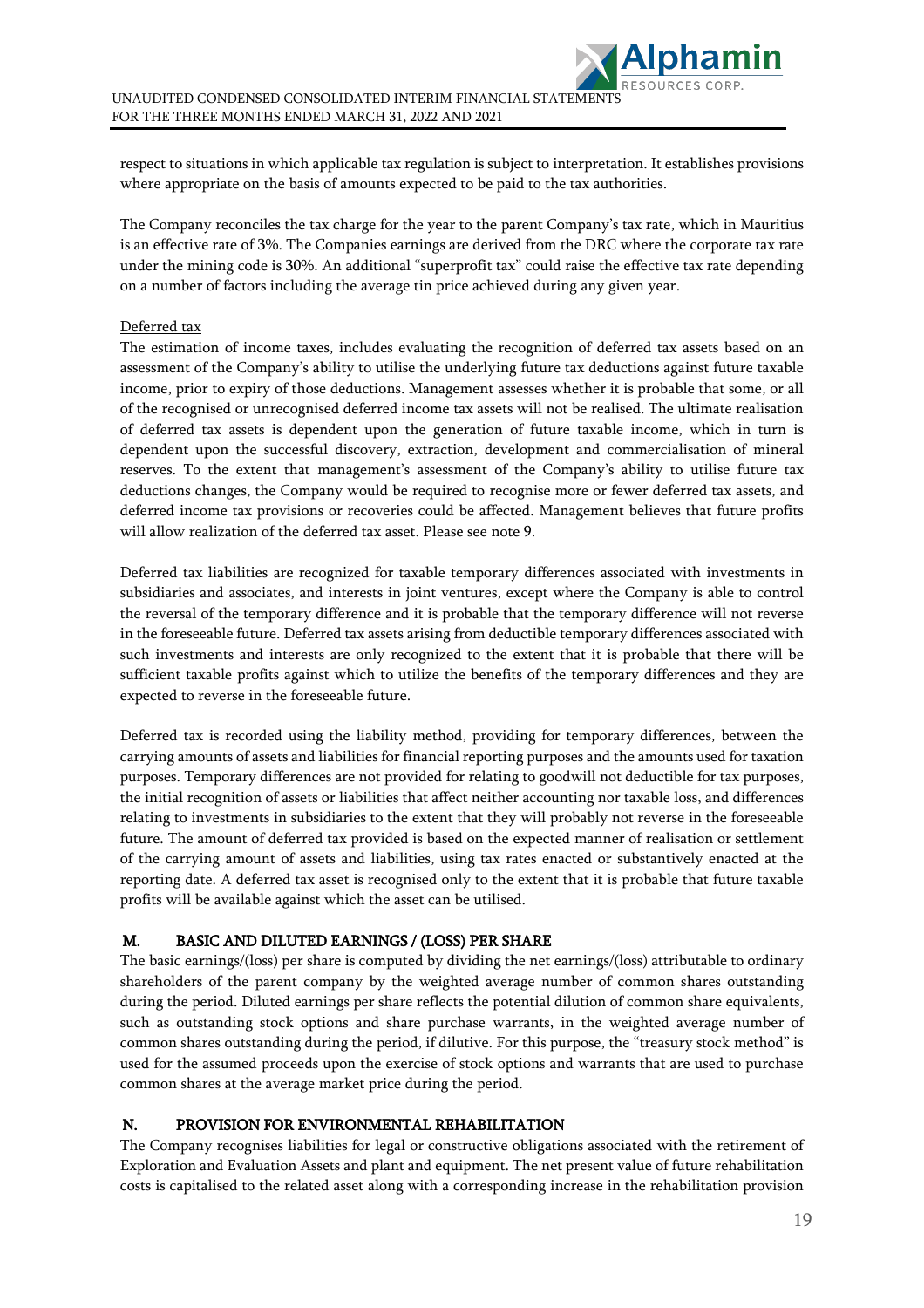

in the period incurred. Discount rates using a pre-tax rate that reflects the time value of money, are used to calculate the net present value. The Company's estimates of reclamation costs could change as a result of changes in regulatory requirements, discount rates and assumptions regarding the amount and timing of the future expenditures. These changes are recorded directly to the related assets with a corresponding entry to the rehabilitation provision. Changes in the rehabilitation liability will be added to or deducted from the cost of the related asset and in the event the amount to be deducted exceeds the carrying amount of the asset the excess shall be recognised immediately in profit or loss.

## O. CAPITAL STOCK

Common shares are classified as equity. Incremental costs directly attributable to the issue of common shares and stock options are recognised as a deduction from equity. Common shares issued for consideration other than cash, are valued based on their market value at the date the shares are issued. The Company has adopted a residual value method with respect to the measurement of shares and warrants issued as private placement units. The Company first values the warrants at their fair value using option pricing methodologies. The balance is allocated to the common shares.

## P. FINANCIAL INSTRUMENTS

## Financial assets

### **Classification**

The Company classifies its financial assets in the following measurement categories:

- those to be measured subsequently at fair value (either through other comprehensive income (OCI) or through profit or loss), and
- those to be measured at amortized cost.

The classification depends on the Company's business model for managing the financial assets and the contractual terms of the cash flows.

For assets measured at fair value, gains and losses will be recorded in profit or loss.

#### Measurement

At initial recognition, the Company measures a financial asset at its fair value plus, in the case of a financial asset not at fair value through profit or loss (FVTPL), transaction costs that are directly attributable to the acquisition of the financial asset. Transaction costs of financial assets carried at FVTPL are expensed in profit or loss.

Financial assets with embedded derivatives are considered in their entirety when determining whether their cash flows are solely payment of principal and interest.

Subsequent measurement of debt instruments depends on the Company's business model for managing the asset and the cash flow characteristics of the asset. There are two measurement categories into which the Company classifies its debt instruments:

Amortized cost: Assets that are held for collection of contractual cash flows where those cash flows represent solely payments of principal and interest are measured at amortized cost. Interest income from these financial assets is included in finance income using the effective interest rate method. Any gain or loss arising on derecognition is recognized directly in profit or loss. Impairment losses are presented as separate line item in the statements of comprehensive profit/(loss).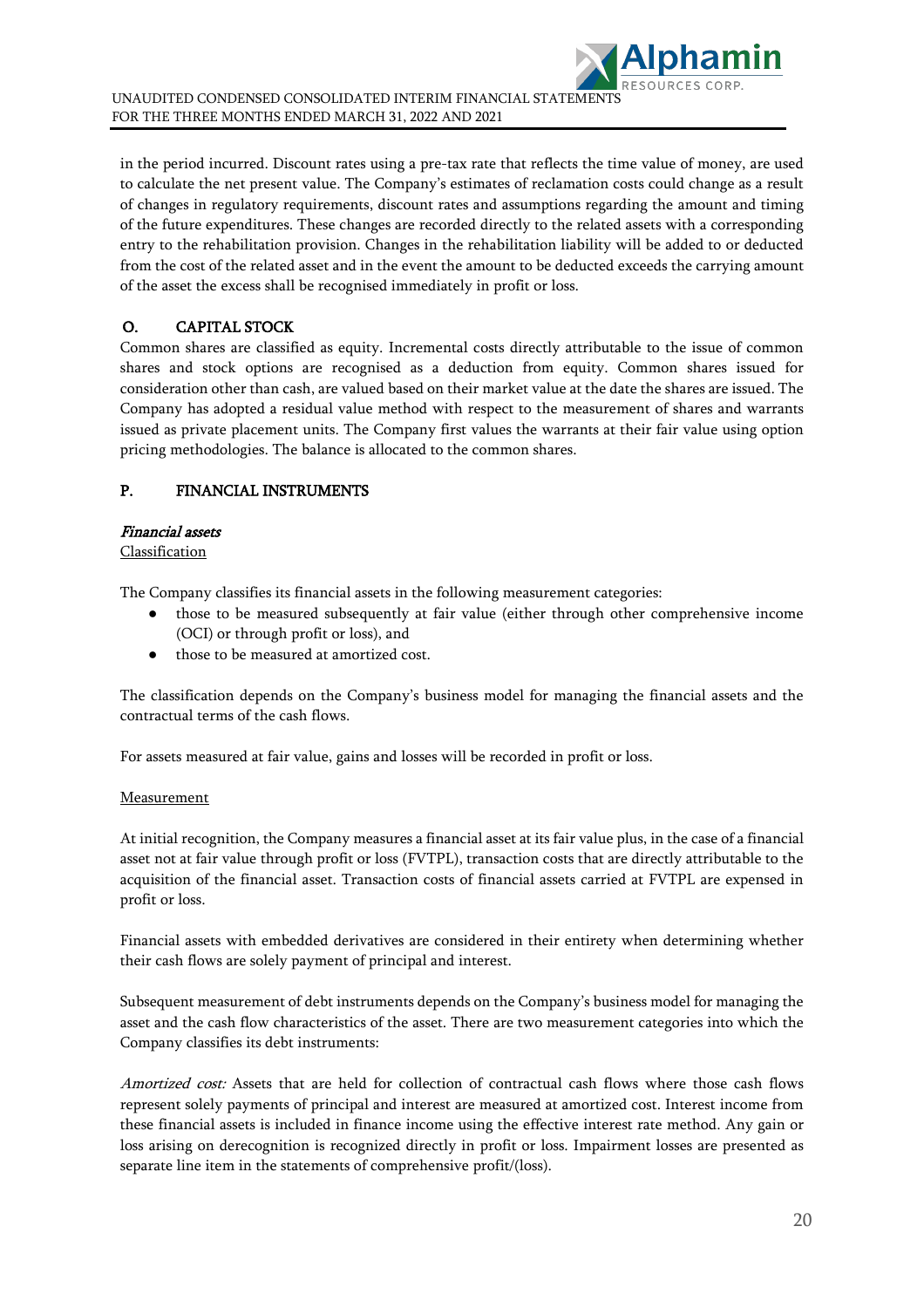

FVTPL: Assets that do not meet the criteria for amortized cost or fair value through Other Comprehensive Income (FVOCI) are measured at FVTPL. A gain or loss on a debt investment that is subsequently measured at FVTPL is recognized in profit or loss.

#### **Impairment**

The Company assesses on a forward-looking basis the expected credit loss associated with its debt instruments carried at amortized cost and FVOCI. The impairment methodology applied depends on whether there has been a significant increase in credit risk.

Accounts receivable since June 2021, with a provisional tin pricing arrangement, were accounted for as fair value through profit or loss.

From January to May 2021 the Company was fixing tin prices prior to delivery, resulting in recognition of trade receivables at amortized cost as laid out above, when material. From June 2021 provisional pricing was applied and therefore accounted for as fair value through profit or loss. Provisional pricing receivable is recognised when the Company has satisfied its performance obligation relating to delivery of the product and has unconditional right to consideration that is due. All fair value adjustment relating to the movements in this balance are recognised within revenue from fair value adjustments.

The designation determined the method by which the financial assets were measured on the statement of financial position subsequent to inception and how changes in value were recorded.

#### Financial liabilities

The Company classifies its financial liabilities into one of the following categories:

Fair value through profit or loss - this category comprises derivatives and financial liabilities incurred principally for the purpose of selling or repurchasing in the near term. They are carried at fair value with changes in fair value recognised in profit or loss.

Other financial liabilities – this category consists of liabilities carried at amortised cost using the effective interest method.

### Q. DEBT AND BORROWING COSTS

Debt is initially recorded at fair value, less transaction costs and is subsequently measured at amortised cost, calculated using the effective interest rate method.

Borrowing costs are expensed as incurred except where they relate to the financing of construction or development of qualifying assets in which case they are capitalized up to the date when the qualifying asset is ready for its intended use.

### R. IMPAIRMENT OF NON-FINANCIAL ASSETS

At the end of each reporting period, the Company's assets are reviewed to determine whether there is any indication that those assets may be impaired. If such indication exists, the recoverable amount of the asset is estimated in order to determine the extent of the impairment, if any. The recoverable amount is the higher of fair value less costs to sell and value in use.

In assessing value in use, the estimated future cash flows are discounted to their present value using a pretax discount rate that reflects current market assessments of the time value of money and the risks specific to the asset.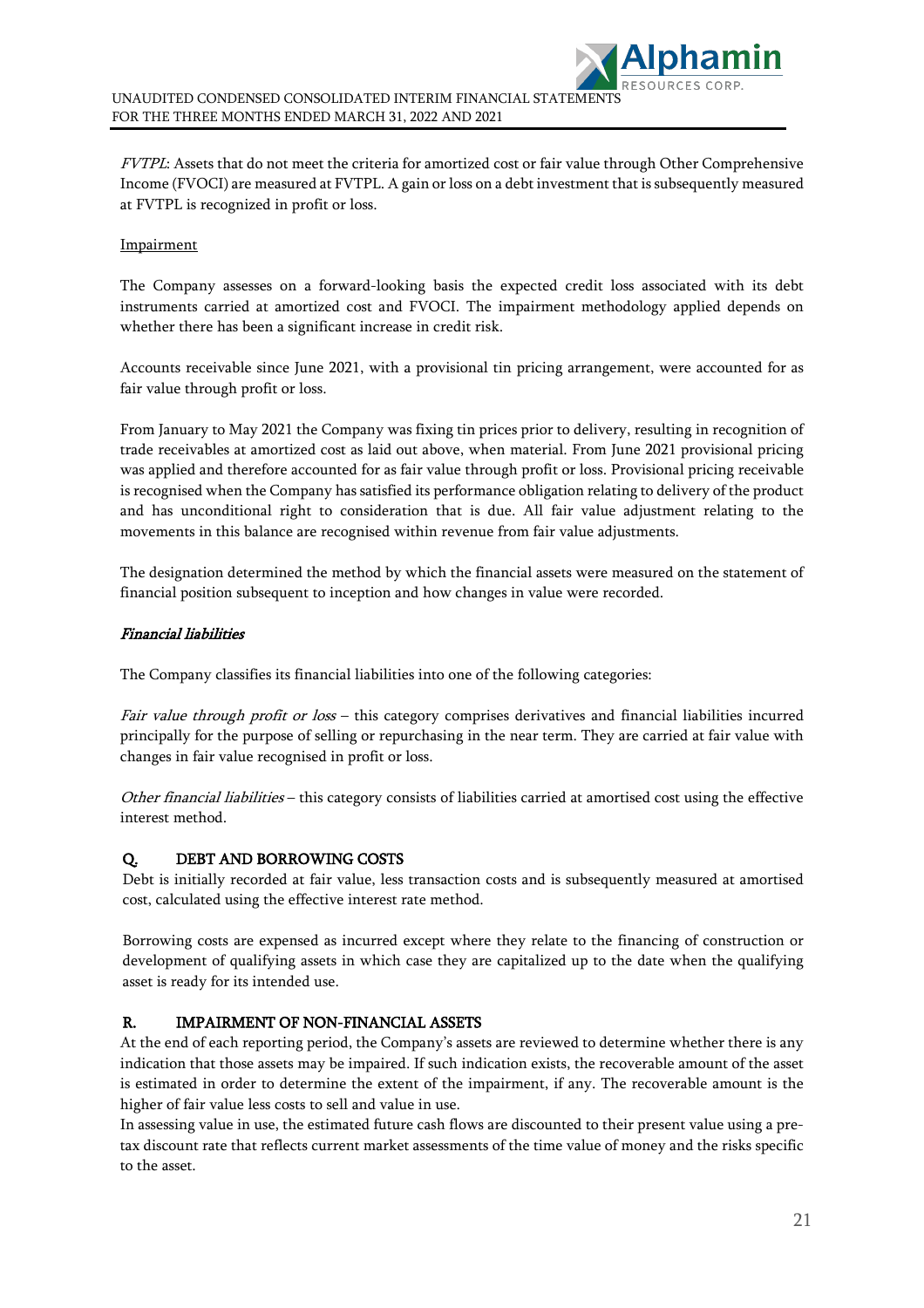Fair value less costs to sell (FVLCS) is the amount obtainable from the sale of the asset in an arm's length transaction between knowledgeable and willing parties, less the costs of disposal.

If the recoverable amount of an asset is estimated to be less than its carrying amount, the carrying amount of the asset is reduced to its recoverable amount and the impairment loss is recognised in profit or loss for the period. For an asset that does not generate largely independent cash flows, the recoverable amount is determined for the cash-generating unit to which the asset belongs.

Where an impairment loss subsequently reverses, the carrying amount of the asset (or cash-generating unit) is increased to the revised estimate of its recoverable amount, but to an amount that does not exceed the carrying amount that would have been determined had no impairment loss been recognised for the asset (or cash-generating unit) in prior years. A reversal of an impairment loss is recognised immediately in profit or loss.

## 3. INVENTORY

|                   | March 31<br>2022<br><b>USD</b> | December 31<br>2021<br>USD |
|-------------------|--------------------------------|----------------------------|
| Tin concentrate   | 3,020,391                      | 4,914,909                  |
| Consumable stores | 17,234,186                     | 15,759,081                 |
|                   | 20,254,577                     | 20,673,990                 |

Tin concentrate consists of final product at the Company's premises. There were no write downs of tin concentrate during the period. An amount of \$1,894,518 (Q1 2021: \$5,661,829) was debited to the cost of sales during the period relating to tin concentrate inventory movement.

Consumable stores consist of items such as inventories of diesel, explosives, cement, mine construction materials, fleet maintenance materials, personal protective equipment and other mining and process plant consumables and spares. An amount of \$5,754,084 (Q1 2021: \$4,674,365) was debited to cost of sales from consumable stores during the period. No inventory is carried at net realisable value.

Inventory is pledged as security under the Company's credit facility.

## 4. ACCOUNTS RECEIVABLE

|                   | March 31<br>2022<br><b>USD</b> | December 31<br>2021<br>USD |
|-------------------|--------------------------------|----------------------------|
| Trade receivables | 41,810,778                     | 47,625,872                 |

Accounts receivable are amounts due from the customer for tin concentrate sold in the ordinary course of business. They are generally due for settlement within 30 – 180 days and are therefore classified as current. Since mid February 2021 the payment terms for goods delivered FOT Logu changed from 80% on delivery to 95% on arrival in Kampala, Uganda. This results in an approximately 25-30 day delay in receiving said 80%.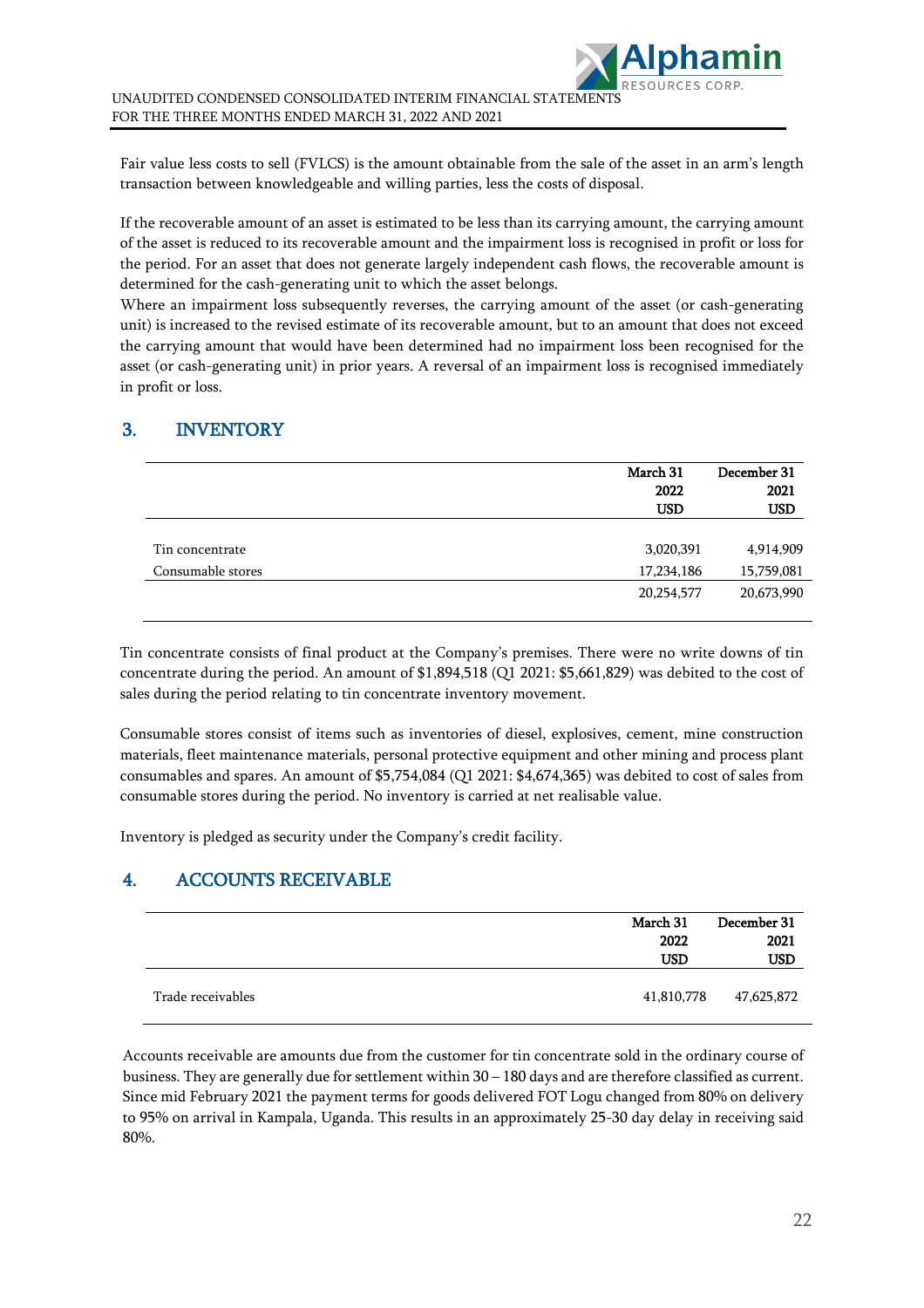Accounts receivable are measured at fair value through profit or loss from the date of recognition up to date of settlement, as it fails the IFRS 9 amortised cost requirement of cash flows representing solely payments of principal and interest.

The fair value changes due to non-market variability (that is changes based on quantity and quality of the tin concentrate) is considered to be variable consideration within the scope of IFRS 15 as Alphamin's right to consideration is contingent upon the physical attributes of the tin concentrate.

The fair value changes due to market variability (that is changes in the commodity prices and exchange rates) are not in the scope of IFRS 15 and are therefore not presented as revenue from contracts with customers. The changes in commodity prices are accounted for as other revenue and disclosed separately from revenue from contracts with customers in note 19. Amounts received in advance for tin concentrate deliveries during the quotation period results in a contract liability. Any negative movement in the tin price subsequent to payments being received will result in a payable to the customer. Subsequent to the quotational price, the selling price is finalised and any amounts that are required to be refunded are accounted for as provisional pricing payable.

## **5. PREPAIDS AND OTHER RECEIVABLES**

|                                           | March 31   | December 31 |
|-------------------------------------------|------------|-------------|
|                                           | 2022       | 2021        |
| Item                                      | <b>USD</b> | <b>USD</b>  |
| Current                                   |            |             |
| Supplier prepayments <sup>1</sup>         | 2,761,937  | 631,254     |
| VAT receivable <sup>2</sup>               | 4,705,899  | 4,320,608   |
| Tax prepayment <sup>3</sup>               | 469,205    | 469,205     |
| Deferred expenses <sup>4</sup>            | 1,871,677  | 1,980,735   |
|                                           | 9,808,718  | 7,401,802   |
| Non-current                               |            |             |
| Environmental deposit in DRC <sup>5</sup> | 566,744    | 566,744     |
| VAT receivable <sup>2</sup>               | 14,117,697 | 12,961,824  |
|                                           | 14,684,441 | 13,528,568  |

<sup>1</sup> Supplier prepayments primarily relate to consumables and equipment ordered for the mine.

 $2$  VAT receivable was reclassified from mine under construction in 2019 due to increased confidence in recovery resulting from VAT refunds being received in 2019 and the option to off-set against future taxes subject to regulatory approval. Due to slow repayment of the VAT receivable, 75% of the outstanding balance at December 31, 2021 and March 31, 2022 has been assessed as receivable in greater than one year.

<sup>3</sup>The tax prepayment relates to costs incurred by the Company's subsidiary in the DRC on upgrading a public road in the DRC. It has been agreed that this expenditure can be offset against future provincial taxes due by the Company's subsidiary in the DRC.

<sup>4</sup> Deferred expenses relate to royalty and export tax invoices received relating to product not yet recognised as revenue.

<sup>5</sup> The environmental deposit in the DRC relates to funds deposited with the central bank in the DRC. These funds will be utilised towards any future environmental rehabilitation activities. The deposit will be returned to the Company in the event that the funds are not utilised.

## **6. CASH AND CASH EQUIVALENTS**

|              | March 31    | December 31 |
|--------------|-------------|-------------|
|              | 2022        | 2021        |
|              | <b>USD</b>  | <b>USD</b>  |
| Cash at bank | 140,633,469 | 90,631,753  |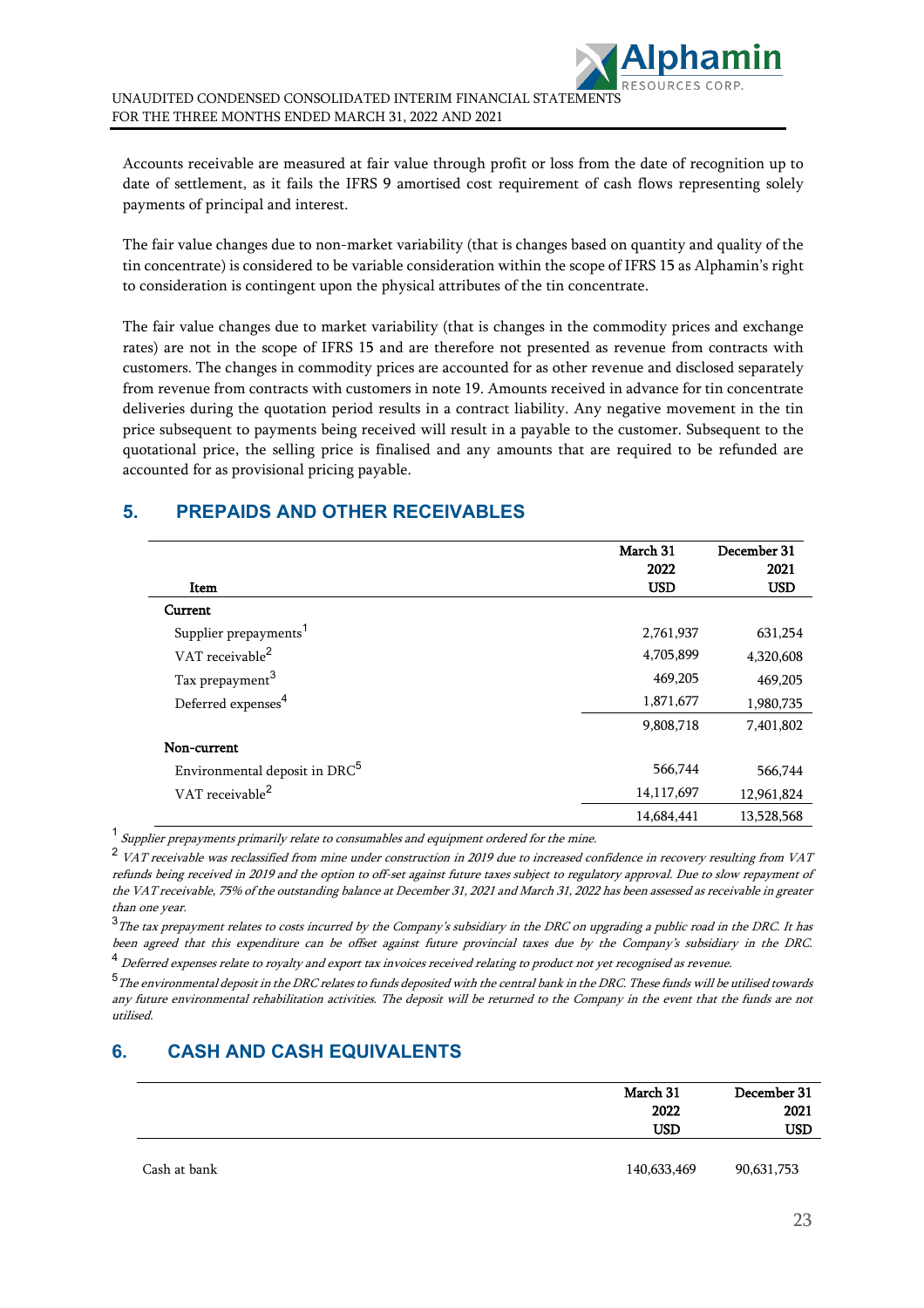

| Cash on hand | 4.416       | 8.248      |
|--------------|-------------|------------|
|              | 140,637,885 | 90,640,001 |

Under the terms of the credit facility (see Note 14) all bank accounts of the Company are pledged as security.

## **7. PLANT AND EQUIPMENT**

| Description                            | Mining Property<br>costs | Right of use<br>assets | Land & buildings | Buildings plant &<br>Equipment | Total          |
|----------------------------------------|--------------------------|------------------------|------------------|--------------------------------|----------------|
|                                        | \$                       | \$                     | \$               | æ                              | \$             |
| Cost                                   |                          |                        |                  |                                |                |
| Closing balance December 31, 2020      | 160,381,967              | 8,037,166              | 1,034,193        | 105,007,154                    | 274,460,480    |
| Additions during the year              | 4,268,237                | 2,543,913              |                  | 8,437,402                      | 15,249,552     |
| Closing balance December 31, 2021      | 164,650,204              | 10,581,079             | 1,034,193        | 113,444,556                    | 289,710,032    |
| Additions during the period            |                          | 639,048                | 15,000           | 4,517,284                      | 5,171,332      |
| Closing balance March 31, 2022         | 164,650,204              | 11,220,127             | 1,049,193        | 117,961,840                    | 294,881,364    |
| <b>Accumulated Depreciation</b>        |                          |                        |                  |                                |                |
| Closing balance December 31, 2020      | (18,683,060)             | (1,865,996)            | (110, 313)       | (14,697,740)                   | (35, 357, 109) |
| Depreciation expense during the year   | (14,343,721)             | (1,770,206)            | (82, 736)        | (10, 435, 802)                 | (26, 632, 465) |
| Closing balance December 31, 2021      | (33,026,781)             | (3,636,202)            | (193,049)        | (25, 133, 542)                 | (61,989,574)   |
| Depreciation expense during the period | (3,607,361)              | (458,958)              | (20, 508)        | (2,891,138)                    | (6,977,965)    |
| Closing balance March 31, 2022         | (36, 634, 142)           | (4,095,160)            | (213, 557)       | (28,024,680)                   | (68, 967, 539) |
| Net closing value                      |                          |                        |                  |                                |                |
| December 31, 2021                      | 131,623,423              | 6,944,877              | 841,144          | 88,311,014                     | 227,720,458    |
| March 31, 2022                         | 128,016,062              | 7,124,967              | 835,636          | 89,937,160                     | 225,913,825    |

All of the Company's assets are secured by the lenders of the Company's credit facility. From 2015, the Company focussed exclusively on the development of the Bisie Tin Mine, its principal project in the Democratic Republic of Congo (DRC). Construction was completed at Bisie in H1 2019.

Right of use assets relate to underground mining equipment and a fuel storage facility.

### A. IMPAIRMENT ASSESSMENT

International Financial Reporting Standards (IFRS) require long-lived assets to be assessed for impairment when there is an indication of impairment. The Company considered a combination of factors such as the headroom between the Company's net asset value and its market capitalization, various tin price scenarios in a volatile market and the impact of COVID-19. During the period ended March 31, 2022, there were no indicators of impairment.

## **8. INCOME TAX**

The income tax expense differs from the amount that would result from applying the Mauritian income tax rates to earnings before income taxes. These differences result from the following items;

|                                      | March 31,   | December 31,  |
|--------------------------------------|-------------|---------------|
|                                      | 2022        | 2021          |
|                                      | <b>USD</b>  | USD           |
| Profit/(Loss) before income tax      | 88,429,743  | 132, 125, 567 |
| Mauritian statutory rate             | 3%          | 3%            |
| Expected income tax (expense)/credit | (2,652,894) | (3,963,767)   |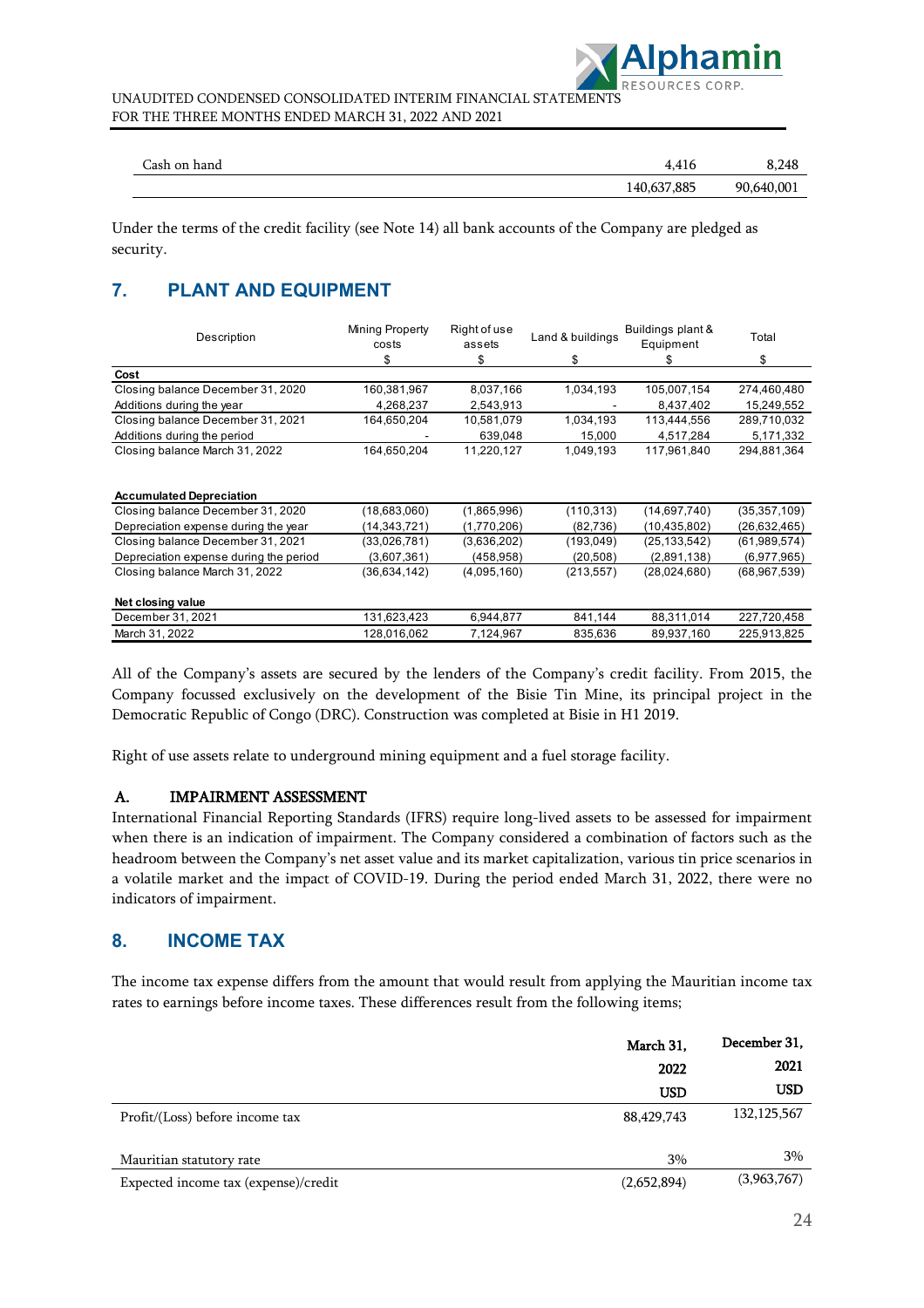

| (1,673,185)    | (5,370,912)    |
|----------------|----------------|
| (24, 536, 729) | (44, 693, 398) |
| (27, 235)      | 328,683        |
| (8,802,328)    | (14,858,592)   |
|                |                |
| (37,692,371)   | (68, 557, 986) |
|                |                |
|                |                |
| (38, 262, 225) | (44,626,758)   |
| 569,854        | (23, 931, 228) |
|                |                |

Non-deductible expenses relate to various Income Statement expenses which are not allowable for income tax purposes in the various jurisdictions in which the Company operates and include warrant expenses (at parent company level) and various operating expenditures which are not allowable in terms of DRC tax law such as transport of concentrate.

Superprofit taxes (SPT) in DRC are triggered where the average sales price for the year exceeds the tin price used in the DRC feasibility study by more than 25%. In the case of superprofit tax applying a calculation using ABM's "Excédent Brut d'Exploitation (EBT)", an Ohada or Francophone Africa accounting term that is loosely equivalent to EBITDA for the year. Where the EBT is greater than 25% higher than that stipulated in the feasibility study then a superprofit tax of an additional 20% applies, taking the effective tax rate on that incremental portion of profit from 30% to 50%.

The incremental effect of SPT has been estimated at \$8,802,328 for the quarter (FY2021: \$14,858,592). The Company will continue to assess the position during the year. Due to the tax deductibility of superprofit tax from corporate income tax there will be a reduction in 2022 provisional tax payments due meaning the Company will be cashflow tax neutral in 2022, with a cashflow impact likely in 2023, when FY2022 provisional payments of 80% of the corporate income tax and the final FY2022 tax amount will be due.

## **9. DEFERRED TAX**

The net deferred tax liabilities as at March 31, 2022 and net deferred tax assets as at December 31, 2021 are presented as follows;

| Movement in deferred tax                 | Balance as at<br>December 31<br>2020 | Recognised in<br>profit or loss | <b>Balance as at</b><br>December 31<br>2021 | Recognised in<br>profit or loss | <b>Balance as at</b><br>March 31<br>2021 |
|------------------------------------------|--------------------------------------|---------------------------------|---------------------------------------------|---------------------------------|------------------------------------------|
| Plant and equipment                      | (15.511.634)                         | 1.442.873                       | (14,068,761)                                | 360,000                         | (13,708,761)                             |
| Assessed losses                          | 21,378,167                           | (21, 378, 167)                  | 0                                           | 0                               | $\Omega$                                 |
| Inventory                                | 3,186,718                            | (1,390,673)                     | 1.796.045                                   | (304, 612)                      | 1,491,433                                |
| Accounts receivable                      | (6,046,358)                          | (1,800,591)                     | (7,846,949)                                 | (4, 117, 378)                   | (11, 964, 327)                           |
| Accounts payable and accrued liabilities | (693.769)                            | (804, 670)                      | (1,498,439)                                 | 4,631,845                       | 3,133,406                                |
| Net deferred tax assets/liabilities      | 2.313.124                            | (23,931,228)                    | (21,618,104)                                | 569,855                         | (21,048,249)                             |
| Offsetting of assets and liabilities     |                                      |                                 |                                             |                                 |                                          |
| Deferred tax assets                      | 24,564,885                           | (22,768,840)                    | 1.796.045                                   | (4,421,990)                     | 1,491,433                                |
| Deferred tax liabilities                 | (22,251,761)                         | (1, 162, 388)                   | (23, 414, 149)                              | 4,991,845                       | (22, 539, 682)                           |
| Net deferred tax asset/liability         | 2,313,124                            | (23.931.228)                    | (21,618,104)                                | 569.855                         | (21,048,249)                             |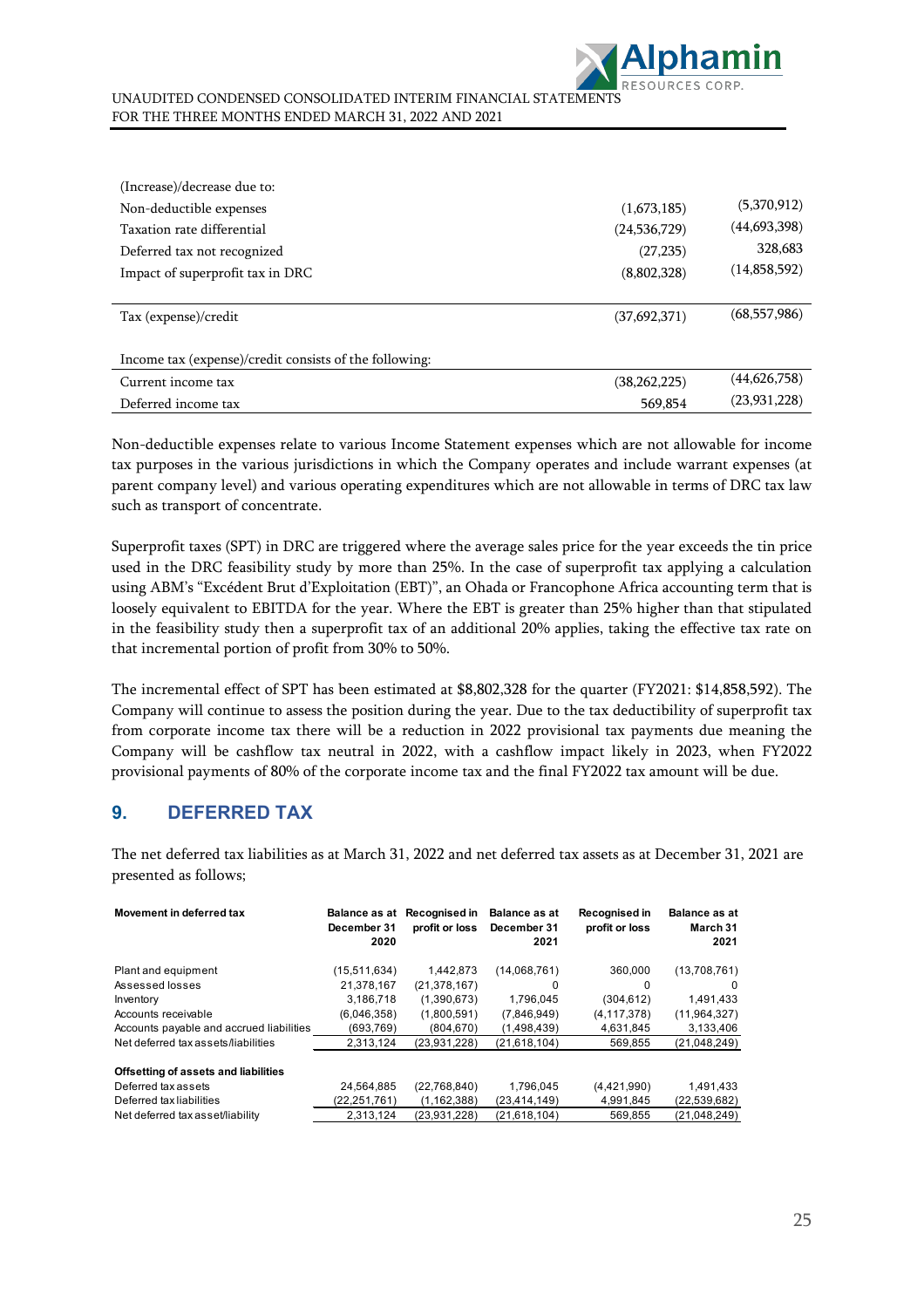Deferred tax assets and liabilities are only offset when they relate to income taxes levied by the same tax authority and the Company intends to settle its current tax assets and liabilities on a net basis.

Deferred income tax assets are recognised for tax loss carry forwards to the extent that the realisation of the related tax benefit through future taxable profits is probable. Deferred tax assets are expected to realise through profits. Deferred tax is recognised only in respect of the DRC operating subsidiary. Deferred tax assets relating to tax loss carry forwards were fully recovered in 2021.

## **10. EXPLORATION AND EVALUATION ASSETS**

|                          | March 31<br>2022<br><b>USD</b> | December 31<br>2021<br><b>USD</b> |
|--------------------------|--------------------------------|-----------------------------------|
| <b>Exploration costs</b> | 17,802,766                     | 13,559,217                        |

Exploration costs incurred year to date relate to the Mpama South, Mpama North extension drilling and regional exploration. An extensive drilling campaign at Mpama South, which deposit lies adjacent to the Company's flagship Mpama North asset, has yielded very positive results to date and is being extended. Further drilling has been performed at Mpama North and significant road building activity and soil samples have been taken further along the Bisie ridge. Drilling started at the Ma Rouge target in Q1, 2022.

## **11. ACCOUNTS PAYABLE AND ACCRUED LIABILITIES**

|                                     | March 31,<br>2022 | December 31,<br>2021 |
|-------------------------------------|-------------------|----------------------|
| Current                             | <b>USD</b>        | <b>USD</b>           |
| Accounts payable                    | 2,362,544         | 2,991,466            |
| Accrued liabilities                 | 6,339,085         | 6,029,287            |
| Payroll accruals                    | 581,167           | 1,060                |
| Payroll tax liabilities             | 822,023           | 1,560,613            |
| Corporate and other tax liabilities | 83, 131, 185      | 44,798,906           |
|                                     | 93,236,004        | 55,381,332           |

Accounts payable and accrued liabilities is mainly comprised of corporate income tax payable, being a balancing payment of \$43m paid in April 2022, and accruals of \$36m which will be due in April 2023. Other amounts payable relate to mine consumables and other operating expenses. The credit term for purchases typically ranges from 30 to 60 days. Other tax liabilities include government royalties and withholding taxes.

## **12. LEASE LIABILITIES**

|             | March 31, | December 31, |
|-------------|-----------|--------------|
|             | 2022      | 2021         |
|             | USD       | <b>USD</b>   |
| Current     | 2,005,000 | 2,167,399    |
| Non-current | 1,985,066 | 2,029,164    |
|             | 3,990,066 | 4,196,563    |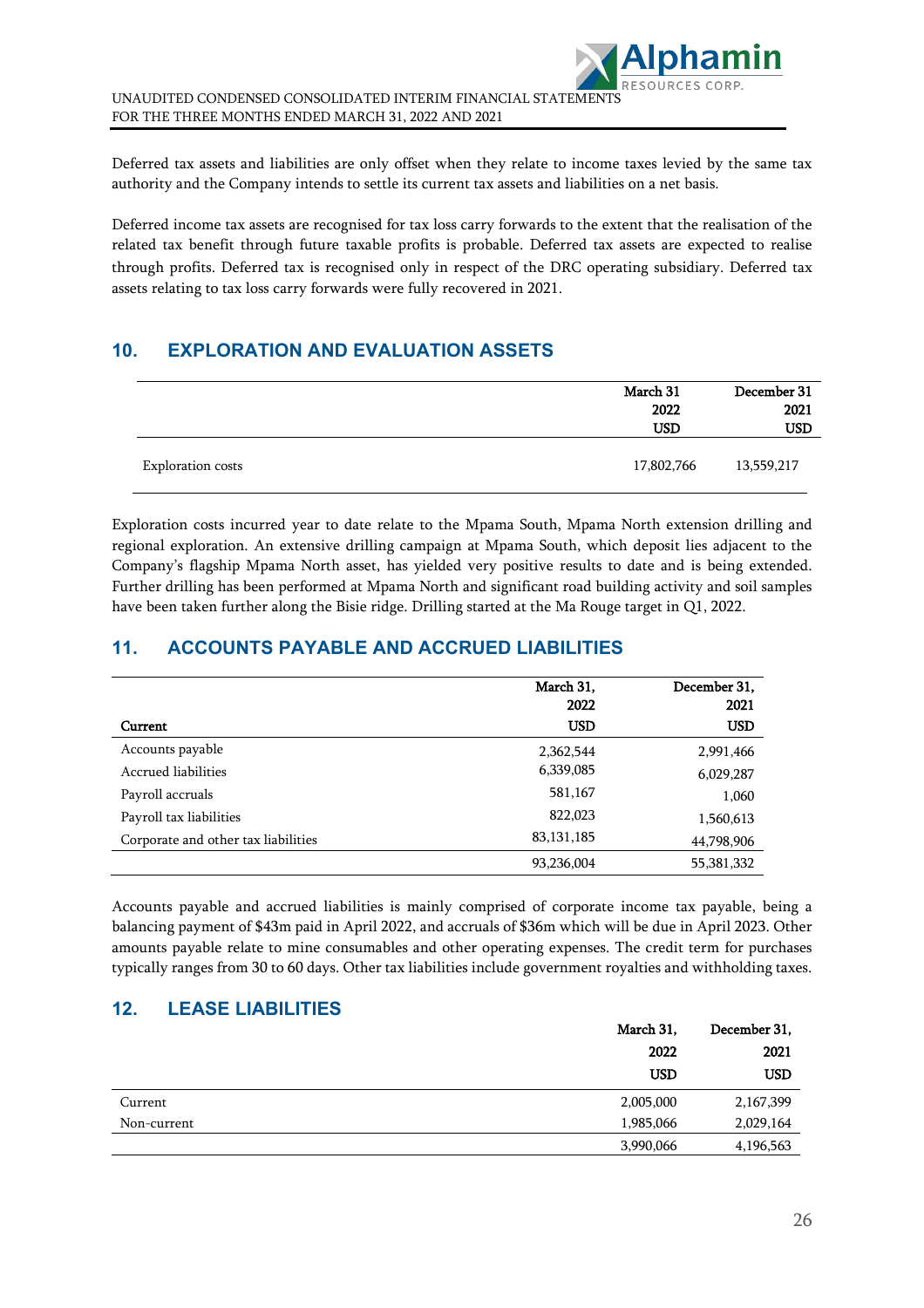

| Summary of lease liabilities by period of redemption |            |             |
|------------------------------------------------------|------------|-------------|
| Less than one year                                   | 2,005,000  | 2,167,399   |
| Between one and two years                            | 1,098,164  | 1,142,262   |
| Between two and three years                          | 886,902    | 886,902     |
| Total lease liabilities                              | 3,990,066  | 4,196,563   |
|                                                      |            |             |
| Analysis of movement in lease liabilities            |            |             |
| At the beginning of the year                         | 4,196,563  | 3,401,141   |
| New leases                                           | 539,750    | 2,480,460   |
| Capital repayments                                   | (746, 247) | (1,685,038) |
| - Lease payments                                     | (849, 023) | (2,029,031) |
| - Interest charged                                   | 102,776    | 343,993     |
| At the end of the period/year                        | 3.990.066  | 4.196.563   |

The lease liabilities relate to the right-of-use assets disclosed in note 7. Interest is based on incremental borrowing rates between 8.95% and 10%.

## **13. RELATED PARTY TRANSACTIONS**

### KEY MANAGEMENT PERSONNEL

Key management personnel include those persons having authority and responsibility for planning, directing and controlling the activities of the Company as a whole. The Company has determined that the key management personnel consist of executive and non-executive members of the Company's Board of Directors and corporate officers. Remuneration attributed to key management personnel can be summarized as follows:

| Item                                | Relationship        | March 31<br>2022<br>USD | December 31<br>2021<br><b>USD</b> |
|-------------------------------------|---------------------|-------------------------|-----------------------------------|
| Director and Officer fees           | Directors, officers | 255,287                 | 1,667,925                         |
| Secretarial and administrative fees | Corporate Secretary | 9,000                   | 36,000                            |
| Management fees                     | Directors           | 34,725                  | 138,900                           |
| Share based payments                | Directors, officers | 69,802                  | 273,923                           |

Debt finance due to related parties of \$3,657,399 (December 31, 2021 – \$3,558,637) are due to Tremont Master Holdings. Tremont Master Holdings is the majority shareholder of the Company. See Note 14 for further details relating to the related party debt owed to Tremont Master Holdings. All related party transactions are carried out on an arms'-length basis.

Accounts payable due to related parties of \$2,625 (December 31, 2021: \$Nil) related in the prior year primarily to management fees due to directors and to Pangea Exploration PTY Ltd, a management company of which director Maritz Smith is also a director.

In line with the DRC mining code, the Company's subsidiary Alphamin Bisie Mining SA (ABM) granted 5% of its share capital to the Government of the DRC during the 2015 financial year. To facilitate this, ABM divided their share capital into two classes, "A" shares and "B" shares. The "B" shares are intended to be held solely by the Government of the DRC and are non-dilutable at 5% of total share capital ("A" plus "B") in issue. "B" class shares have normal voting rights on a pro rata basis and the DRC Government has a right to appoint one director to the ABM board. The 5% is a free carry under the terms of the DRC mining code,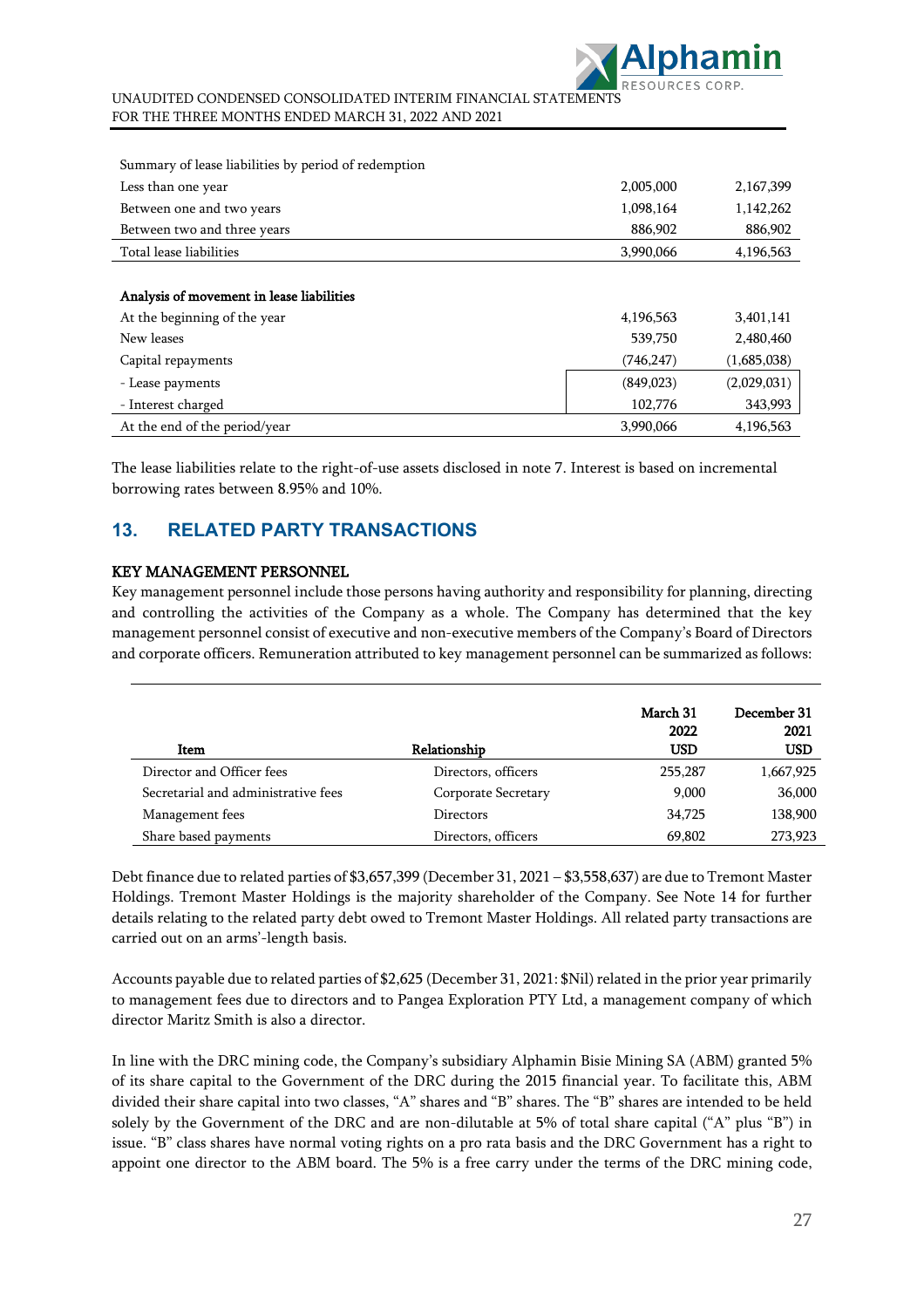hence the DRC Government is not required to contribute on granting of their initial holding or further issues to maintain their stake at 5%.

In November 2015, the Company entered into an agreement with the Industrial Development Corporation of South Africa Limited (IDC) pursuant to which the IDC could invest up to \$10,000,000 directly into ABM, in three tranches, subject to the completion of certain milestones. As at the 2016 financial year end the Company had received all tranches, resulting in an ownership in ABM of 14.25% by the IDC. Under the terms of the shareholders' agreement the IDC were granted an "offtake option". Under the offtake option the IDC is entitled, as long as it owns 11% or more of ABM's "A" class shares, to an option to purchase from ABM a portion of its tin concentrate production. The percentage of production that the IDC may acquire under this option, cannot exceed their percentage holding in the "A" class shares of ABM at the date of exercise. The IDC shall only be able to benefit from the "offtake option" if the relevant percentage of the Company's production is not already committed to other buyers in respect to the relevant period. The offtake acquired can only be for a minimum of six months and a maximum of twelve months and must be purchased at the same average price and other terms as ABM is able to, and would otherwise intend to, sell its product to other third-party purchasers. The "offtake option" is not transferrable. The IDC waived this right to allow ABM to enter into an arm's-length offtake agreement with the Gerald Metals group in Q1 2018.

Under the terms of the IDC shareholders' agreement, a qualifying "seller", defined as a shareholder, or two or more shareholders acting together, holding more than 50% of the "A" class shares of ABM, has drag along and tag along rights that are normal in transactions of this nature. The IDC has also granted pre-emption rights to the other "A" class shareholders, entitling them to a right of first refusal on any partial or full sale of their shares. The IDC may propose (but is not obliged) at any time during the "Exit Period" that Alphamin Resources acquire all, but not less than all of its shares in exchange for shares in Alphamin Resources (the Share Swap), which shall be based on the then fair market value of the "A" class shares, and on terms to be mutually agreed to by Alphamin Resources and the IDC. The "Exit Period" originally referred to the earlier of five years from the date of signature, or one year from the date the Bisie Tin Mine Project reached 90% of its intended maximum production, having been fully funded and fully implemented. This was amended to expire on February 12, 2023.

The debt reduction in May 2020 resulted in a new intercompany loan being created between Alphamin Resources Corp. and ABM. This was due to parent Company settling the subsidiary's debt in exchange for an intercompany loan. In Q4, 2020 the parent Company indirectly converted into equity its shareholder loan resulting in an increase in its ownership of ABM from 80.75% to 84.14% (and a consequential dilution in the IDC's proportional shareholding). See note 17 for further disclosures with respect to non-controlling interests.

| <b>Debt</b>                      | <b>Related party</b><br>debt | Non-related<br>party debt | <b>Total</b>   |
|----------------------------------|------------------------------|---------------------------|----------------|
|                                  | <b>USD</b>                   | <b>USD</b>                | <b>USD</b>     |
| Balance, December 31, 2020       | 11,496,726                   | 49,134,703                | 60,631,429     |
| Capital repayment                | (8,793,878)                  | (36, 403, 711)            | (45, 197, 589) |
| Interest accrued                 | 818,593                      | 4,492,251                 | 5,310,844      |
| Interest repaid                  | (723, 598)                   | (4, 245, 497)             | (4,969,095)    |
| Amortisation of capitalised fees | 531,098                      | 728,055                   | 1,259,153      |
| Balance, December 31, 2021       | 3,328,941                    | 13,705,801                | 17,034,742     |
| Repayments                       |                              | (11,656,503)              | (11,656,503)   |
| Interest accrued                 | 98.762                       | 220.101                   | 318.864        |

## **14. DEBT**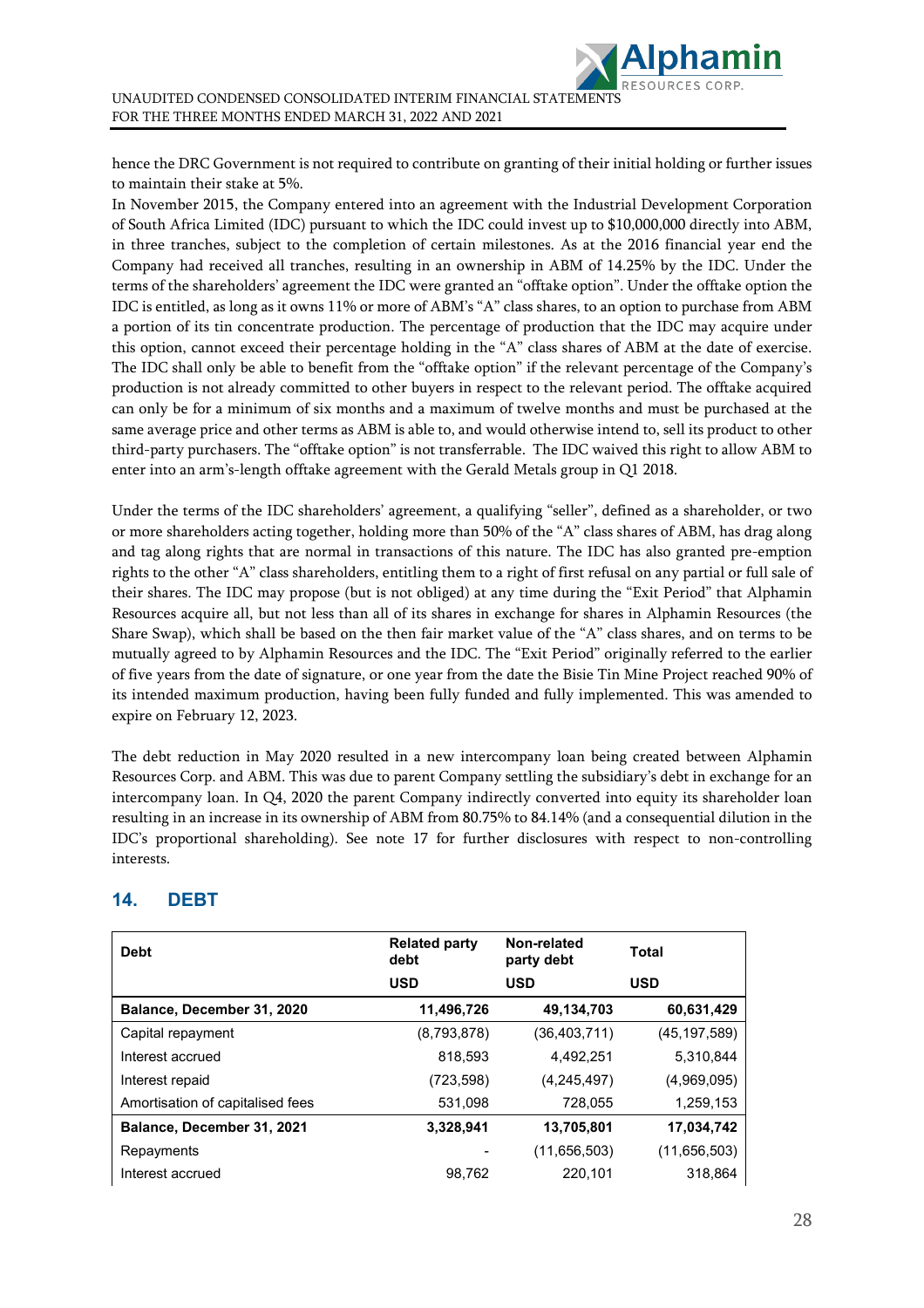

| Amortisation of capitalised fees | 80,682    | 177,501   | 258,183    |
|----------------------------------|-----------|-----------|------------|
| Balance, March 31, 2022          | 3,508,385 | 2,446,901 | 5,955,286  |
|                                  |           |           |            |
| Due within one year              | 3,657,399 | 3,215,086 | 6,872,485  |
| Unamortised fees                 | (149,014) | (768,185) | (917, 199) |
|                                  | 3,508,385 | 2,446,901 | 5,955,286  |

In Q1, 2022 the Company commenced negotiations with the lenders regarding modified terms including a lower interest rate, relaxing of certain covenants and insurance requirements, and a prolonged repayment period. Negotiations are expected to conclude in Q2, 2022.

On November 9, 2017 the Company entered into a credit facility of up to \$80 million from a syndicate of lenders for the construction of the Bisie Tin Mine. As at December 31, 2021 the Company owed \$18,210,125 to the lenders. A payment of \$8.5m was made in January 2022.

On May 15, 2020 the Company concluded a private placement of \$31m which was applied to reduce the debt balance. Concurrently with the debt reduction the Company signed an amended and restated credit agreement with improved terms. The restructure was accounted for as a modification on the basis that there was not a substantial modification of the loan in terms of IFRS.

The key terms of the credit facility (after completion of the 2020 debt restructure) are:

- Senior secured, non-revolving term credit facility.
- Capital repayments commence on July 31, 2020 for an amount of \$845k, going to \$2.1m per month from January 2021. The debt contractually matures on June 30, 2023 but is expected to be settled sooner due to the 50% cash sweep of free cash flow per quarter.
- Effective Coupon of 10.56% (down from 14% pre 2020 debt restructure) plus the greater of US dollar 3-month LIBOR and 1 percent per annum until December 31, 2021, reverting back to the original 14% plus LIBOR thereafter.
- Partial interest holiday from May 2020 to December 2020.
- Cash sweep of 50 percent of excess cash flow with effect from July 31, 2020.
- A security package typical for a transaction of this nature including a mortgage over the Company's shares in each subsidiary, cash balances, moveable assets, consumable stores and the mining license PE1355 covering the Mpama North Tin Project.
- Material adverse change clauses typical of transactions of this nature.
- Covenants including but not limited to the below effective from commencement of capital repayments:
	- (i) From January 2021, net working capital excluding credit facility amounts due and warrant liabilities, is in excess of \$10,000,000 and the amount of its Unrestricted Cash is greater than \$5,000,000;
	- (ii) the Debt Service Cover Ratio is greater than or equal to 1.5 to 1.00 from July 2021;
	- (iii) the Total Debt to Equity Ratio is less than 60 to 40;
	- (iv) Loan Life Cover Ratio is greater than 2.00 to 1.00; and
	- (v) the Reserve Tail Ratio is greater than 30%.

The Company monitors overall debt levels and proximity to breaching of covenants on a monthly basis. This is formally confirmed with the lenders on a quarterly basis. As a result of the he significant reduction in debt, improvement in financial condition, commodity prices and production and sales in 2021 the Company is satisfied that the risk of breach of covenants is low and overall debt levels are appropriate.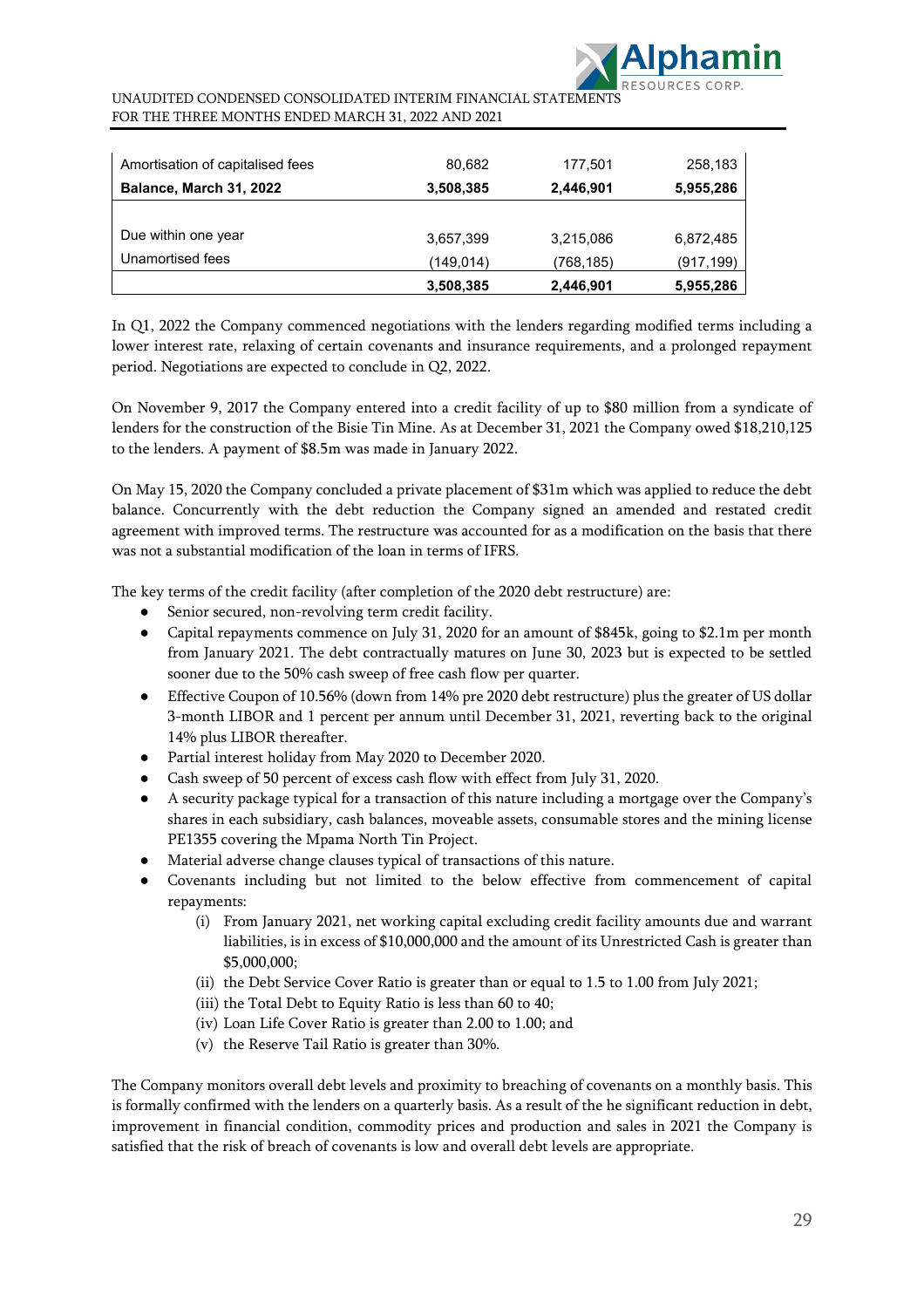|                                          | March 31,      | December 31,   |
|------------------------------------------|----------------|----------------|
|                                          | 2022           | 2021           |
|                                          | <b>USD</b>     | USD            |
| Current portion of lease liabilities     | (2,005,000)    | (2,167,399)    |
| Current portion of debt                  | (6,872,485)    | (18,210,125)   |
| Non-current portion of lease liabilities | (1,985,066)    | (2,029,164)    |
| Total debt                               | (10, 862, 551) | (22, 406, 688) |
| Less: cash and cash equivalents          | 140,637,885    | 90,640,001     |
| Net cash/(debt)                          | 129,775,334    | 68,233,313     |

## NET CASH/(DEBT) RECONCILIATION

## **15. WARRANTS**

The Company issues warrants from time to time as part of Units offered in private placements. In line with IAS 32, as a result of the currency of the warrants (CAD\$) being different to that of the Company's functional and presentation currency (USD), coupled with the fact that warrants have been issued as part of private placements, rather than rights issues, the warrants are accounted for as a financial liability with fair value through profit and loss.

The Company valued the warrants using the Black-Scholes pricing model with the assumptions below:

|                                   | April 8,  | January 22, |
|-----------------------------------|-----------|-------------|
| As at December 31, 2020           | 2019      | 2018        |
| Strike price                      | CAD\$0.30 | CAD\$0.40   |
| Risk free interest rate           | 1.593%    | 1.24%       |
| Expected life of options in years | 3.00      | 3.00        |
| Annualised volatility             | 75%       | 75%         |
| Dividend rate                     | $0.00\%$  | $0.00\%$    |

All remaining warrants in issue as at December 31, 2022, were exercised in Q1, 2022.

The table below sets out the movement in warrants during the period:

### Warrant liability

|                                       | March 31,   | December 31,   |
|---------------------------------------|-------------|----------------|
|                                       | 2022        | 2021           |
|                                       | <b>USD</b>  | <b>USD</b>     |
| Opening balance                       | 4,574,743   | 11,934,734     |
| Warrants expired during the year      |             | (1,488,821)    |
| Warrant revaluations during the year  | 482,351     | 3,380,655      |
| Warrant exercises during the year     |             | 25,030,581     |
| Warrant amounts transferred to equity | (5,057,904) | (34, 282, 406) |
| Closing balance                       |             | 4,574,743      |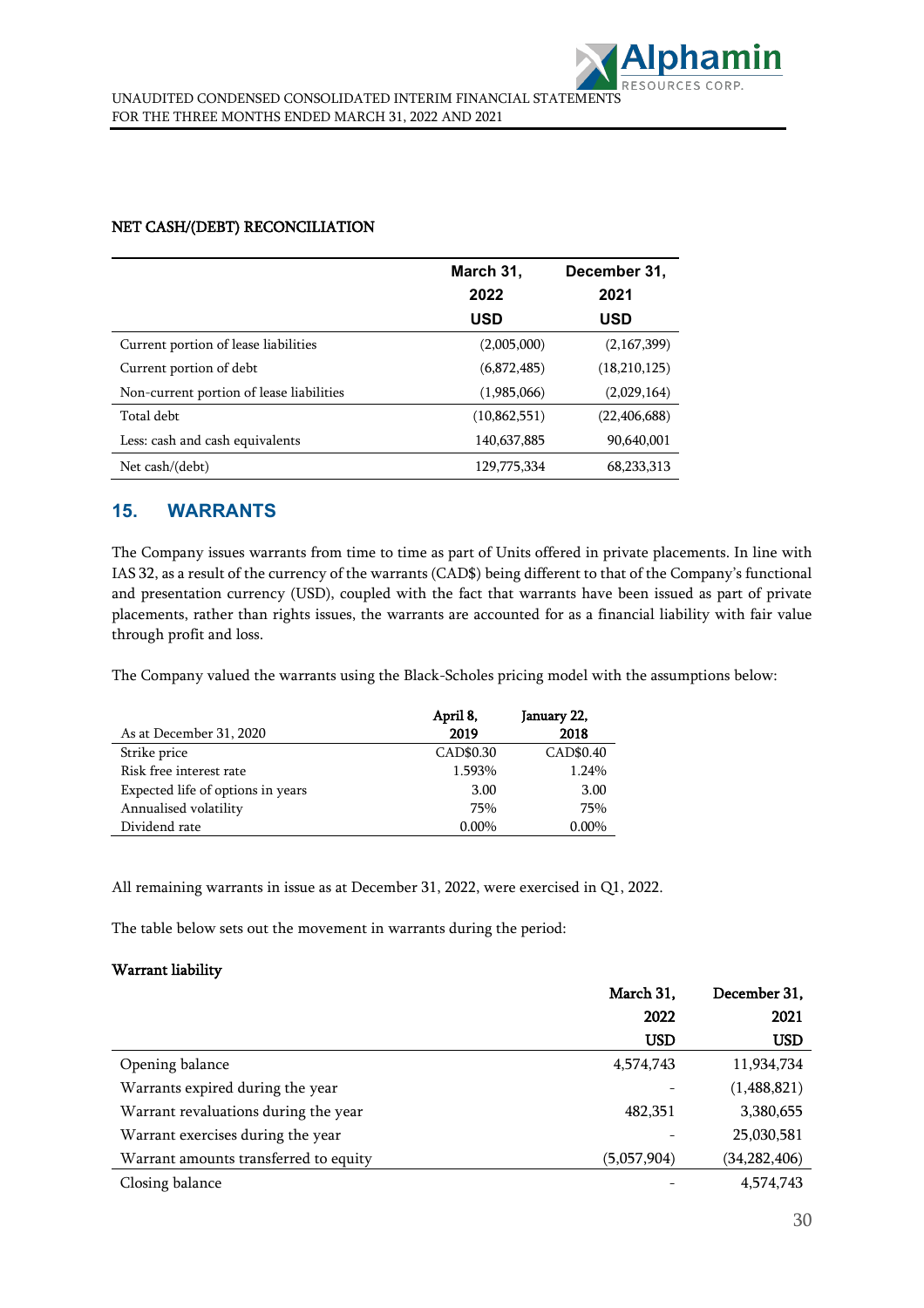

## **16. PROVISION FOR CLOSURE AND RECLAMATION**

The Company recognises a provision related to its constructive and legal obligations in the Democratic Republic of Congo to restore its properties. The cost of this obligation is determined based on the expected future level of activity and costs related to decommissioning the mines and restoring the properties.

A long-term inflation rate of 2% and a discount rate of 3% has been applied in calculating the present value of the future obligation. The period applied aligns to the estimated life of mine of 12.5 years, with most rehabilitation activities scheduled within the 3 years post completion of mining activities. The assumptions used are consistent with the prior year.

| BISIE     |
|-----------|
| 6,786,933 |
| 66,540    |
| 757,191   |
| 7,610,664 |
| 57,080    |
| 7,667,744 |
|           |

## **17. CAPITAL STOCK AND RESERVES**

## A. CAPITAL STOCK

The authorised capital stock of the Company consists of an unlimited number of common shares without par value, of which 1,271,859,570 common shares were issued and outstanding as at March 31, 2022.

## B. CHANGES IN ISSUED CAPITAL STOCK AND RESERVES DURING THE PERIOD/YEAR ENDED MARCH 31, 2022 AND DECEMBER 31, 2021

The table below sets out the movement in capital stock during the period/year ended March 31, 2022 and December 31, 2021:

|                                          | <b>Shares</b>    | Price per<br>share | CAD        | U SD          | Warrants     | Share issue<br>costs | Equity      |
|------------------------------------------|------------------|--------------------|------------|---------------|--------------|----------------------|-------------|
| Balance as at December 31, 2020          | 1, 185, 431, 350 |                    | ۰          | 227.959.974   | (12.892.853) | (1,568,310)          | 213,498,811 |
| Exercise of warrants on January 22, 2021 | 3,663,657        | 0.31               | 1,147,801  | 934,224       |              | ۰                    | 934,224     |
| Exercise of warrants on March 17, 2021   | 3.172.050        | 0.30               | 951.615    | 767.742       | 1.126.021    |                      | 1,893,763   |
| Balance as at March 31, 2021             | 1.192.267.057    |                    |            | 229.661.940   | (11.766.832) | (1.568.310)          | 216.326.798 |
|                                          |                  |                    |            |               |              |                      |             |
| Balance as at December 31, 2021          | 1.262.655.970    |                    | 20.557.832 | 246.229.623   | 20.974.410   | (1.568.310)          | 265.635.723 |
| Exercise of warrants during the period   | 9.203.600        | 0.30               | 2,761,080  | 2, 169, 412   | 5.057.094    |                      | 7,226,506   |
| Balance as at March 31, 2022             | 1.271.859.570    |                    |            | 248, 399, 035 | 26.031.504   | (1, 568, 310)        | 272,862,229 |

### Period ended March 31, 2022

During the period ended March 31, 2022, 9,203,600 warrants were exercised at a strike price of CAD30 cents per shares.

### Year ended December 31, 2021

During the year ended December 31, 2021, 82,288,154 shares were issued as a result of the warrant and option exercises listed below: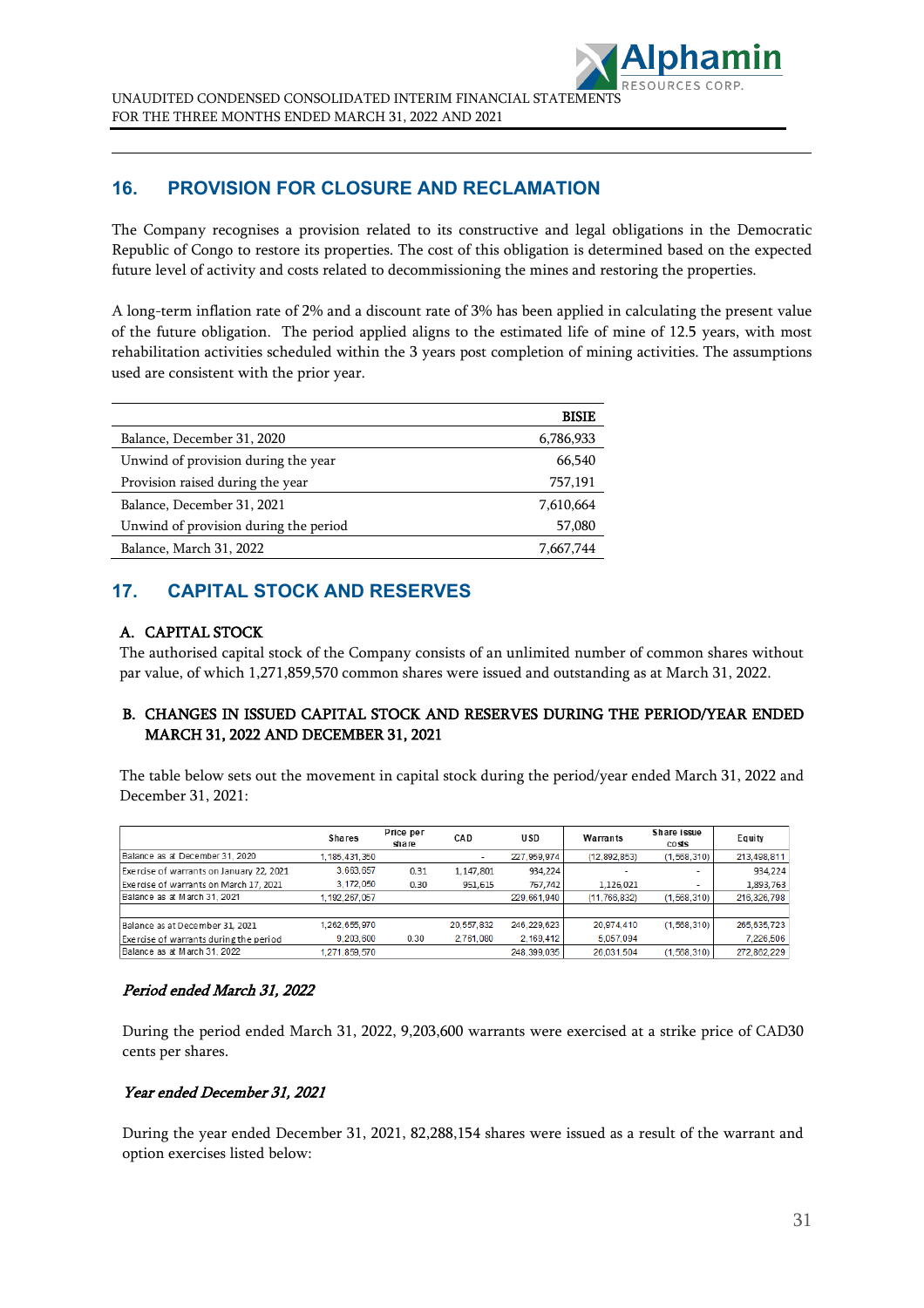

|                                                   |               | <b>Exercise price Proceeds</b> |              | <b>Exercise price Proceeds</b> |            |
|---------------------------------------------------|---------------|--------------------------------|--------------|--------------------------------|------------|
| Share purchase warrants exercised during the year | Shares issued | CAD                            | CAD          | <b>USD</b>                     | <b>USD</b> |
| Warrants exercised January 22, 2021               | 4,966,444     | 0.40                           | 1,986,578    | 0.31                           | 1,554,939  |
| Warrants exercised March 17, 2021                 | 97,090        | 0.30                           | 29,127       | 0.24                           | 23,301     |
| Warrant exercise June 02, 2021                    | 3,172,050     | 0.30                           | 951,615      | 0.24                           | 767,742    |
| Warrant exercise October 15, 2021                 | 3,172,050     | 0.30                           | 951,615      | 0.24                           | 768,599    |
| Warrants exercise October 22, 2021                | 15,542,375    | 0.30                           | 4,662,713    | 0.24                           | 3,765,974  |
| Warrants exercise December 1, 2021                | 764,085       | 0.30                           | 229,226      | 0.23                           | 179,099    |
| Warrants exercise December 10, 2021               | 1,064,000     | 0.30                           | 319,200      | 0.23                           | 249,398    |
| Warrants exercise December 14, 2021               | 6,650,000     | 0.30                           | 1,995,000    | 0.23                           | 1,558,737  |
| Warrants exercise December 21, 2021               | 99,750        | 0.30                           | 29,925       | 0.23                           | 23,381     |
| Warrants exercise December 21, 2021               | 135,000       | 0.30                           | 40,500       | 0.23                           | 31,644     |
| Warrants exercise December 23, 2021               | 39,900,000    | 0.30                           | 11,970,000   | 0.23                           | 9,352,425  |
|                                                   | 75,562,844    | 0.31                           | 23, 165, 498 | 0.24                           | 18,275,239 |
|                                                   |               |                                |              |                                |            |
|                                                   |               | <b>Exercise price Proceeds</b> |              | <b>Exercise price Proceeds</b> |            |
| Options exercised during the year                 | Shares issued | CAD                            | CAD          | <b>USD</b>                     | <b>USD</b> |
| Option exercise April 5, 2021                     | 400,000       | 0.35                           | 140,000      | 0.28                           | 111,943    |
| Option exercise April 20, 2021                    | 613,000       | 0.35                           | 214,550      | 0.28                           | 171,552    |
| Option exercise May 03, 2021                      | 167,000       | 0.35                           | 58,450       | 0.29                           | 48,194     |
| Option exercise May 06, 2021                      | 1,144,299     | 0.33                           | 378,752      | 0.27                           | 312,291    |
| Option exercise May 17, 2021                      | 195,401       | 0.30                           | 58,620       | 0.25                           | 48,441     |
| Options exercise June 28, 2021                    |               |                                |              |                                |            |
|                                                   | 1,143,957     | 0.26                           | 297,429      | 0.21                           | 241,805    |
| Options exercise August 11, 2021                  | 334,000       | 0.35                           | 116,900      | 0.28                           | 92,742     |
| Options exercise August 16, 2021                  | 759,038       | 0.20                           | 151,808      | 0.16                           | 120,436    |
| Options exercise September 9, 2021                | 585,329       | 0.31                           | 183,326      | 0.25                           | 144,242    |
| Options exercise December 14, 2021                | 1,143,957     | 0.26                           | 297,429      | 0.20                           | 232,388    |
| Option exercise December 31, 2021                 | 239,329       | 0.26                           | 62,226       | 0.20                           | 48,618     |

## C. STOCK OPTIONS

A summary of the stock option plan (the Plan) and principal terms is set out below.

The Plan provides that the number of common shares that may be purchased under the Plan is a rolling maximum which shall not exceed 10% of the issued and outstanding shares of the Company at any time, with appropriate substitutions and/or adjustments in accordance with regulatory policies.

If there is a change in the number of issued and outstanding shares resulting from a share split, consolidation, or other capital or corporate reorganisation, the options in issue are adjusted accordingly. Per TSX Venture Exchange (TSX-V) policies, the total amount of shares reserved for issuance to any one optionee within a period of 12 months shall not exceed 5% of the outstanding common shares at the time of grant, the total amount of shares reserved for issuance to any one Consultant (as defined by the Plan) within a period of 12 months shall not exceed 2% of the outstanding common shares at the time of grant, and the total amount of shares reserved for all persons conducting Investor Relations Activities (as defined by the Plan) within a period of 12 months shall not exceed 2% of the outstanding common shares at the time of the grant.

The Plan provides that it is solely within the discretion of the Board of Directors (the "Board") to determine which directors, employees and other service providers may be awarded options under the Plan, and under what terms they will be granted, as well as any amendments or variations to these terms in the event of an Accelerated Vesting Event (as defined by the Plan). Options granted under the Plan will be for a term not exceeding ten years from the day the option is granted, as in line with TSX-V policies. Subject to such other terms or conditions that may be attached to the particular option granted, an option shall only be exercisable so long as the optionee shall continue to hold office or provide services to the Company and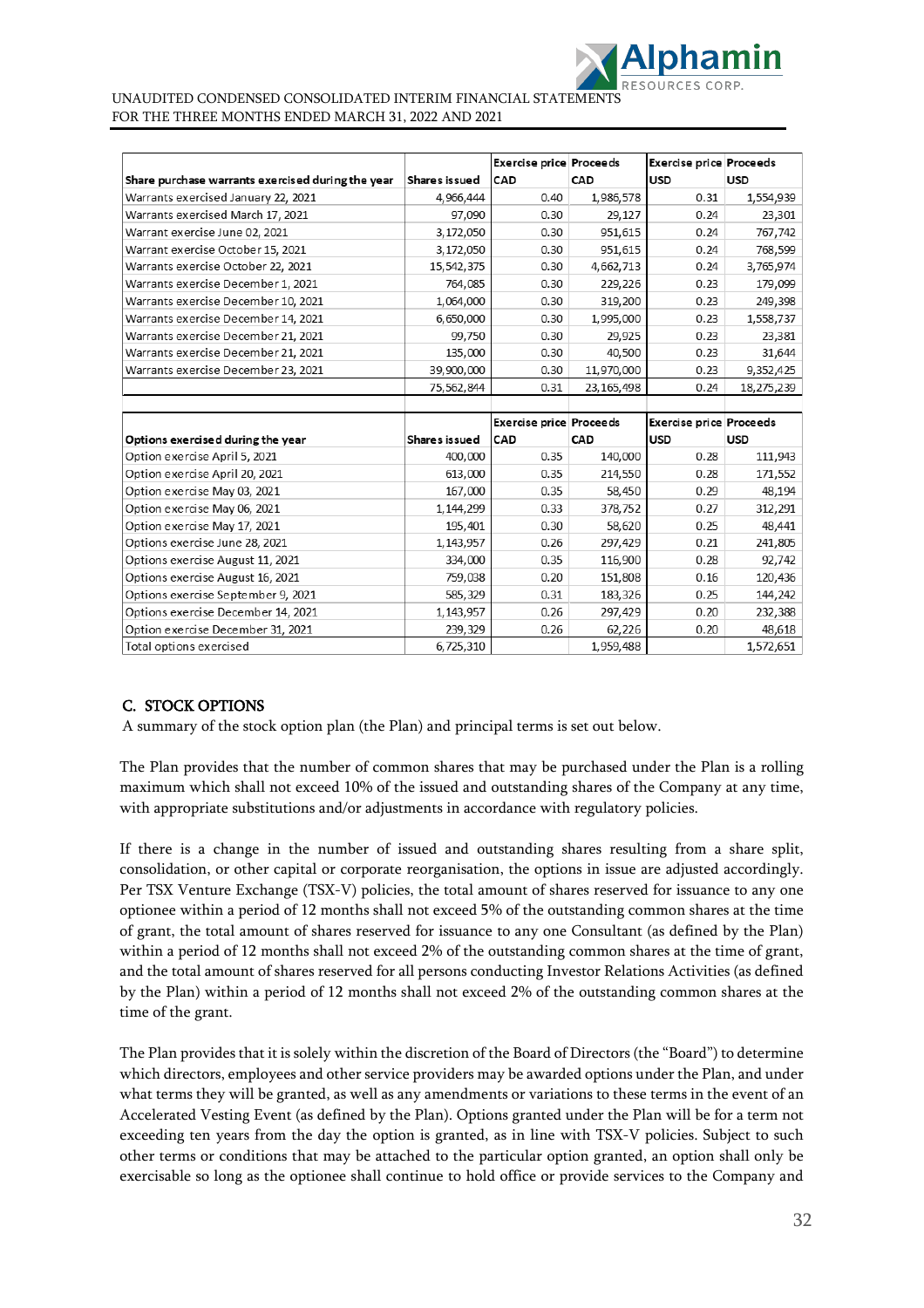

shall, unless terminated earlier, or extended by the Board, terminate immediately if said optionee is terminated for cause, terminate at the close of business on the date which is no later than 90 calendar days after cessation of office or employment, or in the case of the optionee's death, terminate at the close of business on the date which is no later than one year after the date of death, as the case may be. Subject to a minimum price of CAD\$0.10, the options will be exercisable at a price which is not less than the Market Price (as defined in the policies of the TSX-V) of the Company's shares at the time the options are granted.

The options are non-assignable. Shares will not be issued pursuant to options granted under the Plan until they have been fully paid for. The Company will not provide financial assistance to option holders to assist them in exercising their options. A summary of stock option activity and information concerning currently outstanding and exercisable options as at March 31, 2022 are as follows:

|                                                  | Options outstanding  |                                       |                                       |
|--------------------------------------------------|----------------------|---------------------------------------|---------------------------------------|
|                                                  | Number of<br>options | Weighted<br>average exercise<br>price | Weighted<br>average exercise<br>price |
|                                                  | #                    | <b>CADS</b>                           | USD\$                                 |
| Balance, December 31, 2020                       | 22,304,716           | 0.24                                  | 0.19                                  |
| Options forfeited during the year                | (3,990,720)          | 0.20                                  | 0.16                                  |
| Options exercised during the year                | (6,725,311)          | 0.31                                  | 0.24                                  |
| Options issued during the year                   | 6,000,000            | 0.76                                  | 0.60                                  |
| Options expired during the year                  | (97,700)             | 0.76                                  | 0.60                                  |
| Balance, December 31, 2021 and March<br>31, 2022 | 17.490.985           | 0.39                                  | 0.31                                  |

The following table summarises information concerning outstanding and exercisable options at March 31, 2022:

| Number      | <b>Number</b>            | <b>Expiry Date</b> | Weighted        | Weighted        | Remaining    |
|-------------|--------------------------|--------------------|-----------------|-----------------|--------------|
| outstanding | Exercisable              |                    | average         | average         | life (Years) |
| #           | #                        |                    | <b>Exercise</b> | <b>Exercise</b> |              |
|             |                          |                    | Price CAD\$     | Price USD\$     |              |
| 3,422,909   | 1,318,485                | December 3, 2025   | 0.26            | 0.20            | 3.68         |
| 6,550,000   | 2,183,333                | June 11, 2027      | 0.20            | 0.16            | 5.20         |
| 1,518,076   | 379,519                  | August 4, 2027     | 0.20            | 0.16            | 5.35         |
| 2,000,000   |                          | August 24, 2028    | 0.73            | 0.57            | 6.41         |
| 4,000,000   | $\overline{\phantom{a}}$ | September 2, 2029  | 0.78            | 0.61            | 6.43         |
| 17,490,985  | 3,881,337                |                    | 0.41            | 0.32            |              |

All options issued prior to the 2018 financial year vest over a three-year period (15% after one year, 35% after two years and 50% after three years). These options expire five years after the date of issue.

Options issued in the 2020 financial year originally vested over a four-year period (33% after two years, 33% after three years and 33% after four years). By resolution of the Board of Directors in March 2021, the vesting of 5,250,000 options issued on June 11, 2020 was changed to being 33% after one year, 33% after two years and 33% after three years. The 2,277,115 options issued on August 4, 2020 were changed to vest 50% after one year and 50% after two years. These options expire seven years after the date of issue.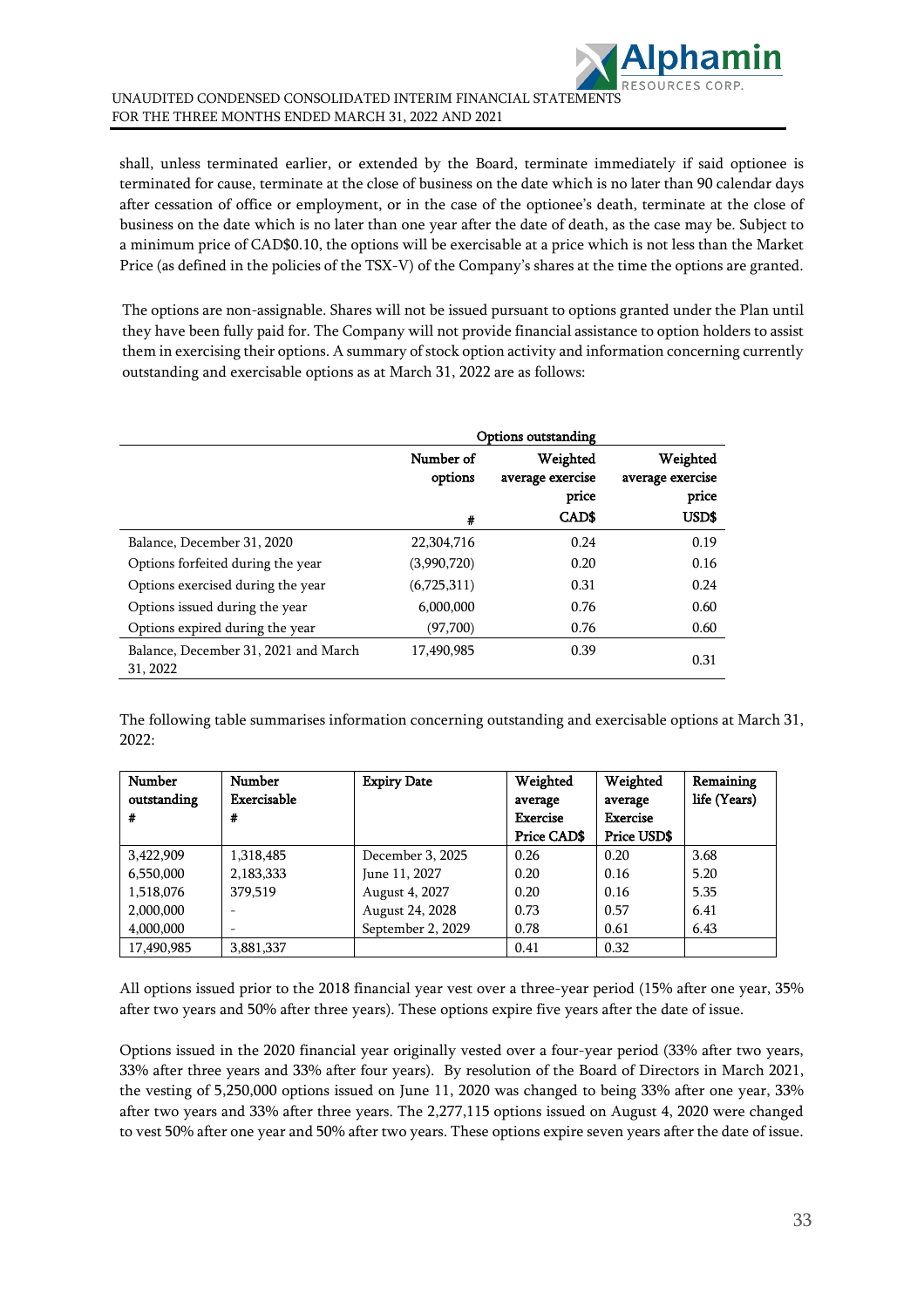2,500,000 options issued on September 3, 2021 vest 50% after 16 months and 50% after 22 months. The other options issued in Q3 2021 vest 33% after two years, 33% after three years and 33% after four years.

The Company recorded a share-based payment expense to the statement of profit/(loss) and comprehensive profit/(loss) of \$277,859 for the three months ended March 31, 2022 (\$248,365 for the three months ended March 31, 2021). The share-based payments expense related to options granted was determined using the Black-Scholes option pricing model and the following weighted average assumptions:

|                             | September | August   | August   | June     | December |
|-----------------------------|-----------|----------|----------|----------|----------|
|                             | 2021      | 2021     | 2020     | 2020     | 2018     |
|                             |           |          |          |          |          |
| Forfeiture rate             | -         | -        | -        | -        |          |
|                             |           |          |          |          |          |
| Risk free interest rate     | 0.32%     | $0.32\%$ | $0.32\%$ | 0.32%    | 2.07%    |
| Expected life of options in | 16 months | $2 - 4$  | $2 - 4$  | $3 - 4$  | 4.00     |
| years                       | $-4$      |          |          |          |          |
| Volatility                  | 70%       | 70%      | 70%      | 70%      | 70%      |
| Dividend rate               | $0.00\%$  | $0.00\%$ | $0.00\%$ | $0.00\%$ | $0.00\%$ |

\*Calculated as standard deviation of the Company's historical share price. From June 2020 the Company applied a cap of 70% on volatility. As the Company enters a more stable phase of its life cycle being that of an operating producer rather than an explorer or developer, management believe that historic volatility is a less suitable indicator for likely volatility going forward.

## D. SHARE PURCHASE WARRANTS

A summary of warrants activity and information concerning outstanding warrants as at March 31, 2022 are as follows:

|                                    | Number of<br>warrants<br># | Weighted average<br>exercise price<br>CAD\$ | Weighted average<br>exercise price<br>USD\$ |
|------------------------------------|----------------------------|---------------------------------------------|---------------------------------------------|
| Balance, December 31, 2020         | 164,696,692                | 0.35                                        | 0.28                                        |
| Warrants exercised during the year | (75, 562, 844)             | 0.398                                       | 0.31                                        |
| Warrants expired during the year   | (79,930,248)               | 0.40                                        | 0.31                                        |
| Balance, December 31, 2021         | 9,203,600                  | 0.30                                        | 0.30                                        |
| Warrants exercised during the year | (9,203,600)                | 0.30                                        | 0.31                                        |
| Balance, March 31, 2022            |                            |                                             |                                             |

All warrants issued in private placements were accounted for as a financial liability. See Note 15 for further details.

## E. TRANSACTIONS WITH NON-CONTROLLING INTEREST

On December 12, 2020 the Company increased its ownership of ABM from 80.75% to 84.14% through a capital raise in ABM in which the minority shareholders did not participate. The transaction was accounted for as a shareholder transaction resulting in a decrease of the non-controlling interest in an amount of \$4,144,121. The full amount was taken to equity in line with IFRS 10. Following the transaction, the IDC and the DRC government own 10.86% (2019: 14.25%) and 5% (2019: 5%) of ABM respectively.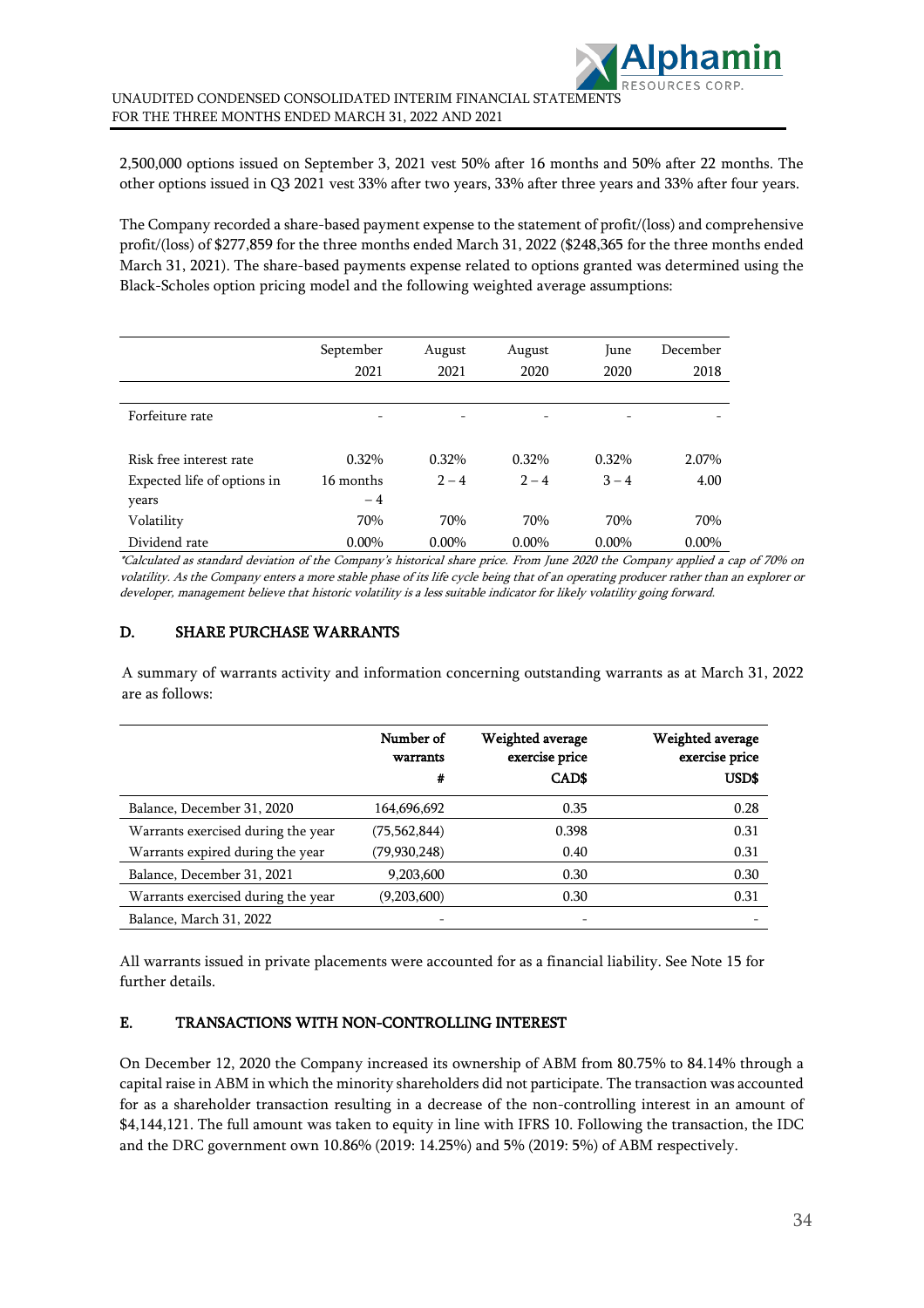

## **18. SIGNIFICANT OPERATING SUBSIDIARIES WITH NON-CONTROLLING INTEREST**

The table below shows details of the non-wholly owned subsidiary of the Company that had material noncontrolling interests:

|                | Proportion of ownership<br>and voting rights held by<br>non-controlling interests |                                    | Profit allocated to non-<br>controlling interests |                             | Accumulated non-controlling<br>interests |                                    |
|----------------|-----------------------------------------------------------------------------------|------------------------------------|---------------------------------------------------|-----------------------------|------------------------------------------|------------------------------------|
| Company        | March 31.<br>2022<br><b>USD</b>                                                   | December<br>31, 2021<br><b>USD</b> | March 31.<br>2022<br>USD                          | December<br>31, 2021<br>USD | March 31.<br>2022<br>USD                 | December<br>31, 2022<br><b>USD</b> |
| Alphamin Bisie |                                                                                   |                                    |                                                   |                             |                                          |                                    |
| Mining SA      | 15.86%                                                                            | 15.86%                             | 9,826,274                                         | 15,362,491                  | 45,823,898                               | 36,006,624                         |

Summarised financial information in respect of the above subsidiaries is set out below. The summarised financial information below presents amounts before intra-group elimination.

|                                          | March 31,      | December 31,    |
|------------------------------------------|----------------|-----------------|
|                                          | 2022           | 2021            |
|                                          |                |                 |
| Current assets                           | 205,639,228    | 130,517,612     |
| Non-current assets                       | 185,809,578    | 181,691,784     |
| <b>Total assets</b>                      | 391,448,806    | 312,260,690     |
|                                          |                |                 |
| Current liabilities                      | 92,944,806     | 75,730,841      |
| Non-current liabilities                  | 9,652,810      | 9,639,828       |
| Equity                                   | 288,851,190    | 241,221,877     |
| Total liabilities and equity             | 391,448,806    | 312,260,690     |
|                                          |                |                 |
| Revenue                                  | 146,230,548    | 352,883,220     |
| Operating expenses                       | (55, 390, 417) | (187, 498, 925) |
| Income tax (expense)/credit              | (37, 681, 290) | (68,513,612)    |
| Net profit for the year                  | 53 158 841     | 96,870,683      |
| Attributable to owners of the Company    | 44,278,507     | 81,508,192      |
| Attributable to non-controlling interest | 8,430,334      | 15,362,491      |

## **19. REVENUE**

|                                       | March       | March      |
|---------------------------------------|-------------|------------|
| <b>REVENUE</b>                        | 31, 2022    | 31, 2021   |
| Revenue from contracts with customers | 143,516,538 | 76,032,045 |
| Other revenue                         | 2,714,010   |            |
| Total Revenue                         | 146,230,548 | 76,032,045 |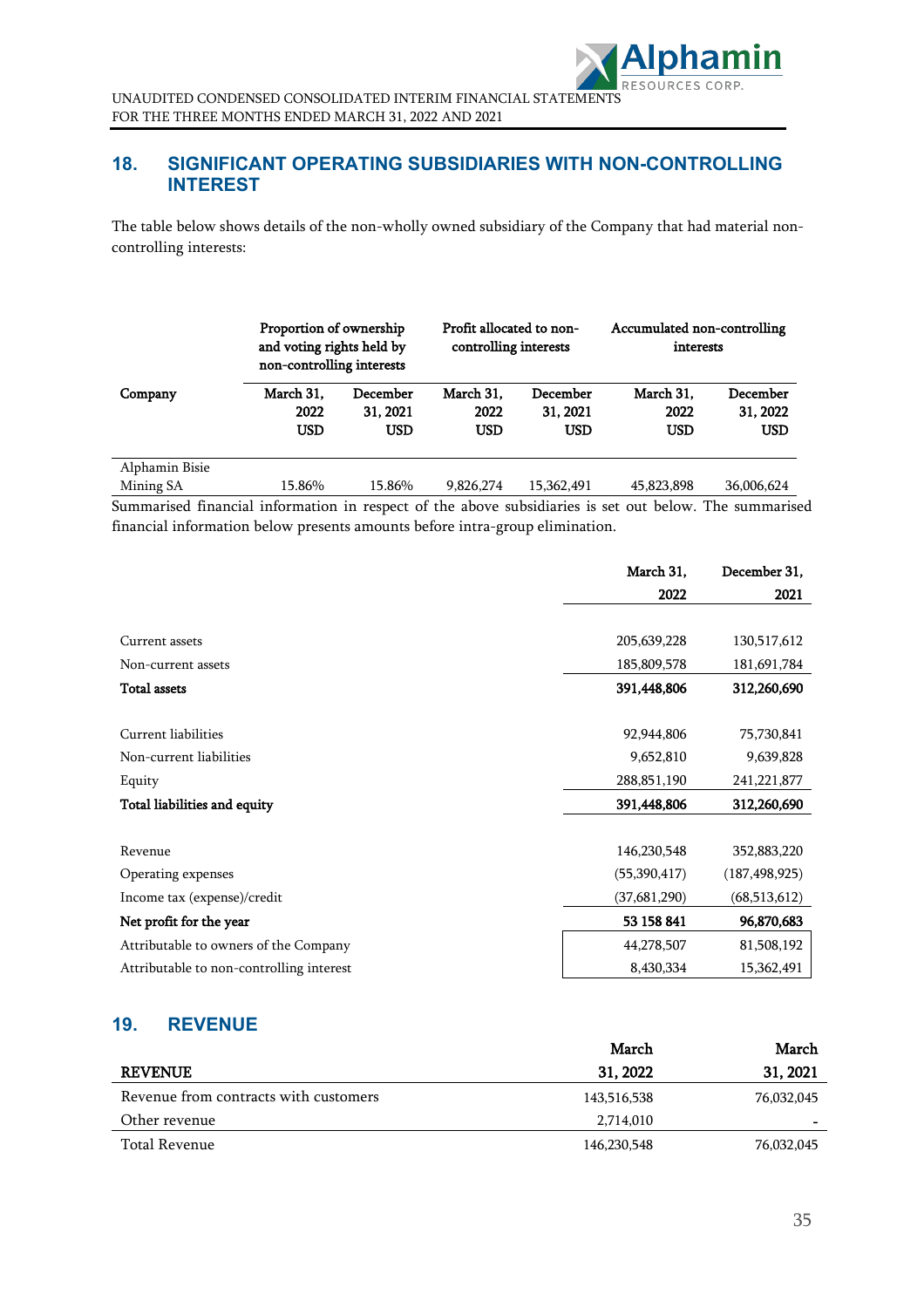

Other revenue refers to price movements between provisional and final invoices which applied up until May 2020 and again since June 2021 (refer to note 4 for additional background).

## **20. COST OF SALES**

|                                          | Three months<br>ended March | Three months<br>ended March |
|------------------------------------------|-----------------------------|-----------------------------|
|                                          | 31, 2022                    | 31, 2021                    |
| <b>COST OF SALES</b>                     | US\$                        | US\$                        |
| Treatment costs                          | (7,433,214)                 | (5,408,249)                 |
| Transport and selling costs              | (15,343,314)                | (10,621,271)                |
| Mine operating costs                     | (14,589,772)                | (13,394,659)                |
| Inventory movement                       | (1,894,518)                 | (5,661,829)                 |
| Royalties                                | (3,495,093)                 | (2,170,098)                 |
| Depreciation, depletion and amortisation | (6,852,400)                 | (6,277,843)                 |
| Cost of Sales total                      | (49,608,311)                | (43,533,949)                |

Mine operating costs include the costs of mining and processing material from underground, maintaining the mining fleet and process plant in good order, labour incurred directly related to the production process and storing of tailings from the mine, and are broken down below:

|                                                | Three months  | Three months |
|------------------------------------------------|---------------|--------------|
|                                                | ended March   | ended March  |
|                                                | 31, 2021      | 31, 2020     |
| Mine operating costs                           | US\$          | US\$         |
| Wages and salaries                             | (6,298,442)   | (5,515,214)  |
| Mining consumables                             | (2, 135, 543) | (2,041,014)  |
| Transport and Import duties                    | (1,419,537)   | (1,319,720)  |
| Fuel and Lubricants                            | (2,483,054)   | (1,691,472)  |
| Mineral resources management                   | (394, 550)    | (376,050)    |
| Processing and tailings storage facility costs | (409, 530)    | (1,071,907)  |
| Site infrastructure                            | (1,449,116)   | (1,379,282)  |
| Mine operating costs total                     | (14,589,772)  | (13,394,659) |

Royalties are payable to various branches of the DRC government in line with the DRC mining code and calculated on 3.5% of revenue, as determined by the DRC government agency's assays results and tin price tables which are published on a weekly basis.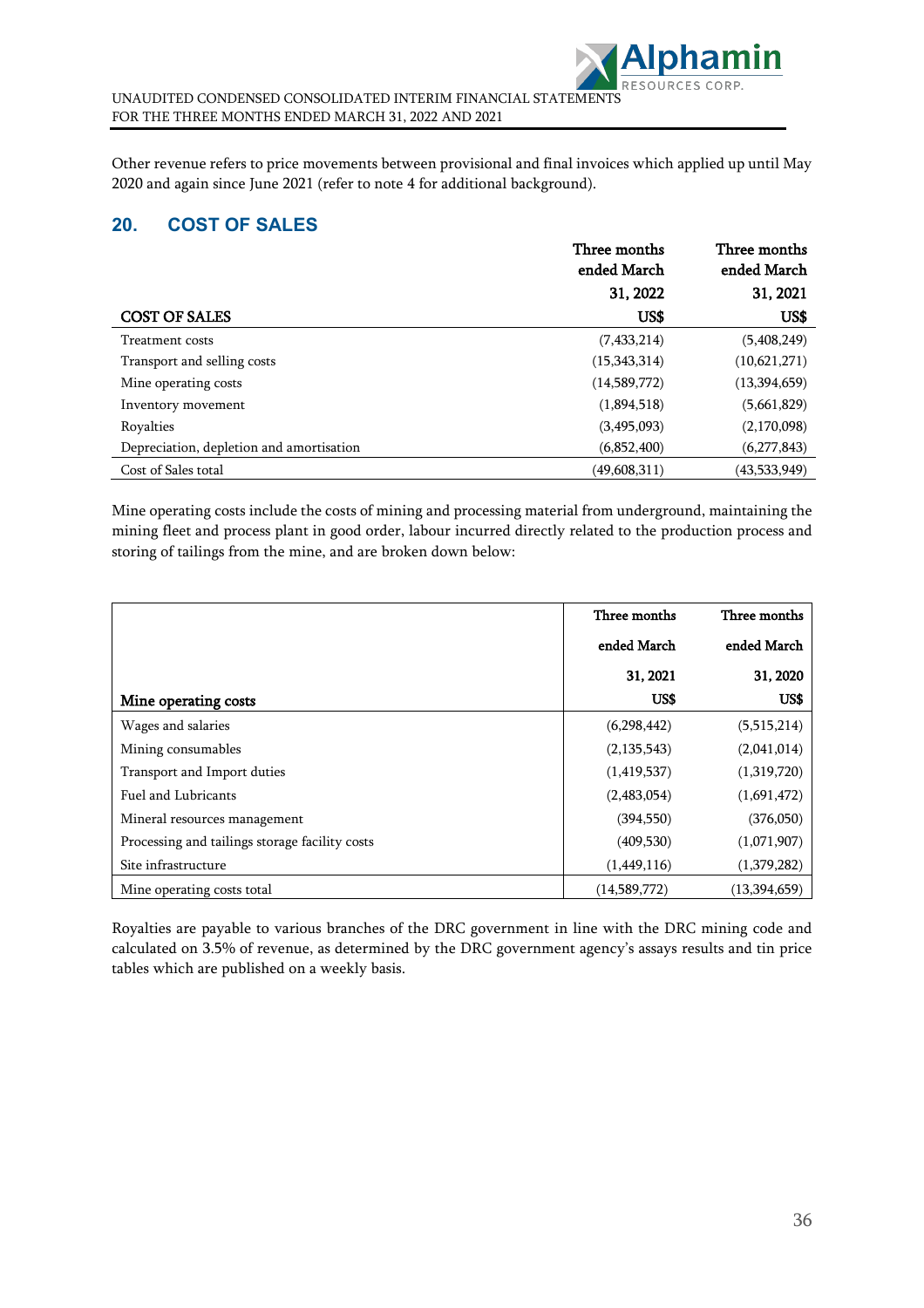

## **21. GENERAL AND ADMINISTRATIVE**

|                                              | Three months    | Three months    |
|----------------------------------------------|-----------------|-----------------|
|                                              | ended March 31, | ended March 31, |
|                                              | 2022            | 2021            |
| <b>GENERAL AND ADMINISTRATIVE</b>            | US\$            | US\$            |
| Accounting, audit and legal                  | 129,360         | 129,537         |
| Political risk insurance                     | 12,310          | 450,273         |
| Administrative                               | 164,623         | 187,585         |
| Bank charges and interest                    | 682,804         | 280,254         |
| Consulting fees                              | 532,945         | 221,409         |
| Fines and penalties                          | 150,000         | 112,724         |
| Taxes and duties                             | 236,850         | 91,364          |
| Directors' fees                              | 80,149          | 72,206          |
| Depreciation (Note 3)                        | 125,565         | 102,763         |
| Management fees and salaries                 | 413,028         | 349,070         |
| Share-based payments (Note 6)                | 277,859         | 248,365         |
| Telecommunication costs                      | 205,519         | 129,978         |
| Insurance                                    | 437,817         | 301,883         |
| Investor relations, filing and transfer fees | 114,121         | 70,414          |
| Safety, Security & Environment               | 242,852         | 277,513         |
| Medical expenses                             | 779,969         | 437,676         |
| Community development                        | 920,259         | 637,985         |
| Travel and accommodation                     | 678,139         | 551,648         |
| Total General & Administrative costs         | 6,184,169       | 4,652,647       |

General and administrative expenses consist of costs that do not relate directly to production activities such as head office costs, community development expenditures, security and travel costs.

## **22. FOREIGN EXCHANGE (LOSS)/PROFIT**

|                                | March 31,  | March 31, |
|--------------------------------|------------|-----------|
|                                | 2022       | 2021      |
|                                | USD        | USD       |
| Foreign exchange (loss)/profit | (109, 437) | 16,595    |

## **23. FINANCE COST**

|                                  | March 31,  | March 31,  |
|----------------------------------|------------|------------|
|                                  | 2022       | 2021       |
|                                  | <b>USD</b> | <b>USD</b> |
| Debt interest payable in cash    | 318,864    | 1,747,386  |
| Amortisation of senior debt fees | 258,183    | 258,183    |
| Trader finance                   | 677,135    | 534,645    |
| Lease interest                   | 102,776    | 76,308     |
| Unwind of environmental discount | 57,080     | 16,635     |
| Other interest                   | 3,026      | 15,244     |
| Total Finance cost               | 1.417.064  | 2,648,401  |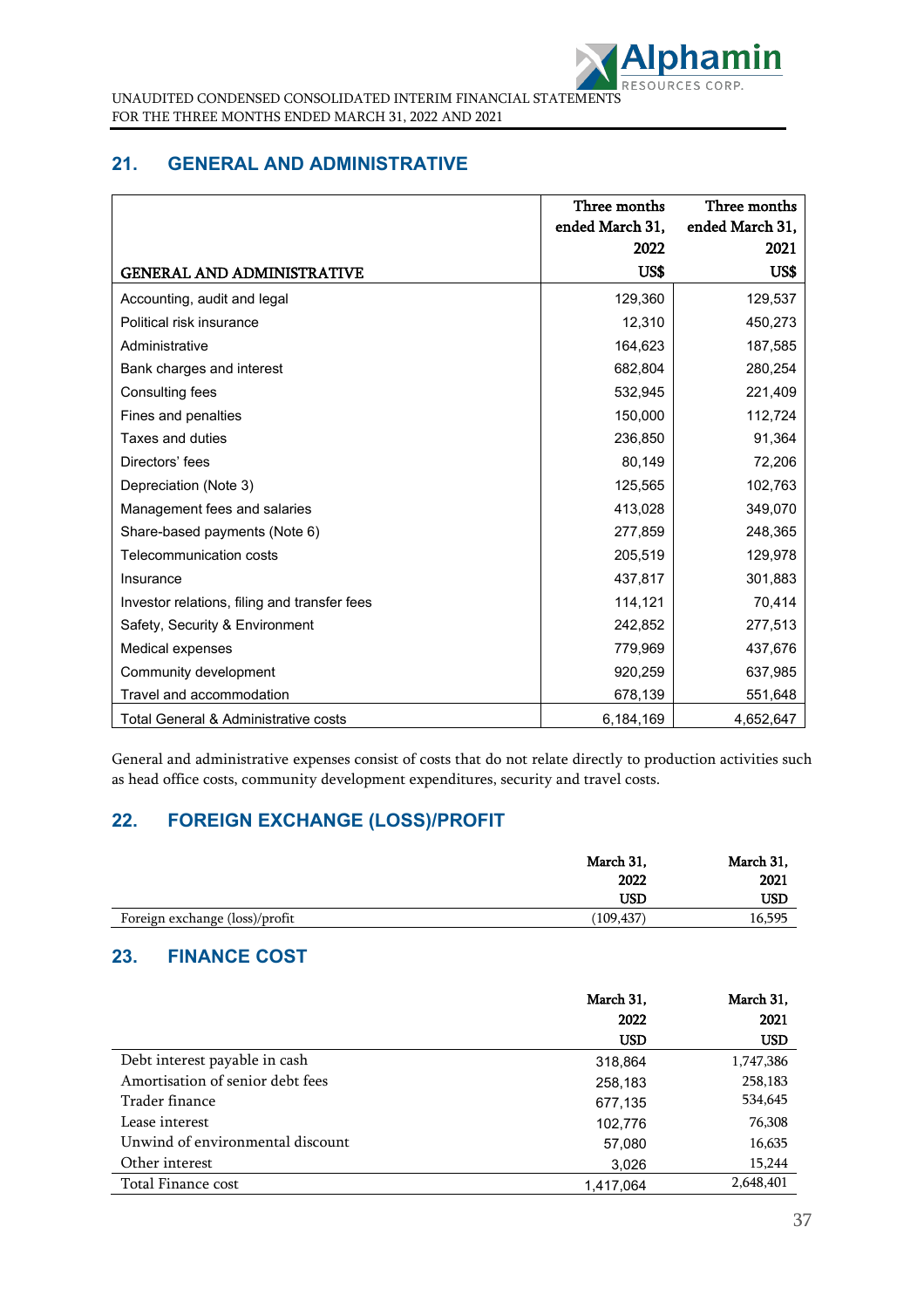

## **24. CAPITAL MANAGEMENT**

The Company's objectives when managing capital are to safeguard the Company's ability to continue as a going concern, and to maintain a flexible capital structure which optimises the costs of capital at an acceptable risk. The capital structure of the Company currently consists of common shares, stock options, share purchase warrants and debt. Changes in the equity accounts of the Company are disclosed in Note 17 and changes in debt is disclosed in Note 14. The Company manages the capital structure and makes adjustments to it in light of changes in economic conditions and the risk characteristics of the underlying assets. To maintain or adjust the capital structure, the Company may attempt to issue new shares, obtain additional 3rd party loan financing or renegotiate/refinance existing debt. In order to facilitate the management of its capital requirements, the Company prepares annual expenditure budgets, which are approved by the Board of Directors and updated as necessary depending on various factors, including operating conditions and production and general industry conditions. In addition, the Group maintains monthly cashflow forecasts and carries out detailed reviews of management information.

## **25. FINANCIAL INSTRUMENTS AND RISK MANAGEMENT**

The Company's financial instruments are exposed to a number of financial and market risks, including credit, liquidity and foreign exchange risks. The Company has established active policies to manage these risks, as detailed below. The Company places its cash with high credit quality financial institutions.

## A. CREDIT RISK

### EXPOSURE TO CREDIT RISK

The risk that counterparties or customers will not perform as expected, resulting in a loss to the Group, is defined as credit risk. The Group evaluates customers prior to the granting of credit. Exposure is evaluated by granting credit limits and constant evaluation of credit behaviour and considering credit ratings (where available), financial position and past experience.

Credit risk is the risk that a counterparty to a financial instrument will not discharge its obligations, resulting in a financial loss to the Company. Company management evaluates credit risk on an ongoing basis, including evaluation of counterparty credit rating. The primary source of credit risk for the Company arises from the following financial assets: (1) cash and cash equivalents and (2) trade debtors. The Company has not had any credit losses in the past, nor does it expect to have any credit losses in the future. As at December 31, 2021, the Company has no financial assets that are past due or impaired due to credit risk defaults.

100% of the Company's revenue is derived from a contract with one customer. The credit risk from concentration of revenue is mitigated by receipt of 95% of revenue within between 2 and 30 days of delivery of product to delivery points as agreed with the customer.

Trade receivables are written off (i.e. derecognised) when there is no reasonable expectation of recovery. Failure to make payments within 180 days from the invoice date and failure to engage with the Group on alternative payment arrangement amongst others is considered indicators of no reasonable expectation of recovery. To date, the Company has never experienced any overdue nor unrecoverable trade receivables.

On the above basis the expected credit loss for trade receivables was immaterial. The expected credit loss on environmental deposits was also assessed as immaterial. The majority of the cash and cash equivalents balance was concentrated with Standard Bank group. Standard Bank's average credit rating is B. The Company's DRC cash balances are generally held with Trust Merchant Bank. The Company's maximum exposure to credit risk at the reporting date is as follows: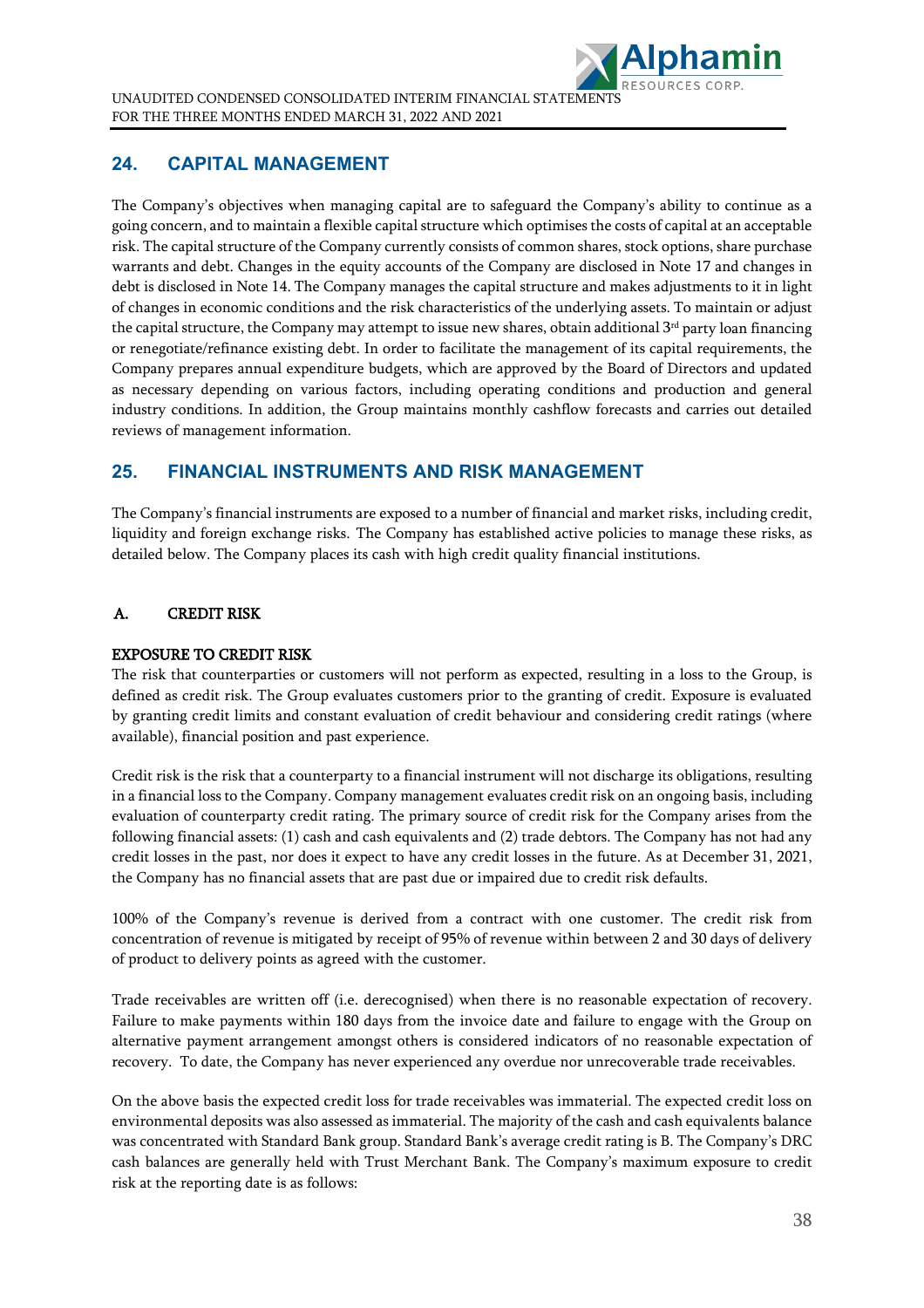

|                           | March 31.<br>2022 | December 31.<br>2021 |
|---------------------------|-------------------|----------------------|
| Item                      | <b>USD</b>        | USD                  |
| Cash and cash equivalents | 140,637,885       | 90,640,001           |
| Accounts receivable       | 41,810,778        | 47,625,872           |
| Supplier prepayments      | 2,761,937         | 631,254              |
| Tax prepayment            | 469,205           | 469,205              |
| VAT receivable            | 18,823,596        | 17,282,432           |
| Environmental deposits    | 566,744           | 566,743              |
| Total                     | 205,070,145       | 157,215,507          |

## B. LIQUIDITY RISK

Liquidity risk is the risk that the Company will not be able to meet its obligations with respect to financial liabilities as they fall due. The Company's financial liabilities are comprised of debt, accounts payable and accrued liabilities. The Company frequently assesses its liquidity position by reviewing the timing of amounts due and the Company's current cash flow position to meet its obligations. There is no guarantee that the Company will generate enough revenue to meet these obligations.

The Company manages its liquidity risk by maintaining a sufficient cash balance to meet its anticipated operational needs. When there are not sufficient funds, the Company has the ability to reduce or delay its working capital position through increasing accounts payable and reducing revenue cycle time. The Company's debt was obtained to facilitate the development of the mining properties (refer to Note 7). Refer to Note 14 for additional information on repayment terms. The Company's accounts payable and accrued liabilities arose as a result of development, mine operating expenses, DRC taxes and corporate expenses. Payment terms on these liabilities are typically 30 to 60 days from receipt of invoice. The following table summarises the remaining contractual maturities of the Company's financial liabilities:

|                                                                                        | Within 1<br>Year<br>March 31,<br>2022<br><b>USD</b> | Between 1<br>and 2 Years<br>March 31.<br>2022<br><b>USD</b> | Between 2 and<br>5 Years<br>March 31,<br>2022<br><b>USD</b> | Greater than 5<br>Years<br>March 31,<br>2022<br><b>USD</b> |
|----------------------------------------------------------------------------------------|-----------------------------------------------------|-------------------------------------------------------------|-------------------------------------------------------------|------------------------------------------------------------|
| Senior debt<br>Lease payments                                                          | 6,872,485<br>2,005,000                              | $\qquad \qquad -$<br>1,337,328                              | 647,738                                                     | $\qquad \qquad$                                            |
| Accounts payable and accrued liabilities<br>Accounts payable and accrued liabilities - | 93,236,004                                          |                                                             |                                                             |                                                            |
| related parties                                                                        |                                                     |                                                             |                                                             |                                                            |

### C. MARKET RISK

Market risk is the risk that the fair value for assets or future cash flows will fluctuate, because of changes in market conditions. The Company evaluates market risk on an ongoing basis.

The fair value movements accounted for warrants (refer Note 15) are non-cash in nature.

### Foreign Exchange Risk

The Company operates on an international basis and therefore, foreign exchange risk exposures arise from transactions denominated in foreign currencies. The Company is exposed to foreign currency risk on fluctuations related to financial instruments that are denominated in Canadian dollars (CAD\$) and South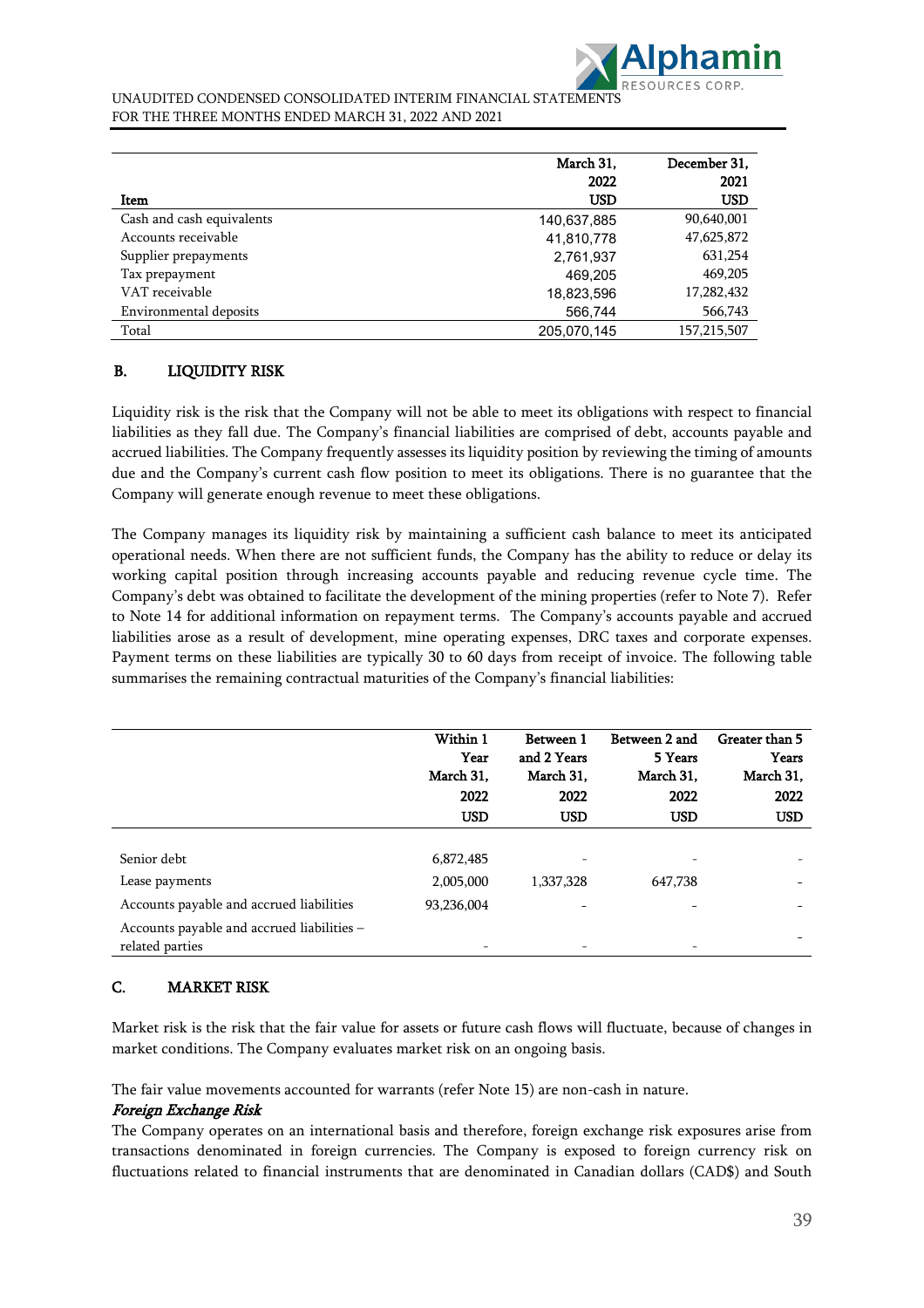African Rand (ZAR). A 10% fluctuation in the USD against the Canadian dollar or South African Rand would be immaterial to the Company's results.

### Interest Rate Risk

As at March 31, 2022 the Company owed US\$6,872,485 towards its credit facility (refer Note 14). These loans are exposed to variable interest rates. A 1% increase in the absolute variable interest rates would not result in a material increase in interest payments. The Company does not earn significant interest on cash balances.

### D. FAIR VALUE MEASUREMENT

At March 31, 2022 and December 31, 2021, the carrying values and the fair values of the Company's financial instruments are shown in the following table.

|                                                                       | <b>Fair value</b><br>Hierarchy<br>Level | March 31,<br>2022               | March 31,<br>2022           | December 31.<br>2021                 | December 31.<br>2021                 |
|-----------------------------------------------------------------------|-----------------------------------------|---------------------------------|-----------------------------|--------------------------------------|--------------------------------------|
|                                                                       |                                         | Carrying<br>value<br><b>USD</b> | Fair<br>value<br><b>USD</b> | Carrying<br>value<br><b>USD</b>      | Fair<br>value<br><b>USD</b>          |
| Financial assets<br>Environmental deposits in DRC                     | 2                                       | 566,743                         | 566,743                     | 566,743                              | 566,743                              |
| Financial liabilities<br>$Debt$ – related parties<br>Debt<br>Warrants | $\overline{2}$<br>2<br>3                | 3,508,385<br>2,446,901<br>-     | 3,508,385<br>2,446,901      | 3,328,941<br>13,705,801<br>4,574,743 | 3,328,941<br>13,705,801<br>4,574,743 |

Financial instruments measured at fair value are classified into one of three levels in the fair value hierarchy according to the relative reliability of the inputs used to estimate the fair values. The three levels of the fair value hierarchy are:

- Level 1 unadjusted quoted prices in active markets for identical assets or liabilities.
- Level 2 inputs other than quoted prices that are observable for the asset or liability either directly or indirectly.
- Level 3 inputs that are not based on observable market data.

The fair value of the Company's financial assets and financial liabilities approximate their carrying values.

## **26. BASIC AND DILUTED PROFIT/(LOSS) PER SHARE AS WELL AS HEADLINE AND DILUTED HEADLINE PROFIT/(LOSS) PER SHARE**

Profit/(loss) per share is calculated by dividing the profit/(loss) attributable to equity holders of the Company by the weighted average number of common shares issued during the period. Diluted profit/(loss) per share is determined by adjusting the weighted average number of shares for all potential dilutive effects. The following table summarises the components of the calculation of the basic and diluted loss per share:

|                                                          | March 31,<br>2022 | March 31,<br>2021 |
|----------------------------------------------------------|-------------------|-------------------|
|                                                          | US\$              | US\$              |
| Profit/(Loss) attributable to equity shareholders        | 42,307,088        | 8,002,190         |
| Weighted average number of shares issued and outstanding | 1,263,913,276     | 1,184,135,343     |
| Profit/(Loss) in US cents per share                      | 3.35              | 0.68              |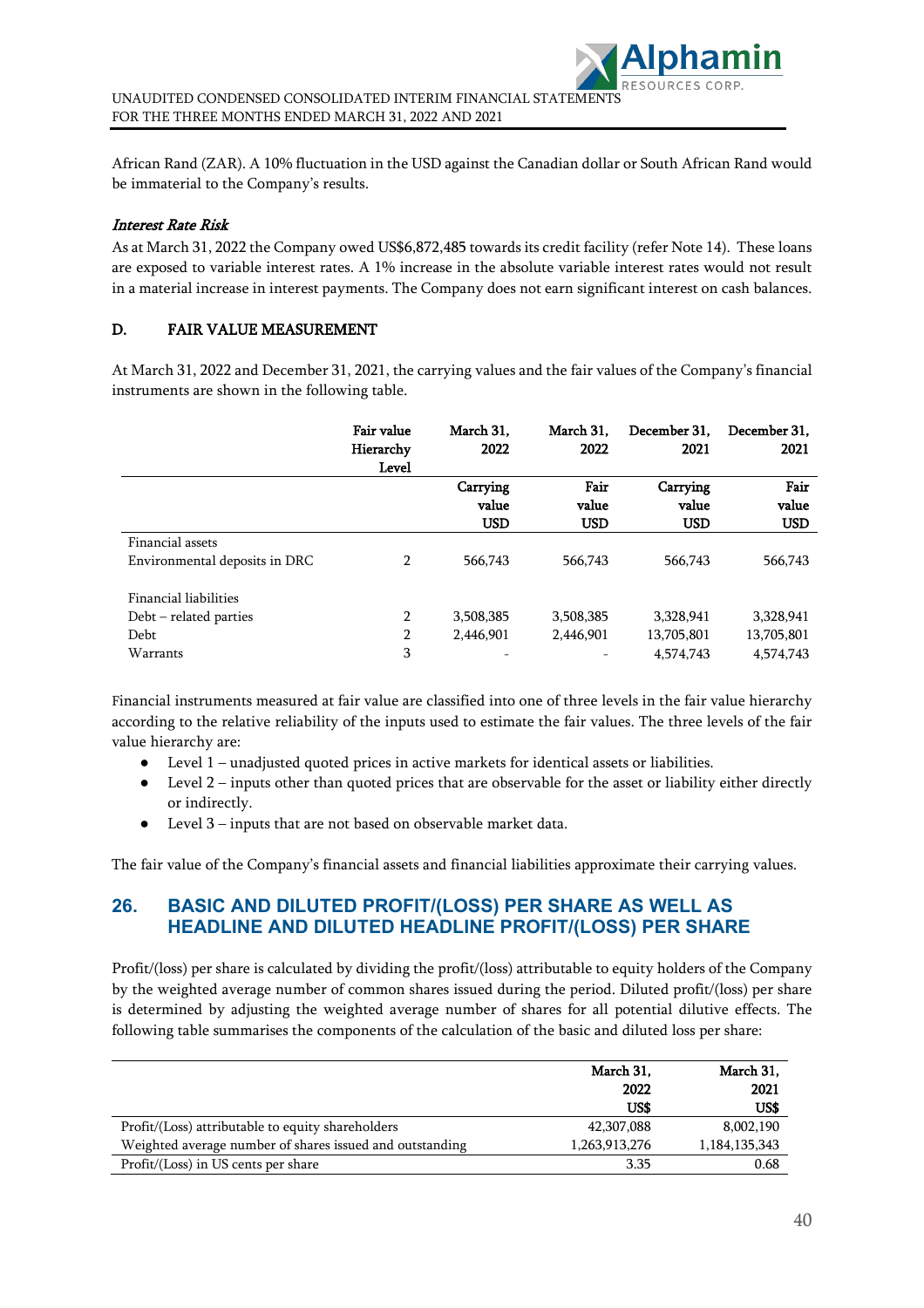

|                                                           | March 31.<br>2022<br>US\$ | March 31.<br>2021<br>US\$ |
|-----------------------------------------------------------|---------------------------|---------------------------|
| Diluted Profit/(Loss) attributable to equity shareholders | 42,307,088                | 8,002,190                 |
| Number of shares                                          |                           |                           |
| Number of shares in issue                                 | 1,271,859,570             | 1,065,829,738             |
| Potential dilutive effect of outstanding share options    | 17,490,986                |                           |
| Potential dilutive effect of outstanding warrants         |                           |                           |
| Diluted Weighted average number of shares issued and      |                           |                           |
| outstanding                                               | 1,289,350,556             | 1,303,671,925             |
| Diluted Profit/(Loss) in US cents per share               | 3.28                      | 0.61                      |

The Company's shares are also listed on the Johannesburg Stock Exchange Alt.X which requires the Company to present headline and diluted headline profit/(loss) per share. Headline loss per share is calculated by dividing headline loss attributable to equity holders of the Company by the weighted average number of common shares issued and outstanding during the year. Diluted headline profit/(loss) per share is determined by adjusting the weighted average number of shares for all potential dilutive effects.

There were no adjustments to profit/(loss) attributable to equity shareholders for the purposes of calculating headline profit/(loss) attributable to equity shareholders and hence the profit/(loss) per share is the same as the headline profit/(loss) per share.

## **27. COMMITMENTS**

Significant capital expenditure contracted for at the end of the reporting period but not recognised as liabilities is as follows:

|                               | March 31,<br>2022 | December 31,<br>2021 |
|-------------------------------|-------------------|----------------------|
| Property, plant and equipment | 1,989,233         | 1,543,914            |
| <b>Exploration drilling</b>   | 4,803,591         | 6,578,157            |
|                               | 6,792,824         | 8,122,071            |

## **28. SEGMENTED INFORMATION**

The Company considers its business to consist of one reportable operating segment, being the production and sale of tin from its Bisie tin mine. As at reporting date, substantially all of the Company's operations and assets are located in the Democratic Republic of the Congo. In assessing potential operating segments, the Company has considered the information reviewed by the Chief Operating Decision Maker (CODM). The Company has identified the Board of Directors as the CODM and is satisfied that the information as presented in the financial statements is the same as that assessed by the CODM for management reporting purposes. The Company has one asset, in one commodity in one country. The Company sells its product to one customer, Gerald Metals SA.